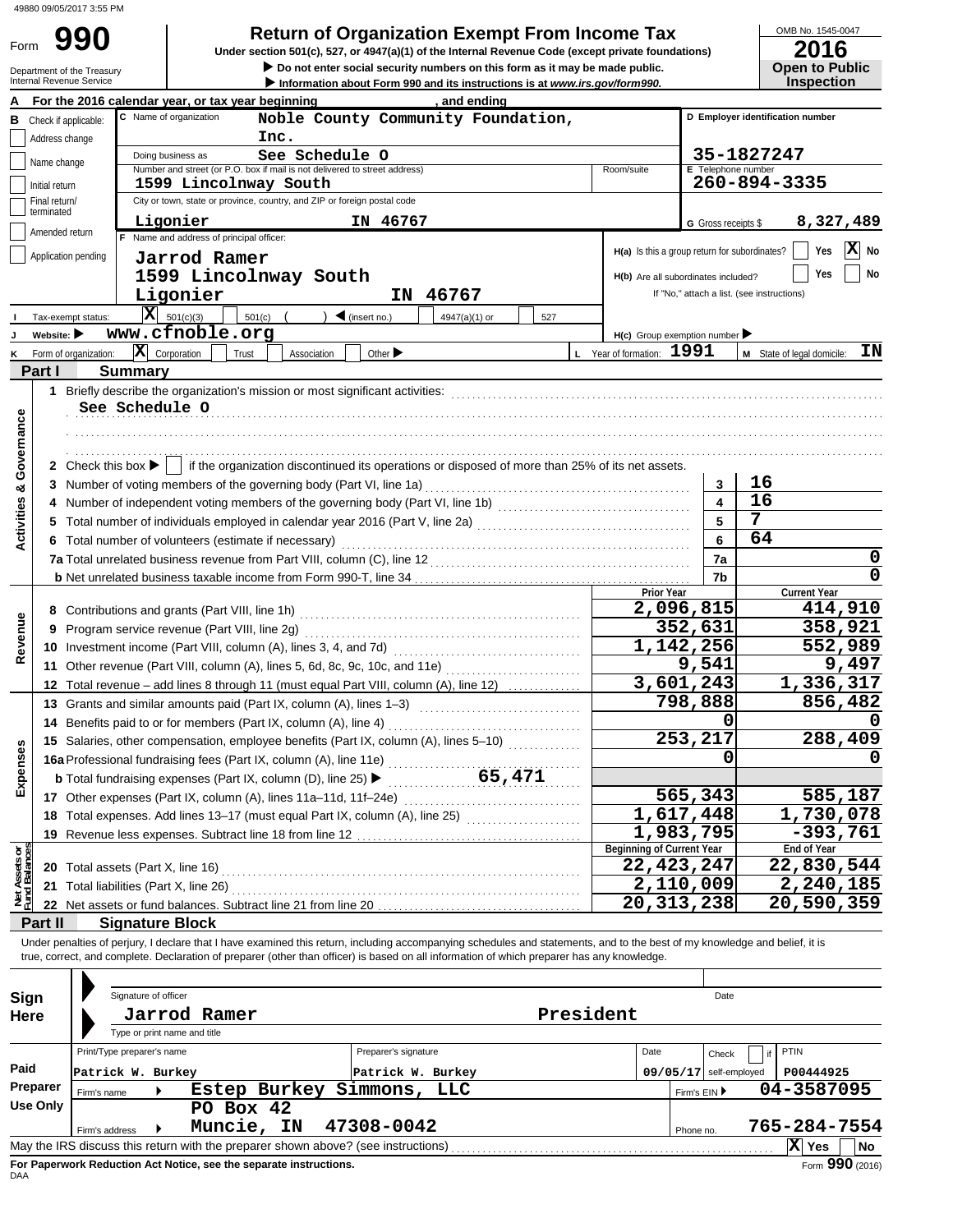|                                                      | <b>Statement of Program Service Accomplishments</b>                                                                                                                                                                                                                                                                                                                                                                                              |
|------------------------------------------------------|--------------------------------------------------------------------------------------------------------------------------------------------------------------------------------------------------------------------------------------------------------------------------------------------------------------------------------------------------------------------------------------------------------------------------------------------------|
|                                                      |                                                                                                                                                                                                                                                                                                                                                                                                                                                  |
| Briefly describe the organization's mission:         |                                                                                                                                                                                                                                                                                                                                                                                                                                                  |
| See Schedule O                                       |                                                                                                                                                                                                                                                                                                                                                                                                                                                  |
|                                                      |                                                                                                                                                                                                                                                                                                                                                                                                                                                  |
|                                                      |                                                                                                                                                                                                                                                                                                                                                                                                                                                  |
| $\mathbf{2}$                                         | Did the organization undertake any significant program services during the year which were not listed on the                                                                                                                                                                                                                                                                                                                                     |
|                                                      | Yes $\overline{X}$ No                                                                                                                                                                                                                                                                                                                                                                                                                            |
| If "Yes," describe these new services on Schedule O. |                                                                                                                                                                                                                                                                                                                                                                                                                                                  |
| 3                                                    | Did the organization cease conducting, or make significant changes in how it conducts, any program                                                                                                                                                                                                                                                                                                                                               |
|                                                      | Yes $\overline{X}$ No                                                                                                                                                                                                                                                                                                                                                                                                                            |
| If "Yes," describe these changes on Schedule O.      |                                                                                                                                                                                                                                                                                                                                                                                                                                                  |
|                                                      | Describe the organization's program service accomplishments for each of its three largest program services, as measured by                                                                                                                                                                                                                                                                                                                       |
|                                                      | expenses. Section 501(c)(3) and 501(c)(4) organizations are required to report the amount of grants and allocations to others,                                                                                                                                                                                                                                                                                                                   |
|                                                      | the total expenses, and revenue, if any, for each program service reported.                                                                                                                                                                                                                                                                                                                                                                      |
|                                                      | Pantries; Homeless Shelters; school programs; physical fitness programs;<br>victim aid; reading programs; animal shelters; disaster relief; and much<br>more. There were approximately 175 grants made. Evaluations of grants are                                                                                                                                                                                                                |
|                                                      | made prior to closure to ascertain that all goals and objectives are met<br>according to grant proposals. Grant recipients are mainly Noble County<br>recipients, or their project is to benefit Noble County residents. The<br>grants also include donor advised and designated grants. Donor advised<br>grants must be awarded to $501(c)(3)$ organizations or charitable projects                                                             |
| 4b (Code:<br>) (Expenses \$                          | 69,905<br>192,527 including grants of \$ 163,165 ) (Revenue \$<br>Grants paid to or on behalf of individuals. The majority of this is<br>scholarship funds, which are a large part of the Foundation's funds held,<br>and of their 2016 programs. NCCF paid approximately 111 grants in<br>scholarships to further the education of mainly high school seniors and<br>adults. Of these, six grants were paid to repay loans for college students |

21,953 including grants of \$2.450 (Revenue \$ 4c (Code: ) (Expenses \$  $1,766$ ) re (Code: ) (Expenses \$ 21,999) Including grants of \$ 14,799 ) (Revenue \$ 1,099 )<br>PULSE (Philanthropists Utilizing Lifelong Services and Education) consists of 19 members, 8th through 12th grade, from the three school corporations in Noble County and two home schooled students. They conduct monthly service projects throughout the county. They provide an opportunity for non-profits to apply for grants each quarter, not to exceed \$1,000 each. They conduct fundraising events to help with the cost of this program and each member contributes to their own endowment. They conduct education/training to Noble County's young philanthropists; by teaching philanthropy to elementary grades annually. They have a 5k run, known as the Turkey Trot, fundraiser. They had 32 participants, none of which were PULSE members.

| 4d Other program services (Describe in Schedule O.)            |                                |                     |     |  |
|----------------------------------------------------------------|--------------------------------|---------------------|-----|--|
| (Expenses \$                                                   | 21,854 including grants of $$$ | ,236<br>(Revenue \$ | 284 |  |
| <b>4e</b> Total program service expenses $\blacktriangleright$ | 1,011,081                      |                     |     |  |
|                                                                |                                |                     |     |  |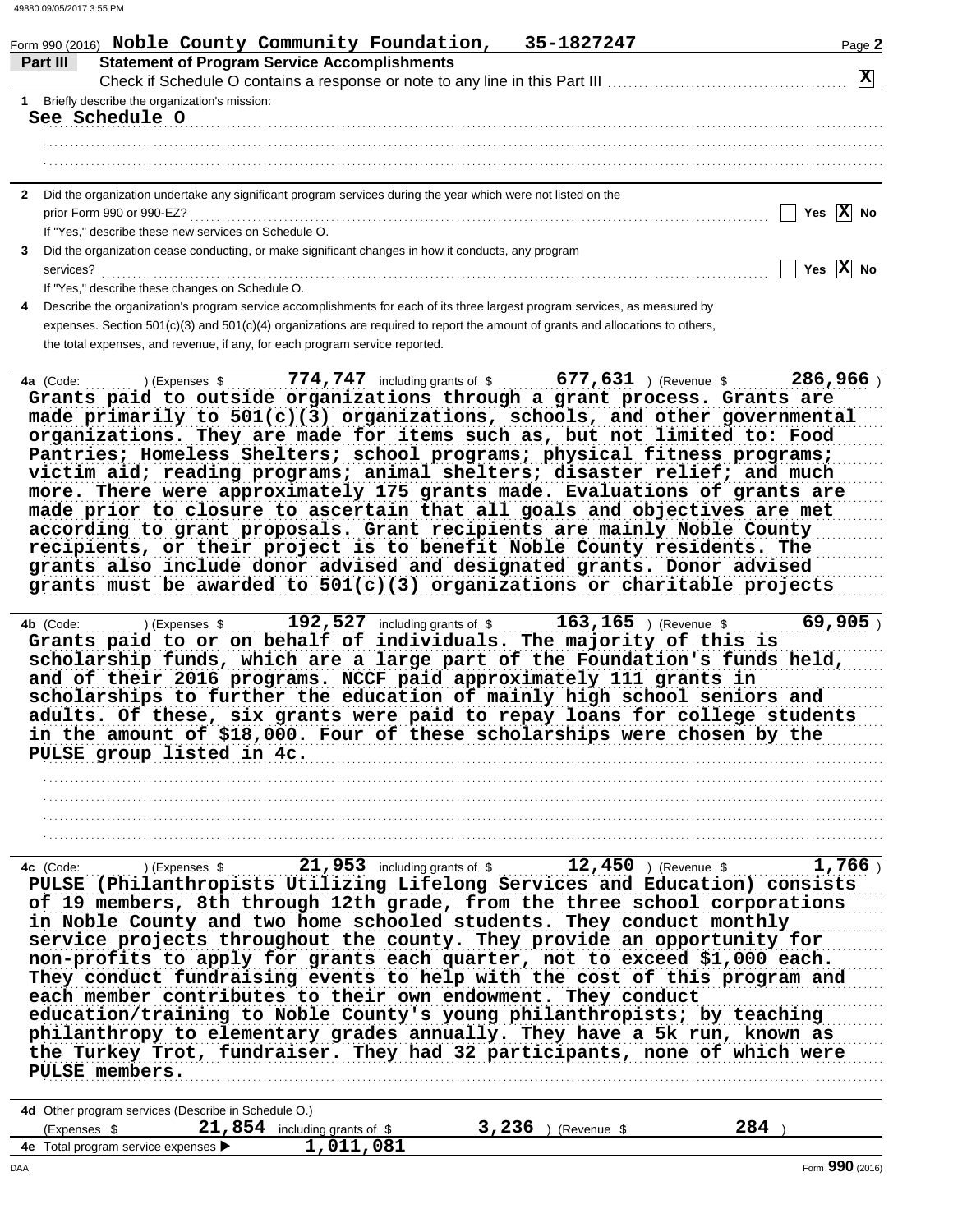# Form 990 (2016) Noble County Community Foundation, 35-1827247 Page 3

|     | Part IV<br><b>Checklist of Required Schedules</b>                                                                                                                                      |                 |             |                   |
|-----|----------------------------------------------------------------------------------------------------------------------------------------------------------------------------------------|-----------------|-------------|-------------------|
|     |                                                                                                                                                                                        |                 | Yes         | No                |
| 1   | Is the organization described in section $501(c)(3)$ or $4947(a)(1)$ (other than a private foundation)? If "Yes,"                                                                      |                 |             |                   |
|     | complete Schedule A                                                                                                                                                                    | 1               | X           |                   |
| 2   |                                                                                                                                                                                        | $\mathbf{2}$    | $\mathbf x$ |                   |
| 3   | Did the organization engage in direct or indirect political campaign activities on behalf of or in opposition to                                                                       |                 |             |                   |
|     | candidates for public office? If "Yes," complete Schedule C, Part I                                                                                                                    | 3               |             | x                 |
| 4   | Section 501(c)(3) organizations. Did the organization engage in lobbying activities, or have a section 501(h)                                                                          |                 |             |                   |
|     | election in effect during the tax year? If "Yes," complete Schedule C, Part II                                                                                                         | 4               |             | X                 |
| 5   | Is the organization a section $501(c)(4)$ , $501(c)(5)$ , or $501(c)(6)$ organization that receives membership dues,                                                                   |                 |             |                   |
|     | assessments, or similar amounts as defined in Revenue Procedure 98-19? If "Yes," complete Schedule C,                                                                                  |                 |             |                   |
|     | Part III                                                                                                                                                                               | 5               |             | X                 |
| 6   | Did the organization maintain any donor advised funds or any similar funds or accounts for which donors                                                                                |                 |             |                   |
|     | have the right to provide advice on the distribution or investment of amounts in such funds or accounts? If                                                                            |                 |             |                   |
|     | "Yes," complete Schedule D, Part I                                                                                                                                                     | 6               | х           |                   |
| 7   | Did the organization receive or hold a conservation easement, including easements to preserve open space,                                                                              |                 |             |                   |
|     | the environment, historic land areas, or historic structures? If "Yes," complete Schedule D, Part II                                                                                   | 7               |             | x                 |
| 8   | Did the organization maintain collections of works of art, historical treasures, or other similar assets? If "Yes,"                                                                    |                 |             |                   |
|     | complete Schedule D, Part III                                                                                                                                                          | 8               |             | x                 |
| 9   | Did the organization report an amount in Part X, line 21, for escrow or custodial account liability, serve as a                                                                        |                 |             |                   |
|     | custodian for amounts not listed in Part X; or provide credit counseling, debt management, credit repair, or                                                                           |                 |             |                   |
|     | debt negotiation services? If "Yes," complete Schedule D, Part IV                                                                                                                      | 9               |             | x                 |
| 10  | Did the organization, directly or through a related organization, hold assets in temporarily restricted                                                                                |                 |             |                   |
|     | endowments, permanent endowments, or quasi-endowments? If "Yes," complete Schedule D, Part V                                                                                           | 10              | х           |                   |
| 11  | If the organization's answer to any of the following questions is "Yes," then complete Schedule D, Parts VI,                                                                           |                 |             |                   |
|     | VII, VIII, IX, or X as applicable.                                                                                                                                                     |                 |             |                   |
| а   | Did the organization report an amount for land, buildings, and equipment in Part X, line 10? If "Yes,"                                                                                 |                 |             |                   |
|     | complete Schedule D, Part VI                                                                                                                                                           | 11a             | X           |                   |
| b   | Did the organization report an amount for investments—other securities in Part X, line 12 that is 5% or more                                                                           |                 |             |                   |
|     | of its total assets reported in Part X, line 16? If "Yes," complete Schedule D, Part VII                                                                                               | 11b             |             | X                 |
| c   | Did the organization report an amount for investments—program related in Part X, line 13 that is 5% or more                                                                            |                 |             |                   |
|     | of its total assets reported in Part X, line 16? If "Yes," complete Schedule D, Part VIII                                                                                              | 11c             |             | X                 |
| d   | Did the organization report an amount for other assets in Part X, line 15 that is 5% or more of its total assets                                                                       |                 |             |                   |
|     | reported in Part X, line 16? If "Yes," complete Schedule D, Part IX                                                                                                                    | 11d             |             | x                 |
| е   | Did the organization report an amount for other liabilities in Part X, line 25? If "Yes," complete Schedule D, Part X                                                                  | 11e             | X           |                   |
| f   | Did the organization's separate or consolidated financial statements for the tax year include a footnote that addresses                                                                |                 |             |                   |
|     | the organization's liability for uncertain tax positions under FIN 48 (ASC 740)? If "Yes," complete Schedule D, Part X                                                                 | 11f             | X           |                   |
|     | 12a Did the organization obtain separate, independent audited financial statements for the tax year? If "Yes," complete                                                                |                 |             |                   |
|     | Schedule D, Parts XI and XII                                                                                                                                                           | 12a             | X           |                   |
|     | <b>b</b> Was the organization included in consolidated, independent audited financial statements for the tax year? If                                                                  |                 |             |                   |
|     | "Yes," and if the organization answered "No" to line 12a, then completing Schedule D, Parts XI and XII is optional                                                                     | 12 <sub>b</sub> | X           |                   |
| 13  | Is the organization a school described in section 170(b)(1)(A)(ii)? If "Yes," complete Schedule E<br>Schedule E<br>Material Assembly Description 3 and 2010 and 2010 and 2010 and 2010 | 13              |             | X<br>$\mathbf{x}$ |
| 14a | Did the organization maintain an office, employees, or agents outside of the United States?                                                                                            | 14a             |             |                   |
| b   | Did the organization have aggregate revenues or expenses of more than \$10,000 from grantmaking,                                                                                       |                 |             |                   |
|     | fundraising, business, investment, and program service activities outside the United States, or aggregate                                                                              |                 |             |                   |
|     | foreign investments valued at \$100,000 or more? If "Yes," complete Schedule F, Parts I and IV                                                                                         | 14b             |             | X                 |
| 15  | Did the organization report on Part IX, column (A), line 3, more than \$5,000 of grants or other assistance to or                                                                      |                 |             |                   |
|     | for any foreign organization? If "Yes," complete Schedule F, Parts II and IV                                                                                                           | 15              |             | X                 |
| 16  | Did the organization report on Part IX, column (A), line 3, more than \$5,000 of aggregate grants or other                                                                             |                 |             |                   |
|     | assistance to or for foreign individuals? If "Yes," complete Schedule F, Parts III and IV                                                                                              | 16              |             | X                 |
| 17  | Did the organization report a total of more than \$15,000 of expenses for professional fundraising services on                                                                         |                 |             |                   |
|     |                                                                                                                                                                                        | 17              |             | X                 |
| 18  | Did the organization report more than \$15,000 total of fundraising event gross income and contributions on                                                                            |                 |             |                   |
|     | Part VIII, lines 1c and 8a? If "Yes," complete Schedule G, Part II                                                                                                                     | 18              |             | x                 |
| 19  | Did the organization report more than \$15,000 of gross income from gaming activities on Part VIII, line 9a?                                                                           | 19              |             | x                 |
|     |                                                                                                                                                                                        |                 |             |                   |

Form **990** (2016)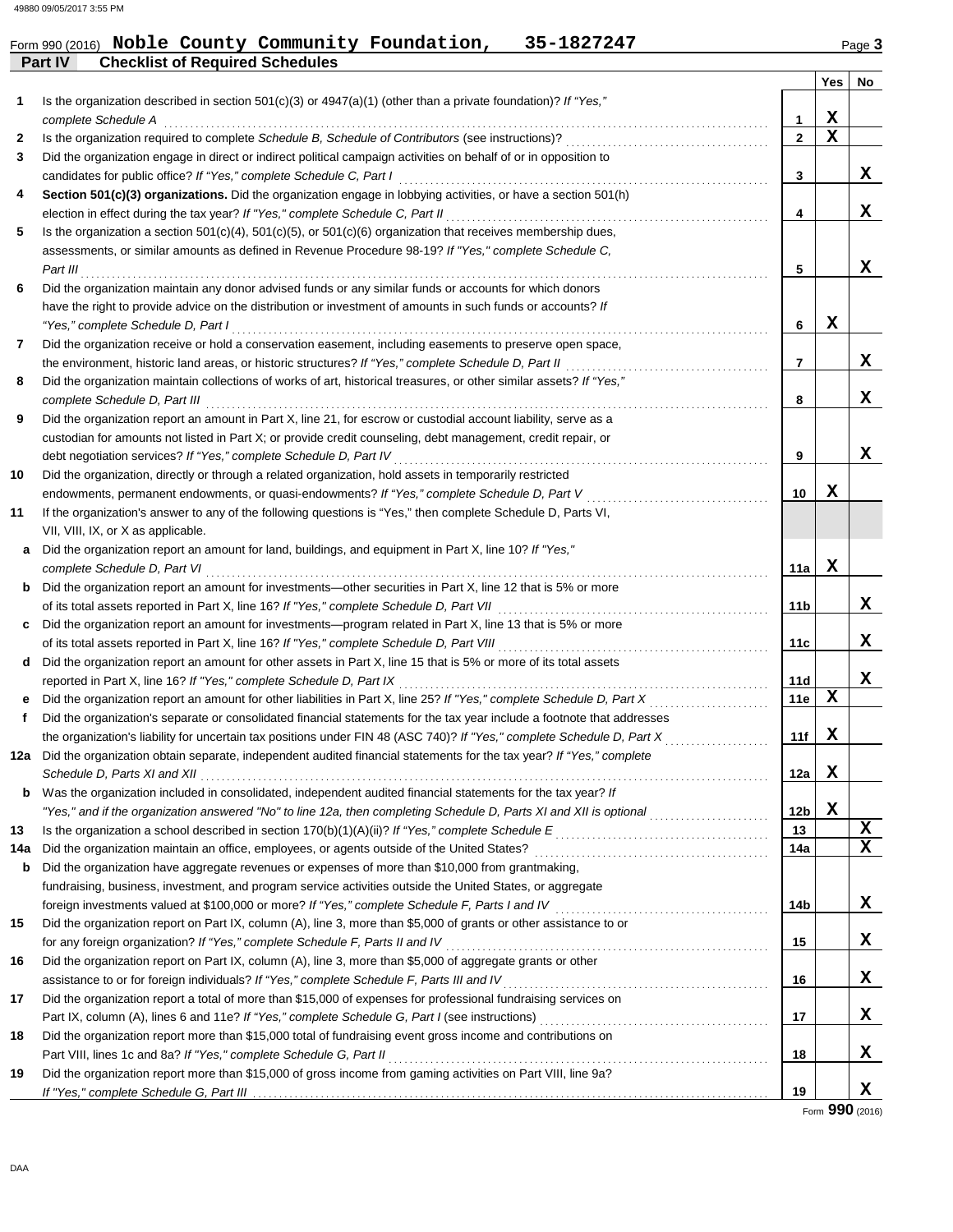#### **Yes No** Form 990 (2016) Noble County Community Foundation, 35-1827247 Page 4 **Part IV Checklist of Required Schedules** *(continued)* **28 a b c 29 30 31 32 33 34 35a 36 37** Was the organization a party to a business transaction with one of the following parties (see Schedule L, A current or former officer, director, trustee, or key employee? *If "Yes," complete Schedule L, Part IV* . . . . . . . . . . . . . . . . . . . . . . . . . . . . . . . . . . . A family member of a current or former officer, director, trustee, or key employee? *If "Yes," complete* Schedule L, Part IV An entity of which a current or former officer, director, trustee, or key employee (or a family member thereof) was an officer, director, trustee, or direct or indirect owner? *If "Yes," complete Schedule L, Part IV* . . . . . . . . . . . . . . . . . . . . . . . . . . . . . . . . . . . . . . Did the organization receive more than \$25,000 in non-cash contributions? *If "Yes," complete Schedule M* . . . . . . . . . . . . . . . . . . . . . . . . . . . . . . Did the organization receive contributions of art, historical treasures, or other similar assets, or qualified conservation contributions? *If "Yes," complete Schedule M* . . . . . . . . . . . . . . . . . . . . . . . . . . . . . . . . . . . . . . . . . . . . . . . . . . . . . . . . . . . . . . . . . . . . . . . . . . . . . . Did the organization liquidate, terminate, or dissolve and cease operations? *If "Yes," complete Schedule N, Part I* . . . . . . . . . . . . . . . . . . . . . . . . . . . . . . . . . . . . . . . . . . . . . . . . . . . . . . . . . . . . . . . . . . . . . . . . . . . . . . . . . . . . . . . . . . . . . . . . . . . . . . . . . . . . . . . . . . . . . . . . . . . . . . . . . . . . . Did the organization sell, exchange, dispose of, or transfer more than 25% of its net assets? *If "Yes,"* complete Schedule N, Part II et al. (2008) and the set of the set of the set of the set of the set of the set of the set of the set of the set of the set of the set of the set of the set of the set of the set of the set of Did the organization own 100% of an entity disregarded as separate from the organization under Regulations sections 301.7701-2 and 301.7701-3? *If "Yes," complete Schedule R, Part I* . . . . . . . . . . . . . . . . . . . . . . . . . . . . . . . . . . . . . . . . . . . . . . . . . . . . . . . . . . . . . Was the organization related to any tax-exempt or taxable entity? *If "Yes," complete Schedule R, Parts II, III, or IV, and Part V, line 1* . . . . . . . . . . . . . . . . . . . . . . . . . . . . . . . . . . . . . . . . . . . . . . . . . . . . . . . . . . . . . . . . . . . . . . . . . . . . . . . . . . . . . . . . . . . . . . . . . . . . . . . . . . . . . . . . . . Did the organization have a controlled entity within the meaning of section 512(b)(13)? . . . . . . . . . . . . . . . . . . . . . . . . . . . . . . . . . . . . . . . . . . . . . . . . . . If "Yes" to line 35a, did the organization receive any payment from or engage in any transaction with a **Section 501(c)(3) organizations.** Did the organization make any transfers to an exempt non-charitable related organization? If "Yes," complete Schedule R, Part V, line 2 ................................ Did the organization conduct more than 5% of its activities through an entity that is not a related organization and that is treated as a partnership for federal income tax purposes? *If "Yes," complete Schedule R,* **37 36 35a 34 33 32 31 30 29 28a 28b 28c** Part VI **21 22 23 24a 24b 24c 24d 25a 25b 26 27** substantial contributor or employee thereof, a grant selection committee member, or to a 35% controlled Did the organization provide a grant or other assistance to an officer, director, trustee, key employee, current or former officers, directors, trustees, key employees, highest compensated employees, or Did the organization report any amount on Part X, line 5, 6, or 22 for receivables from or payables to any year, and that the transaction has not been reported on any of the organization's prior Forms 990 or 990-EZ? Is the organization aware that it engaged in an excess benefit transaction with a disqualified person in a prior transaction with a disqualified person during the year? *If "Yes," complete Schedule L, Part I* . . . . . . . . . . . . . . . . . . . . . . . . . . . . . . . . . . . . . . . . . . . . . **Section 501(c)(3), 501(c)(4), and 501(c)(29) organizations.** Did the organization engage in an excess benefit **25a** Did the organization act as an "on behalf of" issuer for bonds outstanding at any time during the year? . . . . . . . . . . . . . . . . . . . . . . . . . . . . . . . . . . **d** to defease any tax-exempt bonds? . . . . . . . . . . . . . . . . . . . . . . . . . . . . . . . . . . . . . . . . . . . . . . . . . . . . . . . . . . . . . . . . . . . . . . . . . . . . . . . . . . . . . . . . . . . . . . . . . . . . . . . Did the organization maintain an escrow account other than a refunding escrow at any time during the year Did the organization invest any proceeds of tax-exempt bonds beyond a temporary period exception? . . . . . . . . . . . . . . . . . . . . . . . . . . . . . . . . . . . *through 24d and complete Schedule K. If "No," go to line 25a* . . . . . . . . . . . . . . . . . . . . . . . . . . . . . . . . . . . . . . . . . . . . . . . . . . . . . . . . . . . . . . . . . . . . . . . . . . . . \$100,000 as of the last day of the year, that was issued after December 31, 2002? *If "Yes," answer lines 24b* **24a** Did the organization have a tax-exempt bond issue with an outstanding principal amount of more than organization's current and former officers, directors, trustees, key employees, and highest compensated Did the organization answer "Yes" to Part VII, Section A, line 3, 4, or 5 about compensation of the Did the organization report more than \$5,000 of grants or other assistance to or for domestic individuals on Did the organization report more than \$5,000 of grants or other assistance to any domestic organization or **27 26 b c b 23 22 21** domestic government on Part IX, column (A), line 1? If "Yes," complete Schedule I, Parts I and II Part IX, column (A), line 2? *If "Yes," complete Schedule I, Parts I and III* . . . . . . . . . . . . . . . . . . . . . . . . . . . . . . . . . . . . . . . . . . . . . . . . . . . . . . . . . . . . . . . . . employees? *If "Yes," complete Schedule J* . . . . . . . . . . . . . . . . . . . . . . . . . . . . . . . . . . . . . . . . . . . . . . . . . . . . . . . . . . . . . . . . . . . . . . . . . . . . . . . . . . . . . . . . . . . . . . . *If "Yes," complete Schedule L, Part I* . . . . . . . . . . . . . . . . . . . . . . . . . . . . . . . . . . . . . . . . . . . . . . . . . . . . . . . . . . . . . . . . . . . . . . . . . . . . . . . . . . . . . . . . . . . . . . . . . . . . . entity or family member of any of these persons? *If "Yes," complete Schedule L, Part III* . . . . . . . . . . . . . . . . . . . . . . . . . . . . . . . . . . . . . . . . . . . . . . . . . Part IV instructions for applicable filing thresholds, conditions, and exceptions): **38** Did the organization complete Schedule O and provide explanations in Schedule O for Part VI, lines 11b and 19? **Note.** All Form 990 filers are required to complete Schedule O. **38 b** controlled entity within the meaning of section 512(b)(13)? *If "Yes," complete Schedule R, Part V, line 2* . . . . . . . . . . . . . . . . . . . . . . . . . . . . . . . . . **35b** disqualified persons? *If "Yes," complete Schedule L, Part II* . . . . . . . . . . . . . . . . . . . . . . . . . . . . . . . . . . . . . . . . . . . . . . . . . . . . . . . . . . . . . . . . . . . . . . . . . . . . . . **20b 20a b** If "Yes" to line 20a, did the organization attach a copy of its audited financial statements to this return? . . . . . . . . . . . . . . . . . . . . . . . . . . . . . . . . . . 20a Did the organization operate one or more hospital facilities? If "Yes," complete Schedule H **X X X X X X X X X X X X X X X X X X X X X X X**

### Form **990** (2016)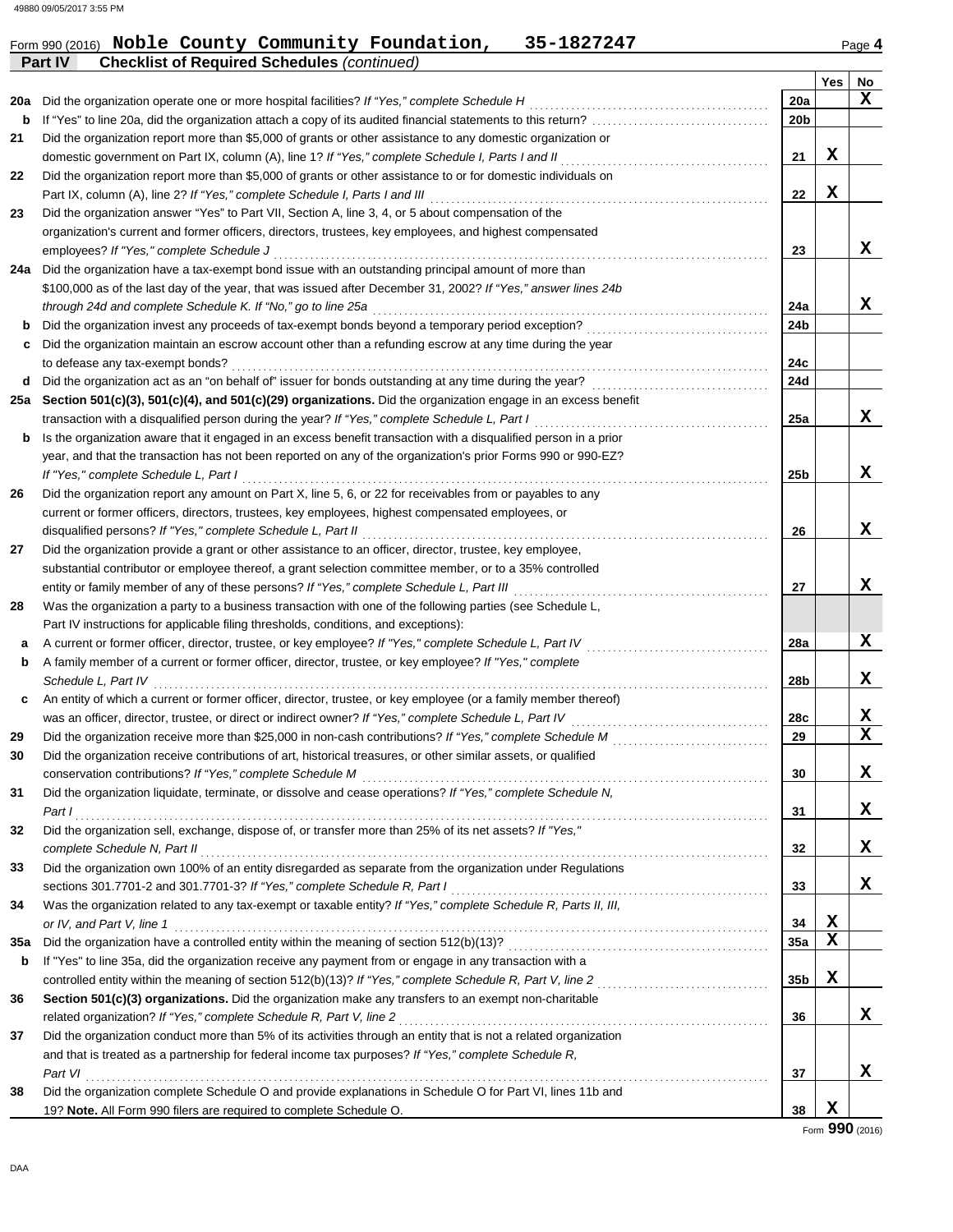| Part V    | <b>Statements Regarding Other IRS Filings and Tax Compliance</b><br>Check if Schedule O contains a response or note to any line in this Part V |                 |                   |          |            |    |
|-----------|------------------------------------------------------------------------------------------------------------------------------------------------|-----------------|-------------------|----------|------------|----|
|           |                                                                                                                                                |                 |                   |          | <b>Yes</b> | No |
| 1a        | Enter the number reported in Box 3 of Form 1096. Enter -0- if not applicable                                                                   | 1а              | 14<br>$\mathbf 0$ |          |            |    |
| b         | Enter the number of Forms W-2G included in line 1a. Enter -0- if not applicable                                                                | 1 <sub>b</sub>  |                   |          |            |    |
| c         | Did the organization comply with backup withholding rules for reportable payments to vendors and                                               |                 |                   |          |            |    |
|           | reportable gaming (gambling) winnings to prize winners?                                                                                        |                 |                   | 1c       | X          |    |
| 2a        | Enter the number of employees reported on Form W-3, Transmittal of Wage and Tax                                                                |                 |                   |          |            |    |
|           | Statements, filed for the calendar year ending with or within the year covered by this return                                                  | 2a              | $\overline{7}$    |          |            |    |
| b         | If at least one is reported on line 2a, did the organization file all required federal employment tax returns?                                 |                 |                   | 2b       | X          |    |
|           | Note. If the sum of lines 1a and 2a is greater than 250, you may be required to e-file (see instructions)                                      |                 |                   |          |            |    |
| за        | Did the organization have unrelated business gross income of \$1,000 or more during the year?                                                  |                 |                   | 3a       |            | X  |
| b         | If "Yes," has it filed a Form 990-T for this year? If "No" to line 3b, provide an explanation in Schedule O                                    |                 |                   | 3b       |            |    |
| 4a        | At any time during the calendar year, did the organization have an interest in, or a signature or other authority                              |                 |                   |          |            |    |
| account)? | over, a financial account in a foreign country (such as a bank account, securities account, or other financial                                 |                 |                   | 4a       |            | x  |
| b         | If "Yes," enter the name of the foreign country: ▶                                                                                             |                 |                   |          |            |    |
| (FBAR).   | See instructions for filing requirements for FinCEN Form 114, Report of Foreign Bank and Financial Accounts                                    |                 |                   |          |            |    |
| 5а        | Was the organization a party to a prohibited tax shelter transaction at any time during the tax year?                                          |                 |                   | 5a       |            | X  |
| b         |                                                                                                                                                |                 |                   | 5b       |            | x  |
| c         | If "Yes" to line 5a or 5b, did the organization file Form 8886-T?                                                                              |                 |                   | 5c       |            |    |
| 6а        | Does the organization have annual gross receipts that are normally greater than \$100,000, and did the                                         |                 |                   |          |            |    |
|           | organization solicit any contributions that were not tax deductible as charitable contributions?                                               |                 |                   | 6a       |            | x  |
| b         | If "Yes," did the organization include with every solicitation an express statement that such contributions or                                 |                 |                   |          |            |    |
|           | gifts were not tax deductible?                                                                                                                 |                 |                   | 6b       |            |    |
| 7         | Organizations that may receive deductible contributions under section 170(c).                                                                  |                 |                   |          |            |    |
| а         | Did the organization receive a payment in excess of \$75 made partly as a contribution and partly for goods                                    |                 |                   |          |            |    |
|           | and services provided to the payor?                                                                                                            |                 |                   | 7a       |            | x  |
| b         |                                                                                                                                                |                 |                   | 7b       |            |    |
| c         | Did the organization sell, exchange, or otherwise dispose of tangible personal property for which it was                                       |                 |                   |          |            |    |
|           | required to file Form 8282?                                                                                                                    |                 |                   | 7c       |            | x  |
| d         |                                                                                                                                                | 7d              |                   |          |            |    |
| е         |                                                                                                                                                |                 |                   | 7e       |            | X  |
| f         | Did the organization, during the year, pay premiums, directly or indirectly, on a personal benefit contract?                                   |                 |                   | 7f       |            | x  |
|           | If the organization received a contribution of qualified intellectual property, did the organization file Form 8899 as required?               |                 |                   |          |            |    |
|           | If the organization received a contribution of cars, boats, airplanes, or other vehicles, did the organization file a Form 1098-C?             |                 |                   | 7g<br>7h |            |    |
| h         | Sponsoring organizations maintaining donor advised funds. Did a donor advised fund maintained by the                                           |                 |                   |          |            |    |
|           |                                                                                                                                                |                 |                   | 8        |            | х  |
|           |                                                                                                                                                |                 |                   |          |            |    |
| 9         | Sponsoring organizations maintaining donor advised funds.                                                                                      |                 |                   |          |            | X  |
| a         |                                                                                                                                                |                 |                   | 9а       |            | X  |
| b         | Did the sponsoring organization make a distribution to a donor, donor advisor, or related person?                                              |                 |                   | 9b       |            |    |
| 10        | Section 501(c)(7) organizations. Enter:                                                                                                        |                 |                   |          |            |    |
| а         |                                                                                                                                                | 10a             |                   |          |            |    |
| b         | Gross receipts, included on Form 990, Part VIII, line 12, for public use of club facilities                                                    | 10 <sub>b</sub> |                   |          |            |    |
| 11        | Section 501(c)(12) organizations. Enter:                                                                                                       |                 |                   |          |            |    |
| a         | Gross income from members or shareholders                                                                                                      | 11a             |                   |          |            |    |
| b         | Gross income from other sources (Do not net amounts due or paid to other sources                                                               |                 |                   |          |            |    |
|           | against amounts due or received from them.)                                                                                                    | 11 <sub>b</sub> |                   |          |            |    |
| 12a       | Section 4947(a)(1) non-exempt charitable trusts. Is the organization filing Form 990 in lieu of Form 1041?                                     |                 |                   | 12a      |            |    |
| b         | If "Yes," enter the amount of tax-exempt interest received or accrued during the year                                                          | 12 <sub>b</sub> |                   |          |            |    |
| 13        | Section 501(c)(29) qualified nonprofit health insurance issuers.                                                                               |                 |                   |          |            |    |
| а         | Is the organization licensed to issue qualified health plans in more than one state?                                                           |                 |                   | 13a      |            |    |
|           | <b>Note.</b> See the instructions for additional information the organization must report on Schedule O.                                       |                 |                   |          |            |    |
| b         | Enter the amount of reserves the organization is required to maintain by the states in which                                                   |                 |                   |          |            |    |
|           |                                                                                                                                                | 13b             |                   |          |            |    |
| c         | Enter the amount of reserves on hand                                                                                                           | 13c             |                   |          |            |    |
| 14a       | Did the organization receive any payments for indoor tanning services during the tax year?                                                     |                 |                   | 14a      |            | X  |
|           |                                                                                                                                                |                 |                   | 14b      |            |    |

Form 990 (2016) Noble County Community Foundation, 35-1827247 Page 5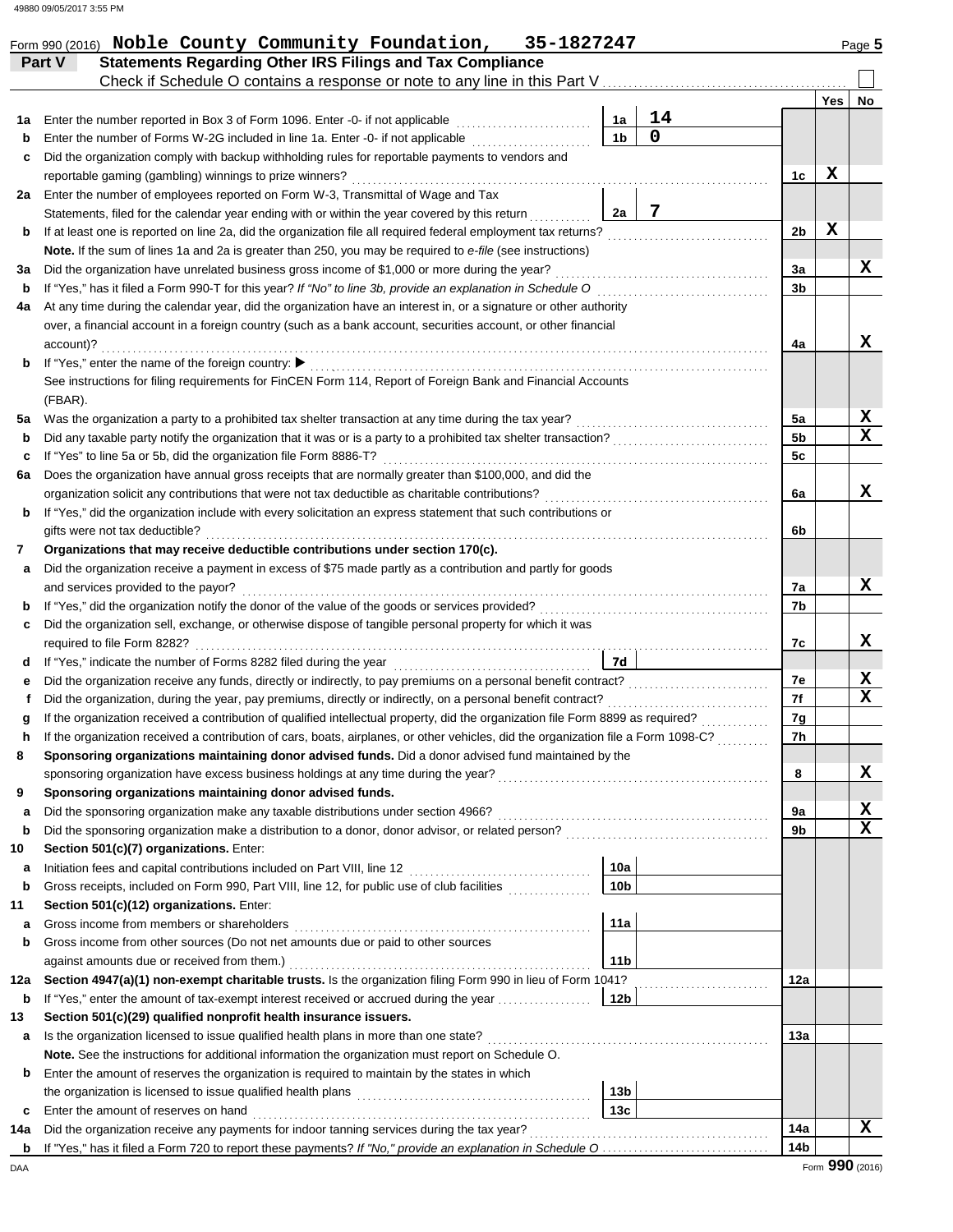|             | 35-1827247<br>Form 990 (2016) Noble County Community Foundation,                                                                                                 |    |    |                              |             | Page 6         |
|-------------|------------------------------------------------------------------------------------------------------------------------------------------------------------------|----|----|------------------------------|-------------|----------------|
|             | <b>Part VI</b><br>Governance, Management, and Disclosure For each "Yes" response to lines 2 through 7b below, and for a "No"                                     |    |    |                              |             |                |
|             | response to line 8a, 8b, or 10b below, describe the circumstances, processes, or changes in Schedule O. See instructions.                                        |    |    |                              |             |                |
|             |                                                                                                                                                                  |    |    |                              |             | $ \mathbf{x} $ |
|             | <b>Section A. Governing Body and Management</b>                                                                                                                  |    |    |                              |             |                |
|             |                                                                                                                                                                  |    |    |                              | Yes         | No             |
| 1а          | Enter the number of voting members of the governing body at the end of the tax year                                                                              | 1a | 16 |                              |             |                |
|             | If there are material differences in voting rights among members of the governing body, or                                                                       |    |    |                              |             |                |
|             | if the governing body delegated broad authority to an executive committee or similar                                                                             |    |    |                              |             |                |
|             | committee, explain in Schedule O.                                                                                                                                |    |    |                              |             |                |
| b           | Enter the number of voting members included in line 1a, above, who are independent                                                                               | 1b | 16 |                              |             |                |
| 2           | Did any officer, director, trustee, or key employee have a family relationship or a business relationship with                                                   |    |    |                              |             |                |
|             | any other officer, director, trustee, or key employee?                                                                                                           |    |    | 2                            |             | x              |
| 3           | Did the organization delegate control over management duties customarily performed by or under the direct                                                        |    |    |                              |             | x              |
|             | supervision of officers, directors, or trustees, or key employees to a management company or other person?                                                       |    |    | 3<br>$\overline{\mathbf{4}}$ | $\mathbf x$ |                |
| 4           | Did the organization make any significant changes to its governing documents since the prior Form 990 was filed?                                                 |    |    | 5                            |             | X              |
| 5           | Did the organization become aware during the year of a significant diversion of the organization's assets?<br>Did the organization have members or stockholders? |    |    | 6                            |             | X              |
| 6           |                                                                                                                                                                  |    |    |                              |             |                |
| 7а          | Did the organization have members, stockholders, or other persons who had the power to elect or appoint<br>one or more members of the governing body?            |    |    | 7a                           |             | x              |
| b           | Are any governance decisions of the organization reserved to (or subject to approval by) members,                                                                |    |    |                              |             |                |
|             | stockholders, or persons other than the governing body?                                                                                                          |    |    | 7b                           |             | x              |
| 8           | Did the organization contemporaneously document the meetings held or written actions undertaken during the year by the following:                                |    |    |                              |             |                |
| а           | The governing body?                                                                                                                                              |    |    | 8a                           | x           |                |
| $\mathbf b$ | Each committee with authority to act on behalf of the governing body?                                                                                            |    |    | 8b                           | X           |                |
| 9           | Is there any officer, director, trustee, or key employee listed in Part VII, Section A, who cannot be reached at                                                 |    |    |                              |             |                |
|             |                                                                                                                                                                  |    |    | 9                            |             | x              |
|             | Section B. Policies (This Section B requests information about policies not required by the Internal Revenue Code.)                                              |    |    |                              |             |                |
|             |                                                                                                                                                                  |    |    |                              | Yes         | No             |
| 10a         | Did the organization have local chapters, branches, or affiliates?                                                                                               |    |    | 10a                          |             | x              |
| b           | If "Yes," did the organization have written policies and procedures governing the activities of such chapters,                                                   |    |    |                              |             |                |
|             | affiliates, and branches to ensure their operations are consistent with the organization's exempt purposes?                                                      |    |    | 10b                          |             |                |
| 11a         | Has the organization provided a complete copy of this Form 990 to all members of its governing body before filing the form?                                      |    |    | 11a                          | X           |                |
| b           | Describe in Schedule O the process, if any, used by the organization to review this Form 990.                                                                    |    |    |                              |             |                |
| 12a         | Did the organization have a written conflict of interest policy? If "No," go to line 13                                                                          |    |    | 12a                          | X           |                |
| b           | Were officers, directors, or trustees, and key employees required to disclose annually interests that could give rise to conflicts?                              |    |    | 12b                          | х           |                |
| c           | Did the organization regularly and consistently monitor and enforce compliance with the policy? If "Yes,"                                                        |    |    |                              |             |                |
|             | describe in Schedule O how this was done                                                                                                                         |    |    | 12c                          | X           |                |
| 13          | Did the organization have a written whistleblower policy?                                                                                                        |    |    | 13                           | X           |                |
| 14          | Did the organization have a written document retention and destruction policy?                                                                                   |    |    | 14                           | X           |                |
| 15          | Did the process for determining compensation of the following persons include a review and approval by                                                           |    |    |                              |             |                |
|             | independent persons, comparability data, and contemporaneous substantiation of the deliberation and decision?                                                    |    |    |                              |             |                |
| а           | The organization's CEO, Executive Director, or top management official                                                                                           |    |    | 15a                          | х           |                |
| b           | Other officers or key employees of the organization                                                                                                              |    |    | 15b                          |             | x              |
|             | If "Yes" to line 15a or 15b, describe the process in Schedule O (see instructions).                                                                              |    |    |                              |             |                |
| 16a         | Did the organization invest in, contribute assets to, or participate in a joint venture or similar arrangement                                                   |    |    |                              |             |                |
|             | with a taxable entity during the year?                                                                                                                           |    |    | <b>16a</b>                   |             | x              |
| b           | If "Yes," did the organization follow a written policy or procedure requiring the organization to evaluate its                                                   |    |    |                              |             |                |
|             | participation in joint venture arrangements under applicable federal tax law, and take steps to safeguard the                                                    |    |    |                              |             |                |
|             |                                                                                                                                                                  |    |    | 16b                          |             |                |
|             | <b>Section C. Disclosure</b>                                                                                                                                     |    |    |                              |             |                |
| 17          | List the states with which a copy of this Form 990 is required to be filed ><br>ΙN                                                                               |    |    |                              |             |                |
| 18          | Section 6104 requires an organization to make its Forms 1023 (or 1024 if applicable), 990, and 990-T (Section 501(c)(3)s only)                                   |    |    |                              |             |                |
|             | available for public inspection. Indicate how you made these available. Check all that apply.                                                                    |    |    |                              |             |                |
|             | $ \mathbf{X} $ Upon request<br>IX.<br>$ \mathbf{X} $ Another's website<br>Own website<br>Other (explain in Schedule O)                                           |    |    |                              |             |                |
| 19          | Describe in Schedule O whether (and if so, how) the organization made its governing documents, conflict of interest policy, and                                  |    |    |                              |             |                |
|             | financial statements available to the public during the tax year.                                                                                                |    |    |                              |             |                |
| 20          | State the name, address, and telephone number of the person who possesses the organization's books and records: ▶<br>The Organization<br>1599 Lincolnway South   |    |    |                              |             |                |
|             | 46767<br>Ligonier<br>IN                                                                                                                                          |    |    | 260-894-3335                 |             |                |
|             |                                                                                                                                                                  |    |    |                              |             |                |

DAA Form **990** (2016)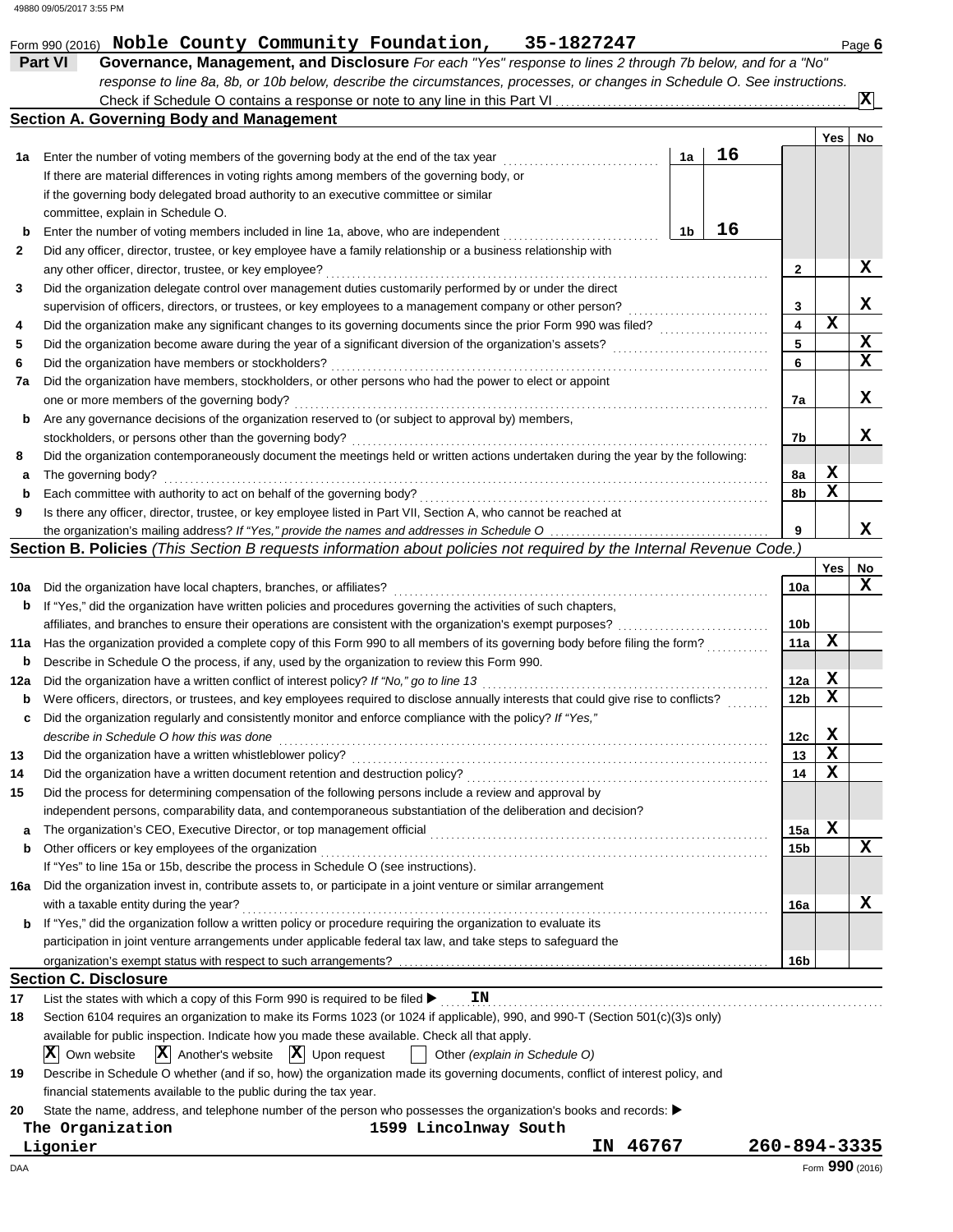| Form 990 (2016)          | Noble County Community Foundation,                                                                                                                                                                                          | 35-1827247 | Page 7 |  |  |  |  |  |  |  |
|--------------------------|-----------------------------------------------------------------------------------------------------------------------------------------------------------------------------------------------------------------------------|------------|--------|--|--|--|--|--|--|--|
| <b>Part VII</b>          | Compensation of Officers, Directors, Trustees, Key Employees, Highest Compensated Employees, and                                                                                                                            |            |        |  |  |  |  |  |  |  |
|                          | <b>Independent Contractors</b>                                                                                                                                                                                              |            |        |  |  |  |  |  |  |  |
|                          | Check if Schedule O contains a response or note to any line in this Part VII                                                                                                                                                |            |        |  |  |  |  |  |  |  |
| Section A.               | Officers, Directors, Trustees, Key Employees, and Highest Compensated Employees                                                                                                                                             |            |        |  |  |  |  |  |  |  |
| organization's tax year. | 1a Complete this table for all persons required to be listed. Report compensation for the calendar year ending with or within the                                                                                           |            |        |  |  |  |  |  |  |  |
|                          | • List all of the organization's current officers, directors, trustees (whether individuals or organizations), regardless of amount of<br>compensation. Enter -0- in columns (D), (E), and (F) if no compensation was paid. |            |        |  |  |  |  |  |  |  |

● List all of the organization's **current** key employees, if any. See instructions for definition of "key employee."

who received reportable compensation (Box 5 of Form W-2 and/or Box 7 of Form 1099-MISC) of more than \$100,000 from the organization and any related organizations. ■ List the organization's five **current** highest compensated employees (other than an officer, director, trustee, or key employee)<br> **•** Presented constable compensation (Boy 5 of Ferm W 2 and/or Boy 7 of Ferm 1000 MISC) o

■ List all of the organization's **former** officers, key employees, and highest compensated employees who received more than<br> **•** 00.00 of repartable compensation from the examination and any related erganizations \$100,000 of reportable compensation from the organization and any related organizations.

● List all of the organization's **former directors or trustees** that received, in the capacity as a former director or trustee of the principle and provided arguments of the principle and provided arguments of the princip organization, more than \$10,000 of reportable compensation from the organization and any related organizations.

List persons in the following order: individual trustees or directors; institutional trustees; officers; key employees; highest compensated employees; and former such persons.

Check this box if neither the organization nor any related organization compensated any current officer, director, or trustee.

| (A)<br>Name and Title                 | (B)<br>Average<br>hours per<br>week<br>(list any               |                                   |                      |             | (C)<br>Position | (do not check more than one<br>box, unless person is both an<br>officer and a director/trustee) |        | (D)<br>Reportable<br>compensation<br>from<br>the<br>organization | (E)<br>Reportable<br>compensation from<br>related<br>organizations<br>(W-2/1099-MISC) | (F)<br>Estimated<br>amount of<br>other<br>compensation<br>from the |  |  |
|---------------------------------------|----------------------------------------------------------------|-----------------------------------|----------------------|-------------|-----------------|-------------------------------------------------------------------------------------------------|--------|------------------------------------------------------------------|---------------------------------------------------------------------------------------|--------------------------------------------------------------------|--|--|
|                                       | hours for<br>related<br>organizations<br>below dotted<br>line) | Individual trustee<br>or director | nstitutional trustee | Officer     | Key<br>employee | Highest compensated<br>employee                                                                 | Former | (W-2/1099-MISC)                                                  |                                                                                       | organization<br>and related<br>organizations                       |  |  |
| $(1)$ Jarrod Ramer                    |                                                                |                                   |                      |             |                 |                                                                                                 |        |                                                                  |                                                                                       |                                                                    |  |  |
|                                       | 0.53                                                           |                                   |                      |             |                 |                                                                                                 |        |                                                                  |                                                                                       |                                                                    |  |  |
| President                             | 0.00                                                           | $\mathbf x$                       |                      | $\mathbf x$ |                 |                                                                                                 |        | 0                                                                | 0                                                                                     | 0                                                                  |  |  |
| (2) Rebecca Schroeder                 |                                                                |                                   |                      |             |                 |                                                                                                 |        |                                                                  |                                                                                       |                                                                    |  |  |
|                                       | 0.44<br>0.00                                                   | $\mathbf x$                       |                      | $\mathbf x$ |                 |                                                                                                 |        | 0                                                                | 0                                                                                     | 0                                                                  |  |  |
| Vice President<br>(3) Mark Demske     |                                                                |                                   |                      |             |                 |                                                                                                 |        |                                                                  |                                                                                       |                                                                    |  |  |
|                                       | 0.44                                                           |                                   |                      |             |                 |                                                                                                 |        |                                                                  |                                                                                       |                                                                    |  |  |
| Treasurer                             | 0.00                                                           | $\mathbf x$                       |                      | X           |                 |                                                                                                 |        | 0                                                                | 0                                                                                     | 0                                                                  |  |  |
| (4) Jolene Durham                     |                                                                |                                   |                      |             |                 |                                                                                                 |        |                                                                  |                                                                                       |                                                                    |  |  |
|                                       | 0.63                                                           |                                   |                      |             |                 |                                                                                                 |        |                                                                  |                                                                                       |                                                                    |  |  |
| Secretary                             | 0.00                                                           | $\mathbf x$                       |                      | X           |                 |                                                                                                 |        | 0                                                                | 0                                                                                     | 0                                                                  |  |  |
| (5) Leigh Ann Pranger                 |                                                                |                                   |                      |             |                 |                                                                                                 |        |                                                                  |                                                                                       |                                                                    |  |  |
|                                       | 0.52                                                           |                                   |                      |             |                 |                                                                                                 |        |                                                                  |                                                                                       |                                                                    |  |  |
| Director                              | 0.00                                                           | $\mathbf x$                       |                      |             |                 |                                                                                                 |        | 0                                                                | 0                                                                                     | 0                                                                  |  |  |
| (6) Richard Owen                      |                                                                |                                   |                      |             |                 |                                                                                                 |        |                                                                  |                                                                                       |                                                                    |  |  |
|                                       | 0.80                                                           |                                   |                      |             |                 |                                                                                                 |        |                                                                  |                                                                                       |                                                                    |  |  |
| Director                              | 0.00                                                           | $\mathbf x$                       |                      |             |                 |                                                                                                 |        | 0                                                                | 0                                                                                     | $\mathbf 0$                                                        |  |  |
| (7) Josh Munson                       |                                                                |                                   |                      |             |                 |                                                                                                 |        |                                                                  |                                                                                       |                                                                    |  |  |
|                                       | 0.44                                                           |                                   |                      |             |                 |                                                                                                 |        |                                                                  |                                                                                       |                                                                    |  |  |
| Director<br>$(8)$ Dr. Craig Lichlyter | 0.00                                                           | $\mathbf x$                       |                      |             |                 |                                                                                                 |        | 0                                                                | 0                                                                                     | 0                                                                  |  |  |
|                                       | 0.39                                                           |                                   |                      |             |                 |                                                                                                 |        |                                                                  |                                                                                       |                                                                    |  |  |
| Director                              | 0.00                                                           | $\mathbf x$                       |                      |             |                 |                                                                                                 |        | 0                                                                | $\mathbf 0$                                                                           | 0                                                                  |  |  |
| (9) Dr. Robert Stone                  |                                                                |                                   |                      |             |                 |                                                                                                 |        |                                                                  |                                                                                       |                                                                    |  |  |
|                                       | 0.81                                                           |                                   |                      |             |                 |                                                                                                 |        |                                                                  |                                                                                       |                                                                    |  |  |
| Director                              | 0.00                                                           | $\mathbf x$                       |                      |             |                 |                                                                                                 |        | 0                                                                | 0                                                                                     | 0                                                                  |  |  |
| (10) Charles R. Wysong                |                                                                |                                   |                      |             |                 |                                                                                                 |        |                                                                  |                                                                                       |                                                                    |  |  |
|                                       | 0.24                                                           |                                   |                      |             |                 |                                                                                                 |        |                                                                  |                                                                                       |                                                                    |  |  |
| Director                              | 0.00                                                           | X                                 |                      |             |                 |                                                                                                 |        | 0                                                                | 0                                                                                     | 0                                                                  |  |  |
| (11) Deborah Spidel                   |                                                                |                                   |                      |             |                 |                                                                                                 |        |                                                                  |                                                                                       |                                                                    |  |  |
|                                       | 0.15                                                           |                                   |                      |             |                 |                                                                                                 |        |                                                                  |                                                                                       |                                                                    |  |  |
| Director                              | 0.04                                                           | $\mathbf x$                       |                      |             |                 |                                                                                                 |        | 0                                                                | 0                                                                                     | O                                                                  |  |  |
| DAA                                   |                                                                |                                   |                      |             |                 |                                                                                                 |        |                                                                  |                                                                                       | Form 990 (2016)                                                    |  |  |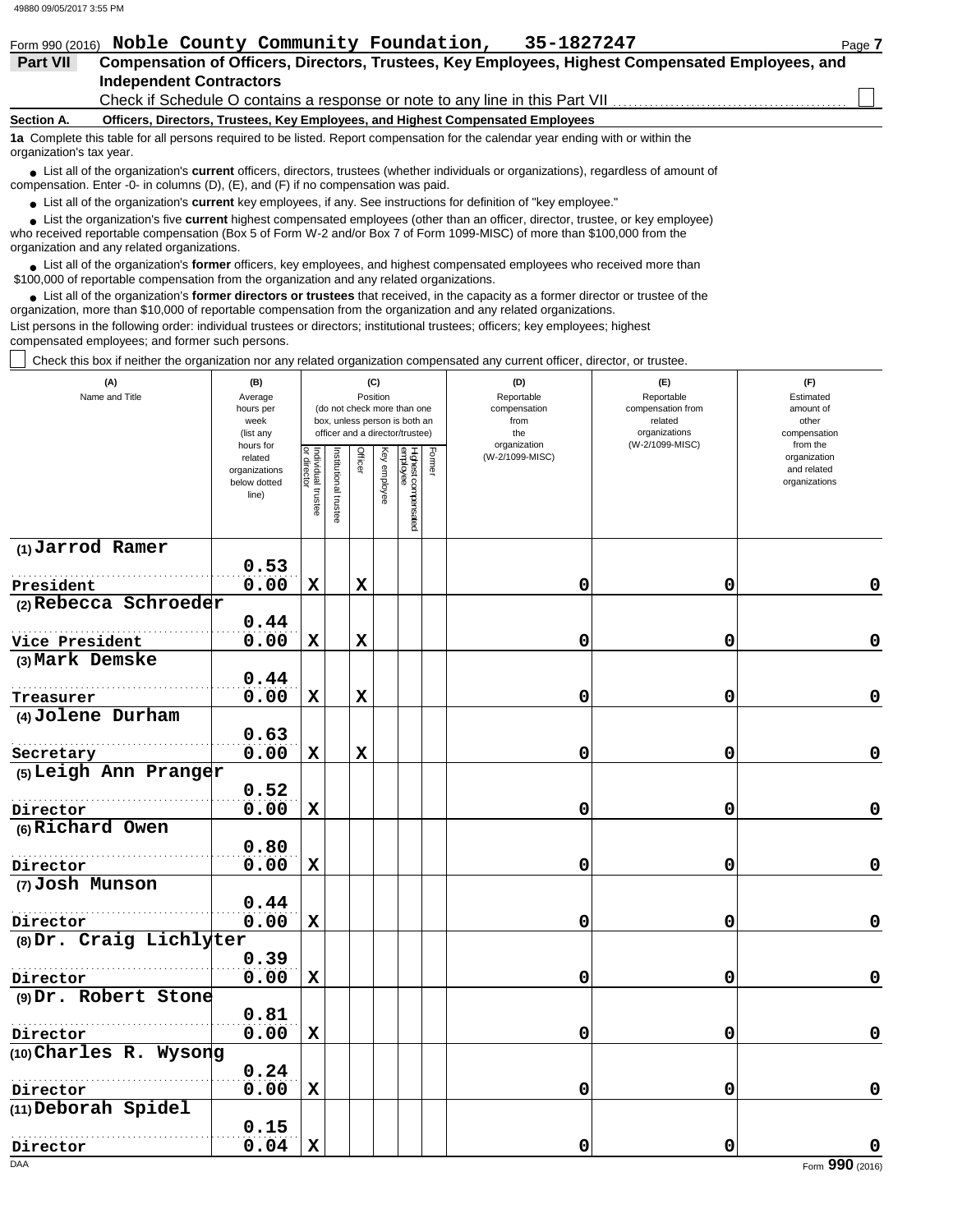| 49880 09/05/2017 3:55 PM<br>Form 990 (2016) Noble County Community Foundation, 35-1827247                                                                                                                                                                                                                                                                                                                                                                  |                                                                |                                   |                      |         |                 |                                                                                                 |        |                                                                                                                                                            |                                                                    | Page 8                                                   |
|------------------------------------------------------------------------------------------------------------------------------------------------------------------------------------------------------------------------------------------------------------------------------------------------------------------------------------------------------------------------------------------------------------------------------------------------------------|----------------------------------------------------------------|-----------------------------------|----------------------|---------|-----------------|-------------------------------------------------------------------------------------------------|--------|------------------------------------------------------------------------------------------------------------------------------------------------------------|--------------------------------------------------------------------|----------------------------------------------------------|
| <b>Part VII</b><br>(A)<br>Name and title                                                                                                                                                                                                                                                                                                                                                                                                                   | (B)<br>Average<br>hours per<br>week<br>(list any               |                                   |                      |         | (C)<br>Position | (do not check more than one<br>box, unless person is both an<br>officer and a director/trustee) |        | Section A. Officers, Directors, Trustees, Key Employees, and Highest Compensated Employees (continued)<br>(D)<br>Reportable<br>compensation<br>from<br>the | (E)<br>Reportable<br>compensation from<br>related<br>organizations | (F)<br>Estimated<br>amount of<br>other<br>compensation   |
|                                                                                                                                                                                                                                                                                                                                                                                                                                                            | hours for<br>related<br>organizations<br>below dotted<br>line) | Individual trustee<br>or director | nstitutional trustee | Officer | Key<br>employee | Highest compensated<br>employee                                                                 | Former | organization<br>(W-2/1099-MISC)                                                                                                                            | (W-2/1099-MISC)                                                    | from the<br>organization<br>and related<br>organizations |
| Rick Zollars<br>(12)                                                                                                                                                                                                                                                                                                                                                                                                                                       |                                                                |                                   |                      |         |                 |                                                                                                 |        |                                                                                                                                                            |                                                                    |                                                          |
| Director                                                                                                                                                                                                                                                                                                                                                                                                                                                   | 0.13<br>0.00                                                   | X                                 |                      |         |                 |                                                                                                 |        | 0                                                                                                                                                          | 0                                                                  | 0                                                        |
| Christine Mershman<br>(13)                                                                                                                                                                                                                                                                                                                                                                                                                                 |                                                                |                                   |                      |         |                 |                                                                                                 |        |                                                                                                                                                            |                                                                    |                                                          |
|                                                                                                                                                                                                                                                                                                                                                                                                                                                            | 0.59                                                           |                                   |                      |         |                 |                                                                                                 |        |                                                                                                                                                            |                                                                    |                                                          |
| Director<br>Michele Bricker<br>(14)                                                                                                                                                                                                                                                                                                                                                                                                                        | 0.00                                                           | X                                 |                      |         |                 |                                                                                                 |        | 0                                                                                                                                                          | 0                                                                  | 0                                                        |
|                                                                                                                                                                                                                                                                                                                                                                                                                                                            | 0.05                                                           |                                   |                      |         |                 |                                                                                                 |        |                                                                                                                                                            |                                                                    |                                                          |
| Director                                                                                                                                                                                                                                                                                                                                                                                                                                                   | 0.00                                                           | X                                 |                      |         |                 |                                                                                                 |        | 0                                                                                                                                                          | 0                                                                  | 0                                                        |
| Robert Probst<br>(15)                                                                                                                                                                                                                                                                                                                                                                                                                                      | 0.69                                                           |                                   |                      |         |                 |                                                                                                 |        |                                                                                                                                                            |                                                                    |                                                          |
| Director                                                                                                                                                                                                                                                                                                                                                                                                                                                   | 0.00                                                           | X                                 |                      |         |                 |                                                                                                 |        | 0                                                                                                                                                          | 0                                                                  | 0                                                        |
| Barbara Thomas<br>(16)                                                                                                                                                                                                                                                                                                                                                                                                                                     |                                                                |                                   |                      |         |                 |                                                                                                 |        |                                                                                                                                                            |                                                                    |                                                          |
|                                                                                                                                                                                                                                                                                                                                                                                                                                                            | 0.13<br>0.00                                                   | X                                 |                      |         |                 |                                                                                                 |        | 0                                                                                                                                                          | 0                                                                  | 0                                                        |
| Director<br>Linda L. Speakman-Yerick<br>(17)                                                                                                                                                                                                                                                                                                                                                                                                               |                                                                |                                   |                      |         |                 |                                                                                                 |        |                                                                                                                                                            |                                                                    |                                                          |
|                                                                                                                                                                                                                                                                                                                                                                                                                                                            | 37.50                                                          |                                   |                      |         |                 |                                                                                                 |        |                                                                                                                                                            |                                                                    |                                                          |
| Executive Director                                                                                                                                                                                                                                                                                                                                                                                                                                         | 0.00                                                           |                                   |                      | X       |                 |                                                                                                 |        | 69,446                                                                                                                                                     | 0                                                                  | 7,200                                                    |
|                                                                                                                                                                                                                                                                                                                                                                                                                                                            |                                                                |                                   |                      |         |                 |                                                                                                 |        |                                                                                                                                                            |                                                                    |                                                          |
|                                                                                                                                                                                                                                                                                                                                                                                                                                                            |                                                                |                                   |                      |         |                 |                                                                                                 |        |                                                                                                                                                            |                                                                    |                                                          |
|                                                                                                                                                                                                                                                                                                                                                                                                                                                            |                                                                |                                   |                      |         |                 |                                                                                                 |        | 69,446                                                                                                                                                     |                                                                    | 7,200                                                    |
| c Total from continuation sheets to Part VII, Section A<br>d                                                                                                                                                                                                                                                                                                                                                                                               |                                                                |                                   |                      |         |                 |                                                                                                 |        | 69,446                                                                                                                                                     |                                                                    | 7,200                                                    |
| Total number of individuals (including but not limited to those listed above) who received more than \$100,000 of<br>$\mathbf{2}$                                                                                                                                                                                                                                                                                                                          |                                                                |                                   |                      |         |                 |                                                                                                 |        |                                                                                                                                                            |                                                                    |                                                          |
| reportable compensation from the organization ▶                                                                                                                                                                                                                                                                                                                                                                                                            |                                                                |                                   | U                    |         |                 |                                                                                                 |        |                                                                                                                                                            |                                                                    | Yes<br>No                                                |
| Did the organization list any former officer, director, or trustee, key employee, or highest compensated<br>3                                                                                                                                                                                                                                                                                                                                              |                                                                |                                   |                      |         |                 |                                                                                                 |        |                                                                                                                                                            |                                                                    |                                                          |
| employee on line 1a? If "Yes," complete Schedule J for such individual manufactured content to the succession of the state of the employee on line 1a? If "Yes," complete Schedule J for such individual manufactured and the<br>For any individual listed on line 1a, is the sum of reportable compensation and other compensation from the<br>4<br>organization and related organizations greater than \$150,000? If "Yes," complete Schedule J for such |                                                                |                                   |                      |         |                 |                                                                                                 |        |                                                                                                                                                            |                                                                    | X<br>3<br>X<br>4                                         |
| Did any person listed on line 1a receive or accrue compensation from any unrelated organization or individual<br>5                                                                                                                                                                                                                                                                                                                                         |                                                                |                                   |                      |         |                 |                                                                                                 |        |                                                                                                                                                            |                                                                    |                                                          |
| <b>Section B. Independent Contractors</b>                                                                                                                                                                                                                                                                                                                                                                                                                  |                                                                |                                   |                      |         |                 |                                                                                                 |        |                                                                                                                                                            |                                                                    | X<br>5                                                   |
| Complete this table for your five highest compensated independent contractors that received more than \$100,000 of<br>1                                                                                                                                                                                                                                                                                                                                    |                                                                |                                   |                      |         |                 |                                                                                                 |        |                                                                                                                                                            |                                                                    |                                                          |
| compensation from the organization. Report compensation for the calendar year ending with or within the organization's tax year.                                                                                                                                                                                                                                                                                                                           | (A)<br>Name and business address                               |                                   |                      |         |                 |                                                                                                 |        |                                                                                                                                                            | (B)<br>Description of services                                     | (C)<br>Compensation                                      |
|                                                                                                                                                                                                                                                                                                                                                                                                                                                            |                                                                |                                   |                      |         |                 |                                                                                                 |        |                                                                                                                                                            |                                                                    |                                                          |
|                                                                                                                                                                                                                                                                                                                                                                                                                                                            |                                                                |                                   |                      |         |                 |                                                                                                 |        |                                                                                                                                                            |                                                                    |                                                          |
|                                                                                                                                                                                                                                                                                                                                                                                                                                                            |                                                                |                                   |                      |         |                 |                                                                                                 |        |                                                                                                                                                            |                                                                    |                                                          |
|                                                                                                                                                                                                                                                                                                                                                                                                                                                            |                                                                |                                   |                      |         |                 |                                                                                                 |        |                                                                                                                                                            |                                                                    |                                                          |
|                                                                                                                                                                                                                                                                                                                                                                                                                                                            |                                                                |                                   |                      |         |                 |                                                                                                 |        |                                                                                                                                                            |                                                                    |                                                          |
|                                                                                                                                                                                                                                                                                                                                                                                                                                                            |                                                                |                                   |                      |         |                 |                                                                                                 |        |                                                                                                                                                            |                                                                    |                                                          |
|                                                                                                                                                                                                                                                                                                                                                                                                                                                            |                                                                |                                   |                      |         |                 |                                                                                                 |        |                                                                                                                                                            |                                                                    |                                                          |
| Total number of independent contractors (including but not limited to those listed above) who<br>2                                                                                                                                                                                                                                                                                                                                                         |                                                                |                                   |                      |         |                 |                                                                                                 |        |                                                                                                                                                            |                                                                    |                                                          |

received more than \$100,000 of compensation from the organization  $\blacktriangleright$ 

**0**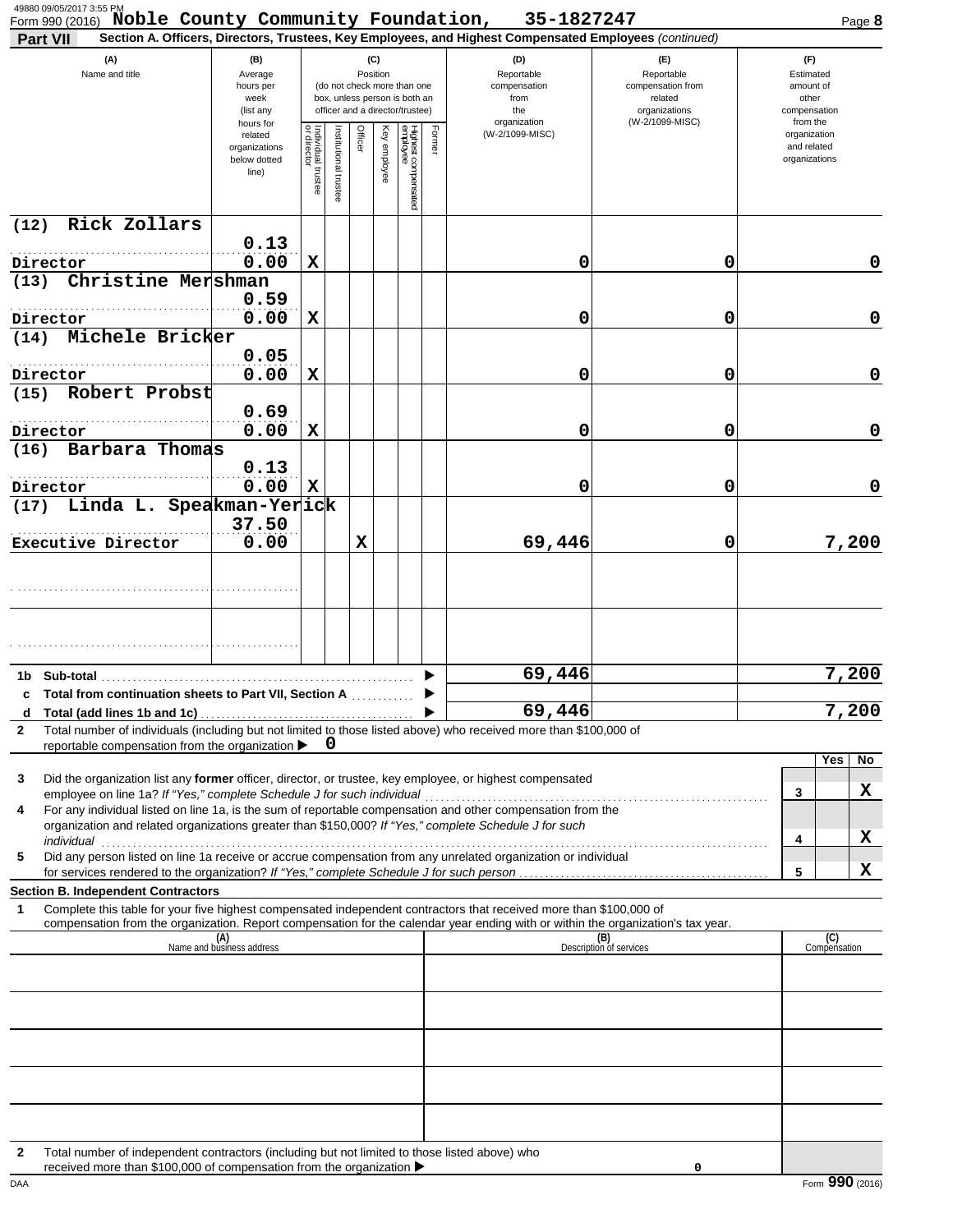#### Form 990 (2016) Page **9 Noble County Community Foundation, 35-1827247**

| <b>Part VIII</b> |  | <b>Statement of Revenue</b> |  |
|------------------|--|-----------------------------|--|
|                  |  |                             |  |

|                                                           |     |                                                                                     |                                                       |                |                   | Check if Schedule O contains a response or note to any line in this Part VIII |                                                    |                                         |                                                                  |
|-----------------------------------------------------------|-----|-------------------------------------------------------------------------------------|-------------------------------------------------------|----------------|-------------------|-------------------------------------------------------------------------------|----------------------------------------------------|-----------------------------------------|------------------------------------------------------------------|
|                                                           |     |                                                                                     |                                                       |                |                   | (A)<br>Total revenue                                                          | (B)<br>Related or<br>exempt<br>function<br>revenue | (C)<br>Unrelated<br>business<br>revenue | (D)<br>Revenue<br>excluded from tax<br>under sections<br>512-514 |
|                                                           |     | 1a Federated campaigns                                                              | .                                                     | 1a             |                   |                                                                               |                                                    |                                         |                                                                  |
|                                                           |     | <b>b</b> Membership dues                                                            | de de la poblac                                       | 1b             |                   |                                                                               |                                                    |                                         |                                                                  |
|                                                           |     | c Fundraising events                                                                | .                                                     | 1 <sub>c</sub> |                   |                                                                               |                                                    |                                         |                                                                  |
|                                                           |     | <b>d</b> Related organizations $\ldots$                                             |                                                       | 1 <sub>d</sub> |                   |                                                                               |                                                    |                                         |                                                                  |
|                                                           |     | <b>e</b> Government grants (contributions)                                          |                                                       | 1e             | 31,300            |                                                                               |                                                    |                                         |                                                                  |
| Contributions, Gifts, Grants<br>and Other Similar Amounts |     | f All other contributions, gifts, grants,<br>and similar amounts not included above |                                                       | 1f             | 383,610           |                                                                               |                                                    |                                         |                                                                  |
|                                                           |     |                                                                                     | Noncash contributions included in lines 1a-1f:        | \$             | 9,981             |                                                                               |                                                    |                                         |                                                                  |
|                                                           |     |                                                                                     |                                                       |                |                   | 414,910                                                                       |                                                    |                                         |                                                                  |
|                                                           |     |                                                                                     |                                                       |                | <b>Busn. Code</b> |                                                                               |                                                    |                                         |                                                                  |
| Program Service Revenue                                   | 2a  |                                                                                     | Administrative Fee Income                             |                | 900099            | 358,921                                                                       | 358,921                                            |                                         |                                                                  |
|                                                           | b   |                                                                                     |                                                       |                |                   |                                                                               |                                                    |                                         |                                                                  |
|                                                           | c   |                                                                                     |                                                       |                |                   |                                                                               |                                                    |                                         |                                                                  |
|                                                           | d   |                                                                                     |                                                       |                |                   |                                                                               |                                                    |                                         |                                                                  |
|                                                           |     |                                                                                     |                                                       |                |                   |                                                                               |                                                    |                                         |                                                                  |
|                                                           |     |                                                                                     | f All other program service revenue $\ldots$          |                |                   |                                                                               |                                                    |                                         |                                                                  |
|                                                           |     |                                                                                     |                                                       |                |                   | 358,921                                                                       |                                                    |                                         |                                                                  |
|                                                           | 3   |                                                                                     | Investment income (including dividends, interest,     |                |                   |                                                                               |                                                    |                                         |                                                                  |
|                                                           |     | and other similar amounts)                                                          |                                                       |                |                   | 438,278                                                                       |                                                    |                                         | 438,278                                                          |
|                                                           | 4   |                                                                                     | Income from investment of tax-exempt bond proceeds    |                |                   |                                                                               |                                                    |                                         |                                                                  |
|                                                           | 5   |                                                                                     |                                                       |                |                   |                                                                               |                                                    |                                         |                                                                  |
|                                                           |     |                                                                                     | (i) Real                                              |                | (ii) Personal     |                                                                               |                                                    |                                         |                                                                  |
|                                                           | 6a  | Gross rents                                                                         |                                                       | 900            |                   |                                                                               |                                                    |                                         |                                                                  |
|                                                           | b   | Less: rental exps.                                                                  |                                                       |                |                   |                                                                               |                                                    |                                         |                                                                  |
|                                                           | с   | Rental inc. or (loss)                                                               |                                                       | 900            |                   |                                                                               |                                                    |                                         |                                                                  |
|                                                           | d   |                                                                                     |                                                       |                |                   | 900                                                                           |                                                    |                                         | 900                                                              |
|                                                           |     | <b>7a</b> Gross amount from                                                         | (i) Securities                                        |                | (ii) Other        |                                                                               |                                                    |                                         |                                                                  |
|                                                           |     | sales of assets<br>other than inventory                                             | 7,105,027                                             |                |                   |                                                                               |                                                    |                                         |                                                                  |
|                                                           | b   | Less: cost or other                                                                 |                                                       |                |                   |                                                                               |                                                    |                                         |                                                                  |
|                                                           |     | basis & sales exps.                                                                 | 6,990,316                                             |                |                   |                                                                               |                                                    |                                         |                                                                  |
|                                                           | c   | Gain or (loss)                                                                      |                                                       | 114,711        |                   |                                                                               |                                                    |                                         |                                                                  |
|                                                           |     |                                                                                     |                                                       |                | ▶                 | 114,711                                                                       |                                                    |                                         | 114,711                                                          |
|                                                           |     |                                                                                     | 8a Gross income from fundraising events               |                |                   |                                                                               |                                                    |                                         |                                                                  |
| g                                                         |     |                                                                                     | (not including $\, \$                                 |                |                   |                                                                               |                                                    |                                         |                                                                  |
|                                                           |     |                                                                                     | of contributions reported on line 1c).                |                |                   |                                                                               |                                                    |                                         |                                                                  |
|                                                           |     |                                                                                     | See Part IV, line 18                                  | аl             | 1,970             |                                                                               |                                                    |                                         |                                                                  |
| Other Reven                                               |     |                                                                                     | <b>b</b> Less: direct expenses                        | b              | 856               |                                                                               |                                                    |                                         |                                                                  |
|                                                           |     |                                                                                     | c Net income or (loss) from fundraising events        |                | ▶                 | 1,114                                                                         |                                                    |                                         | 1,114                                                            |
|                                                           |     |                                                                                     | 9a Gross income from gaming activities.               |                |                   |                                                                               |                                                    |                                         |                                                                  |
|                                                           |     |                                                                                     | See Part IV, line 19                                  | a              |                   |                                                                               |                                                    |                                         |                                                                  |
|                                                           |     |                                                                                     | <b>b</b> Less: direct expenses                        | b              |                   |                                                                               |                                                    |                                         |                                                                  |
|                                                           |     |                                                                                     | c Net income or (loss) from gaming activities         |                | ▶                 |                                                                               |                                                    |                                         |                                                                  |
|                                                           |     |                                                                                     | 10a Gross sales of inventory, less                    |                |                   |                                                                               |                                                    |                                         |                                                                  |
|                                                           |     |                                                                                     | returns and allowances                                | a              |                   |                                                                               |                                                    |                                         |                                                                  |
|                                                           |     |                                                                                     | <b>b</b> Less: cost of goods sold                     | b              |                   |                                                                               |                                                    |                                         |                                                                  |
|                                                           |     |                                                                                     | <b>c</b> Net income or (loss) from sales of inventory |                |                   |                                                                               |                                                    |                                         |                                                                  |
|                                                           |     |                                                                                     | Miscellaneous Revenue                                 |                | <b>Busn. Code</b> |                                                                               |                                                    |                                         |                                                                  |
|                                                           | 11a |                                                                                     | Other income                                          |                |                   | 7,483                                                                         |                                                    |                                         | 7,483                                                            |
|                                                           | b   |                                                                                     |                                                       |                |                   |                                                                               |                                                    |                                         |                                                                  |
|                                                           | c   |                                                                                     |                                                       |                |                   |                                                                               |                                                    |                                         |                                                                  |
|                                                           | d   |                                                                                     |                                                       |                |                   |                                                                               |                                                    |                                         |                                                                  |
|                                                           | е   |                                                                                     |                                                       |                | ▶                 | 7,483                                                                         |                                                    |                                         |                                                                  |
|                                                           | 12  |                                                                                     | Total revenue. See instructions.                      |                | ▶                 | 1,336,317                                                                     | 358,921                                            | 0                                       | 562,486                                                          |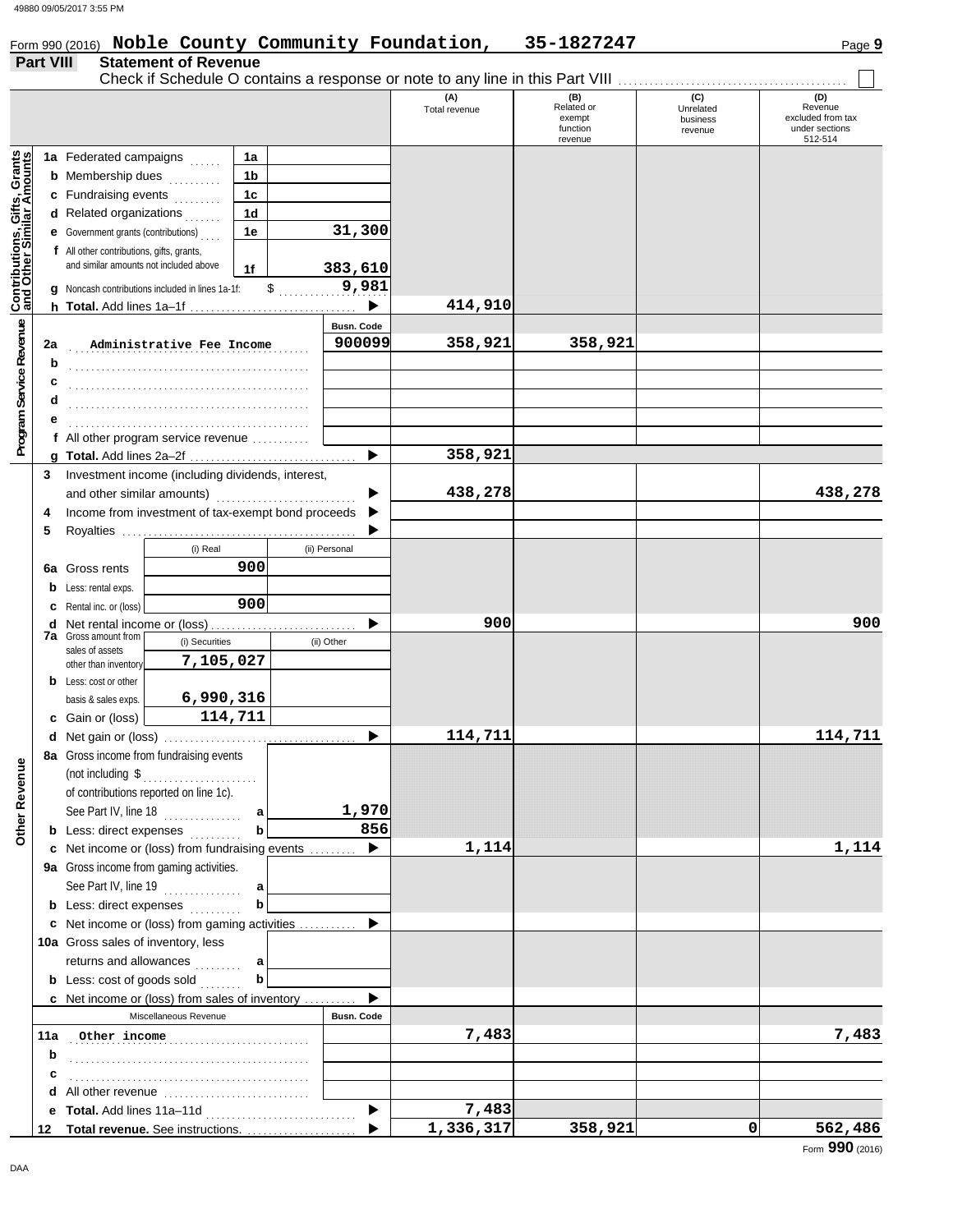## **Part IX Statement of Functional Expenses** Form 990 (2016) Noble County Community Foundation, 35-1827247 Page 10

*Section 501(c)(3) and 501(c)(4) organizations must complete all columns. All other organizations must complete column (A).*

|              | Check if Schedule O contains a response or note to any line in this Part IX                                                                                                                                              |                       |                                    |                                    |                                |  |  |  |
|--------------|--------------------------------------------------------------------------------------------------------------------------------------------------------------------------------------------------------------------------|-----------------------|------------------------------------|------------------------------------|--------------------------------|--|--|--|
|              | Do not include amounts reported on lines 6b,<br>7b, 8b, 9b, and 10b of Part VIII.                                                                                                                                        | (A)<br>Total expenses | (B)<br>Program service<br>expenses | Management and<br>general expenses | (D)<br>Fundraising<br>expenses |  |  |  |
| 1            | Grants and other assistance to domestic organizations                                                                                                                                                                    |                       |                                    |                                    |                                |  |  |  |
|              | and domestic governments. See Part IV, line 21                                                                                                                                                                           | 693,317               | 693,317                            |                                    |                                |  |  |  |
| $\mathbf{2}$ | Grants and other assistance to domestic                                                                                                                                                                                  |                       |                                    |                                    |                                |  |  |  |
|              | individuals. See Part IV, line 22                                                                                                                                                                                        | 163,165               | 163,165                            |                                    |                                |  |  |  |
| 3            | Grants and other assistance to foreign                                                                                                                                                                                   |                       |                                    |                                    |                                |  |  |  |
|              | organizations, foreign governments, and foreign                                                                                                                                                                          |                       |                                    |                                    |                                |  |  |  |
|              | individuals. See Part IV, lines 15 and 16                                                                                                                                                                                |                       |                                    |                                    |                                |  |  |  |
|              | Benefits paid to or for members                                                                                                                                                                                          |                       |                                    |                                    |                                |  |  |  |
| 5            | Compensation of current officers, directors,                                                                                                                                                                             |                       |                                    |                                    |                                |  |  |  |
|              | trustees, and key employees                                                                                                                                                                                              | 79,237                | 15,847                             | 55,466                             | 7,924                          |  |  |  |
| 6            | Compensation not included above, to disqualified                                                                                                                                                                         |                       |                                    |                                    |                                |  |  |  |
|              | persons (as defined under section 4958(f)(1)) and                                                                                                                                                                        |                       |                                    |                                    |                                |  |  |  |
|              | persons described in section 4958(c)(3)(B)                                                                                                                                                                               |                       |                                    |                                    |                                |  |  |  |
| $\mathbf{7}$ | Other salaries and wages                                                                                                                                                                                                 | 177,001               | 82,237                             | 77,692                             | 17,072                         |  |  |  |
| 8            | Pension plan accruals and contributions (include                                                                                                                                                                         |                       |                                    |                                    |                                |  |  |  |
|              | section 401(k) and 403(b) employer contributions)                                                                                                                                                                        | 4,402                 | 2,221                              | 1,741                              | 440                            |  |  |  |
| 9            | Other employee benefits                                                                                                                                                                                                  | 8,169                 | 4,707                              | 2,645                              | 817                            |  |  |  |
| 10           | Payroll taxes [11] [11] Payroll taxes [11] [11] Mayroll taxes [11] Mayroll taxes [11] Mayroll Taxes                                                                                                                      | 19,600                | 8,128                              | 9,560                              | 1,912                          |  |  |  |
| 11           | Fees for services (non-employees):                                                                                                                                                                                       |                       |                                    |                                    |                                |  |  |  |
| a            |                                                                                                                                                                                                                          | 283,809               |                                    | 283,809                            |                                |  |  |  |
| b            |                                                                                                                                                                                                                          |                       |                                    |                                    |                                |  |  |  |
| c            |                                                                                                                                                                                                                          | 10,660                | 4,264                              | 5,330                              | 1,066                          |  |  |  |
| d            | Lobbying                                                                                                                                                                                                                 |                       |                                    |                                    |                                |  |  |  |
|              | Professional fundraising services. See Part IV, line 17                                                                                                                                                                  |                       |                                    |                                    |                                |  |  |  |
|              | f Investment management fees<br>an an Dùbhlachd a bhaile an Dùbhail an Dùbhail an Dùbhail an Dùbhail an Dùbhail an Dùbhail an Dùbhail an Dùbha                                                                           | 125,162               |                                    | 125,162                            |                                |  |  |  |
| q            | Other. (If line 11g amount exceeds 10% of line 25, column                                                                                                                                                                |                       |                                    |                                    |                                |  |  |  |
|              | (A) amount, list line 11g expenses on Schedule O.)                                                                                                                                                                       | 8,315                 | 3,326                              | 4,157                              | 832                            |  |  |  |
| 12           |                                                                                                                                                                                                                          | 25,130                |                                    |                                    | 25,130                         |  |  |  |
| 13           |                                                                                                                                                                                                                          | 9,698                 | 4,843                              | 3,518                              | 1,337                          |  |  |  |
| 14           |                                                                                                                                                                                                                          | 15,813                |                                    | 15,813                             |                                |  |  |  |
| 15           |                                                                                                                                                                                                                          |                       |                                    |                                    |                                |  |  |  |
| 16           |                                                                                                                                                                                                                          | 10,400                | 4,160                              | 5,200                              | 1,040                          |  |  |  |
| 17           |                                                                                                                                                                                                                          | 3,430                 | 1,303                              | 1,702                              | 425                            |  |  |  |
| 18           | Payments of travel or entertainment expenses                                                                                                                                                                             |                       |                                    |                                    |                                |  |  |  |
|              | for any federal, state, or local public officials                                                                                                                                                                        |                       |                                    |                                    |                                |  |  |  |
| 19           | Conferences, conventions, and meetings                                                                                                                                                                                   | 13,412                | 1,384                              | 4,795                              | 7,233                          |  |  |  |
| 20           | Interest                                                                                                                                                                                                                 |                       |                                    |                                    |                                |  |  |  |
| 21           | Payments to affiliates                                                                                                                                                                                                   |                       |                                    |                                    |                                |  |  |  |
| 22           | Depreciation, depletion, and amortization                                                                                                                                                                                | 44,820                | 200                                | 44,620                             |                                |  |  |  |
| 23           | Insurance <b>Insurance Insurance Insurance Insurance Insurance</b>                                                                                                                                                       | 2,130                 | 959                                | 1,022                              | 149                            |  |  |  |
| 24           | Other expenses. Itemize expenses not covered                                                                                                                                                                             |                       |                                    |                                    |                                |  |  |  |
|              | above (List miscellaneous expenses in line 24e. If                                                                                                                                                                       |                       |                                    |                                    |                                |  |  |  |
|              | line 24e amount exceeds 10% of line 25, column                                                                                                                                                                           |                       |                                    |                                    |                                |  |  |  |
|              | (A) amount, list line 24e expenses on Schedule O.)                                                                                                                                                                       |                       |                                    |                                    |                                |  |  |  |
| a            | Program Expenses                                                                                                                                                                                                         | 20,739                | 20,739                             |                                    |                                |  |  |  |
| b            | Repair and Maintenance                                                                                                                                                                                                   | 10,731                |                                    | 10,731                             |                                |  |  |  |
| c            | Dues and Subscriptions                                                                                                                                                                                                   | 938                   | 281                                | 563                                | 94                             |  |  |  |
| d            |                                                                                                                                                                                                                          |                       |                                    |                                    |                                |  |  |  |
| е            | All other expenses                                                                                                                                                                                                       |                       |                                    |                                    |                                |  |  |  |
| 25           | Total functional expenses. Add lines 1 through 24e                                                                                                                                                                       | 1,730,078             | 1,011,081                          | 653,526                            | 65,471                         |  |  |  |
| 26           | Joint costs. Complete this line only if the<br>organization reported in column (B) joint costs<br>from a combined educational campaign and<br>fundraising solicitation. Check here ▶<br>following SOP 98-2 (ASC 958-720) |                       |                                    |                                    |                                |  |  |  |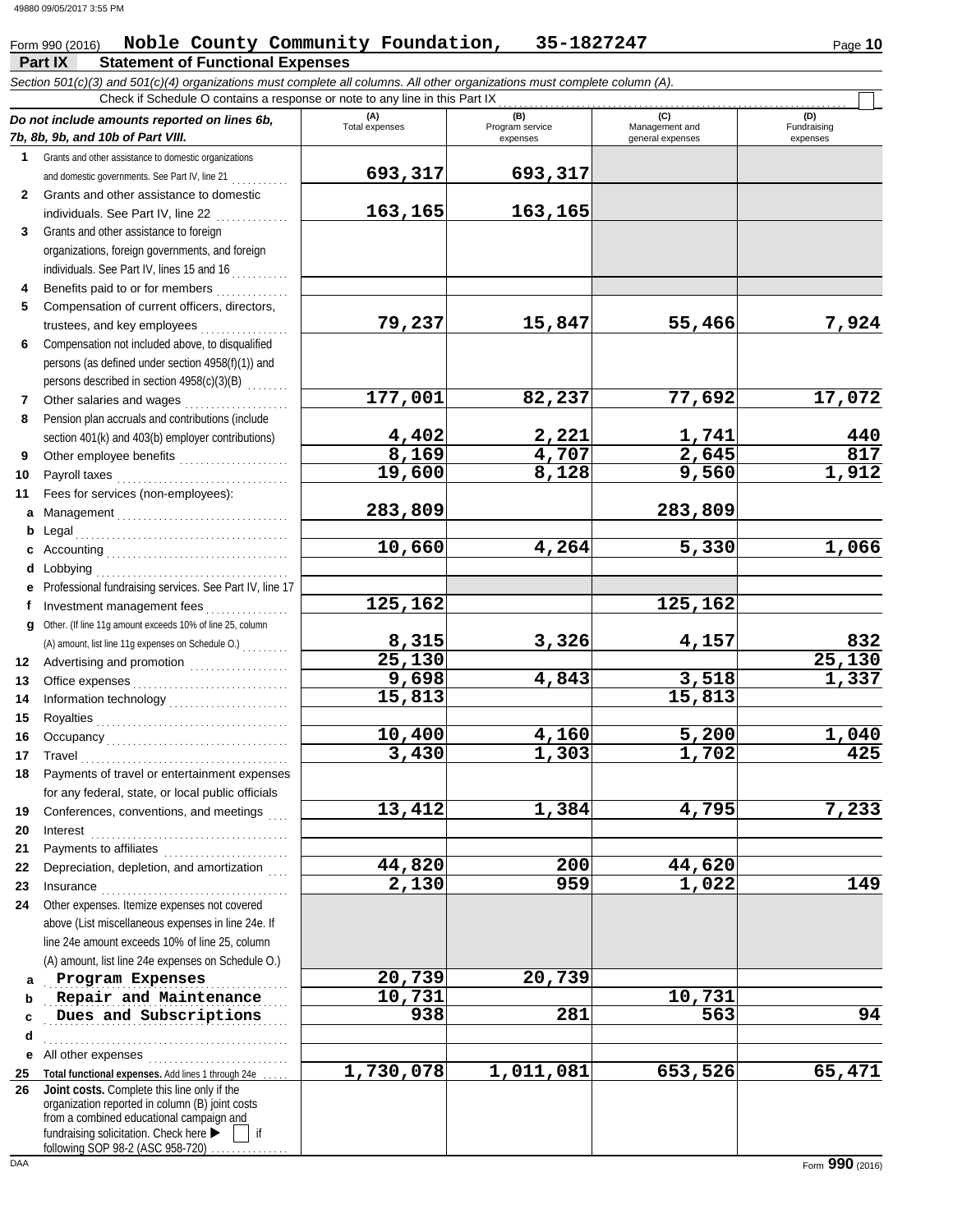## Form 990 (2016) Noble County Community Foundation, 35-1827247 Page 11

|                             | Part X   | $-$ 01111 990 (2010)<br>102220000<br><b>Balance Sheet</b>                               |           |                               |                                      |                            | raye <b>II</b>         |
|-----------------------------|----------|-----------------------------------------------------------------------------------------|-----------|-------------------------------|--------------------------------------|----------------------------|------------------------|
|                             |          |                                                                                         |           |                               |                                      |                            |                        |
|                             |          |                                                                                         |           |                               | (A)                                  |                            | (B)                    |
|                             |          |                                                                                         |           |                               | Beginning of year                    |                            | End of year            |
|                             | 1        |                                                                                         |           | 200                           | $\overline{1}$                       | 200                        |                        |
|                             | 2        |                                                                                         |           |                               | 1,729,172                            | $\overline{\mathbf{2}}$    | 1,492,143              |
|                             | 3        |                                                                                         |           |                               | 115                                  | $\mathbf{3}$               | 255                    |
|                             | 4        | Accounts receivable, net                                                                |           |                               | 19,485                               | 4                          | 19,369                 |
|                             | 5        | Loans and other receivables from current and former officers, directors,                |           |                               |                                      |                            |                        |
|                             |          | trustees, key employees, and highest compensated employees.                             |           |                               |                                      |                            |                        |
|                             |          | Complete Part II of Schedule L                                                          |           |                               |                                      | 5                          |                        |
|                             | 6        | Loans and other receivables from other disqualified persons (as defined under section   |           |                               |                                      |                            |                        |
|                             |          | 4958(f)(1)), persons described in section 4958(c)(3)(B), and contributing employers and |           |                               |                                      |                            |                        |
|                             |          | sponsoring organizations of section 501(c)(9) voluntary employees' beneficiary          |           |                               |                                      |                            |                        |
|                             |          | organizations (see instructions). Complete Part II of Schedule L                        |           |                               |                                      | 6                          |                        |
| Assets                      | 7        |                                                                                         |           |                               |                                      | $\overline{7}$             |                        |
|                             | 8        | Inventories for sale or use                                                             |           |                               |                                      | 8                          |                        |
|                             | 9        | Prepaid expenses and deferred charges                                                   |           |                               | $\overline{12}$ ,020                 | 9                          | 12,869                 |
|                             |          | 10a Land, buildings, and equipment: cost or                                             |           |                               |                                      |                            |                        |
|                             |          |                                                                                         |           | 1,300,399<br>555,606          |                                      |                            |                        |
|                             | b        |                                                                                         |           |                               | 784,353 10c<br>19,877,902            |                            | 744,793<br>20,560,915  |
|                             | 11       | Investments-publicly traded securities                                                  |           |                               |                                      | 11                         |                        |
|                             | 12       | Investments-other securities. See Part IV, line 11                                      |           |                               |                                      | 12                         |                        |
|                             | 13       |                                                                                         |           |                               |                                      | 13                         |                        |
|                             | 14       | Intangible assets                                                                       |           |                               | 14                                   |                            |                        |
|                             | 15       | Other assets. See Part IV, line 11                                                      |           |                               | 22, 423, 247                         | 15<br>16                   | 22,830,544             |
|                             | 16<br>17 |                                                                                         |           |                               | $22,518$ 17                          |                            | 15,150                 |
|                             | 18       | Accounts payable and accrued expenses<br>Grants payable                                 |           |                               | 24,867                               | 18                         | 122,457                |
|                             | 19       | Deferred revenue                                                                        |           |                               | 2,000                                | 19                         |                        |
|                             | 20       | Tax-exempt bond liabilities                                                             |           |                               |                                      | 20                         |                        |
|                             | 21       | Escrow or custodial account liability. Complete Part IV of Schedule D                   |           |                               |                                      | 21                         |                        |
|                             | 22       | Loans and other payables to current and former officers, directors,                     |           |                               |                                      |                            |                        |
| Liabilities                 |          | trustees, key employees, highest compensated employees, and                             |           |                               |                                      |                            |                        |
|                             |          | disqualified persons. Complete Part II of Schedule L                                    |           |                               |                                      | 22                         |                        |
|                             | 23       | Secured mortgages and notes payable to unrelated third parties                          |           |                               |                                      | 23                         |                        |
|                             | 24       | Unsecured notes and loans payable to unrelated third parties                            |           |                               |                                      | 24                         |                        |
|                             | 25       | Other liabilities (including federal income tax, payables to related third              |           |                               |                                      |                            |                        |
|                             |          | parties, and other liabilities not included on lines 17-24). Complete Part X            |           |                               |                                      |                            |                        |
|                             |          | of Schedule D                                                                           |           |                               | $2,060,624$ 25                       |                            |                        |
|                             | 26       |                                                                                         |           |                               | $\overline{2,110,009}$ <sub>26</sub> |                            | 2,102,578<br>2,240,185 |
|                             |          | Organizations that follow SFAS 117 (ASC 958), check here ▶                              |           | $ \mathbf{\overline{X}} $ and |                                      |                            |                        |
|                             |          | complete lines 27 through 29, and lines 33 and 34.                                      |           |                               |                                      |                            |                        |
|                             | 27       | Unrestricted net assets                                                                 | 9,652,774 | 27                            | 7,225,699                            |                            |                        |
|                             | 28       | Temporarily restricted net assets                                                       |           | 67,313                        | 28                                   | 2,678,882                  |                        |
|                             | 29       | Permanently restricted net assets                                                       |           | 10,593,151                    | 29                                   | $\overline{10}$ , 685, 778 |                        |
|                             |          | Organizations that do not follow SFAS 117 (ASC 958), check here >                       |           | and                           |                                      |                            |                        |
|                             |          | complete lines 30 through 34.                                                           |           |                               |                                      |                            |                        |
| Net Assets or Fund Balances | 30       | Capital stock or trust principal, or current funds                                      |           |                               |                                      | 30                         |                        |
|                             | 31       | Paid-in or capital surplus, or land, building, or equipment fund                        |           |                               |                                      | 31                         |                        |
|                             | 32       | Retained earnings, endowment, accumulated income, or other funds                        |           |                               |                                      | 32                         |                        |
|                             | 33       | Total net assets or fund balances                                                       |           |                               | 20, 313, 238                         | 33                         | 20,590,359             |
|                             | 34       |                                                                                         |           |                               | $22,423,247$ 34                      |                            | 22,830,544             |

Form **990** (2016)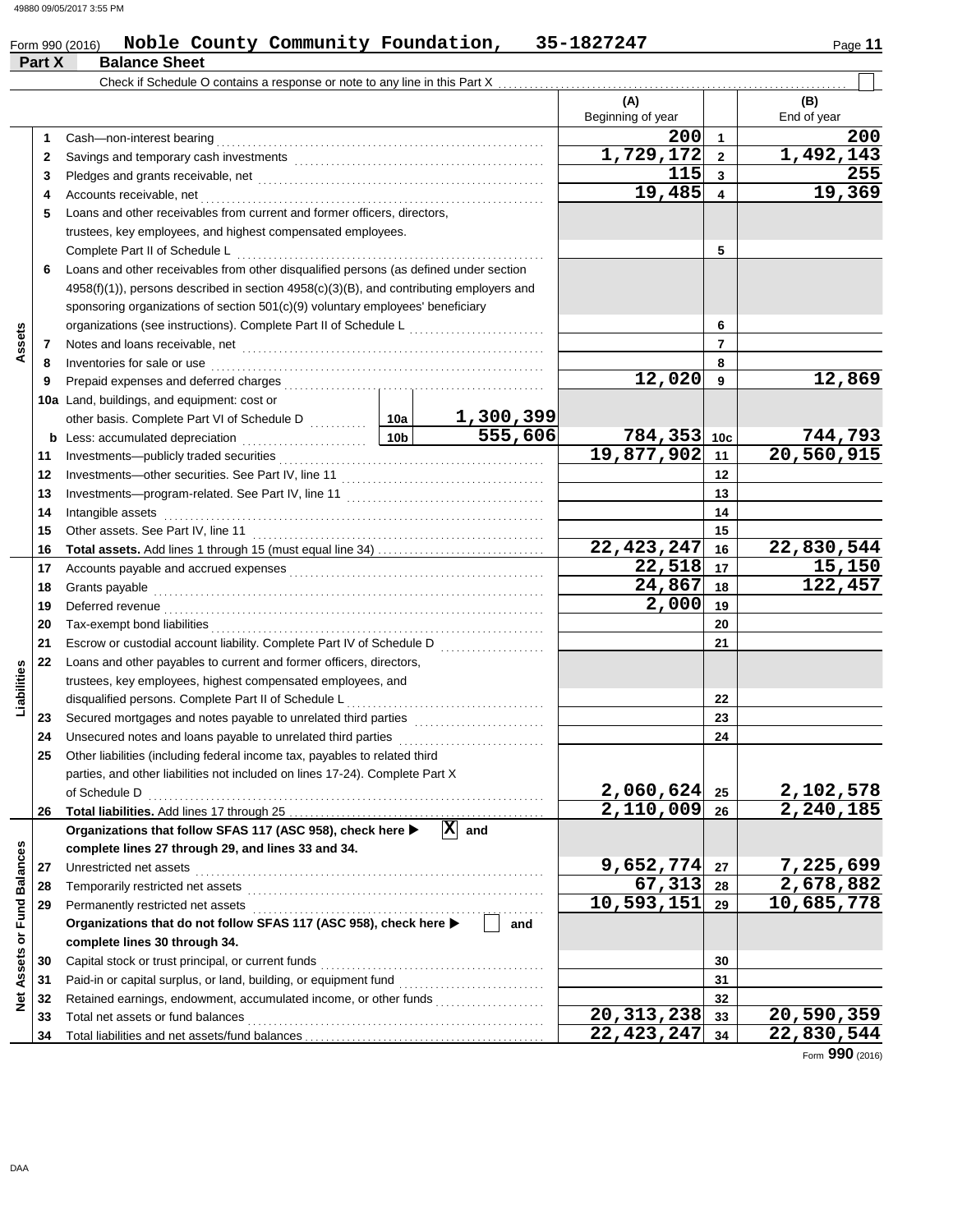|    | 35-1827247<br>Form 990 (2016) Noble County Community Foundation,                                                                                                                                                                     |                         |                |                        | Page 12         |
|----|--------------------------------------------------------------------------------------------------------------------------------------------------------------------------------------------------------------------------------------|-------------------------|----------------|------------------------|-----------------|
|    | Part XI<br><b>Reconciliation of Net Assets</b>                                                                                                                                                                                       |                         |                |                        |                 |
|    |                                                                                                                                                                                                                                      |                         |                |                        | $ \mathbf{x} $  |
| 1  |                                                                                                                                                                                                                                      | $\mathbf{1}$            |                | 1,336,317              |                 |
| 2  |                                                                                                                                                                                                                                      | $\overline{2}$          |                | $\overline{1,730,078}$ |                 |
| 3  | Revenue less expenses. Subtract line 2 from line 1                                                                                                                                                                                   | 3                       |                | $-393,761$             |                 |
| 4  | Net assets or fund balances at beginning of year (must equal Part X, line 33, column (A)) [[[[[[[[[[[[[[[[[[[                                                                                                                        | $\overline{\mathbf{A}}$ |                | 20, 313, 238           |                 |
| 5  |                                                                                                                                                                                                                                      | 5                       |                | 712,835                |                 |
| 6  | Donated services and use of facilities <b>constants and interview of a constant of a constant of a constant of a constant of a constant of a constant of a constant of a constant of a constant of a constant of a constant of a</b> | 6                       |                |                        |                 |
| 7  | Investment expenses                                                                                                                                                                                                                  | $\overline{7}$          |                |                        |                 |
| 8  | Prior period adjustments <b>construction and construction</b> and construction of the construction of the construction of the construction of the construction of the construction of the construction of the construction of the c  | 8                       |                |                        |                 |
| 9  |                                                                                                                                                                                                                                      | 9                       |                |                        | $-41,953$       |
| 10 | Net assets or fund balances at end of year. Combine lines 3 through 9 (must equal Part X, line                                                                                                                                       |                         |                |                        |                 |
|    | 33, column (B))                                                                                                                                                                                                                      | 10                      |                | 20,590,359             |                 |
|    | <b>Financial Statements and Reporting</b><br>Part XII                                                                                                                                                                                |                         |                |                        |                 |
|    |                                                                                                                                                                                                                                      |                         |                |                        |                 |
|    |                                                                                                                                                                                                                                      |                         |                | Yes                    | No              |
| 1  | $ \mathbf{X} $ Accrual<br>Accounting method used to prepare the Form 990:<br>Cash<br>Other                                                                                                                                           |                         |                |                        |                 |
|    | If the organization changed its method of accounting from a prior year or checked "Other," explain in                                                                                                                                |                         |                |                        |                 |
|    | Schedule O.                                                                                                                                                                                                                          |                         |                |                        |                 |
|    | 2a Were the organization's financial statements compiled or reviewed by an independent accountant?                                                                                                                                   |                         | 2a             |                        | х               |
|    | If "Yes," check a box below to indicate whether the financial statements for the year were compiled or                                                                                                                               |                         |                |                        |                 |
|    | reviewed on a separate basis, consolidated basis, or both:                                                                                                                                                                           |                         |                |                        |                 |
|    | <b>Consolidated basis</b><br>Separate basis<br>Both consolidated and separate basis                                                                                                                                                  |                         |                |                        |                 |
|    | <b>b</b> Were the organization's financial statements audited by an independent accountant?                                                                                                                                          |                         | 2 <sub>b</sub> | x                      |                 |
|    | If "Yes," check a box below to indicate whether the financial statements for the year were audited on a                                                                                                                              |                         |                |                        |                 |
|    | separate basis, consolidated basis, or both:                                                                                                                                                                                         |                         |                |                        |                 |
|    | $ {\bf X} $<br><b>Consolidated basis</b><br>Both consolidated and separate basis<br>Separate basis                                                                                                                                   |                         |                |                        |                 |
|    | c If "Yes" to line 2a or 2b, does the organization have a committee that assumes responsibility for oversight                                                                                                                        |                         |                |                        |                 |
|    | of the audit, review, or compilation of its financial statements and selection of an independent accountant?                                                                                                                         |                         | 2c             | X                      |                 |
|    | If the organization changed either its oversight process or selection process during the tax year, explain in                                                                                                                        |                         |                |                        |                 |
|    | Schedule O.                                                                                                                                                                                                                          |                         |                |                        |                 |
|    | 3a As a result of a federal award, was the organization required to undergo an audit or audits as set forth in                                                                                                                       |                         |                |                        |                 |
|    | the Single Audit Act and OMB Circular A-133?                                                                                                                                                                                         |                         | За             |                        | x               |
|    | <b>b</b> If "Yes," did the organization undergo the required audit or audits? If the organization did not undergo the                                                                                                                |                         |                |                        |                 |
|    | required audit or audits, explain why in Schedule O and describe any steps taken to undergo such audits.                                                                                                                             |                         | 3b             |                        |                 |
|    |                                                                                                                                                                                                                                      |                         |                |                        | Form 990 (2016) |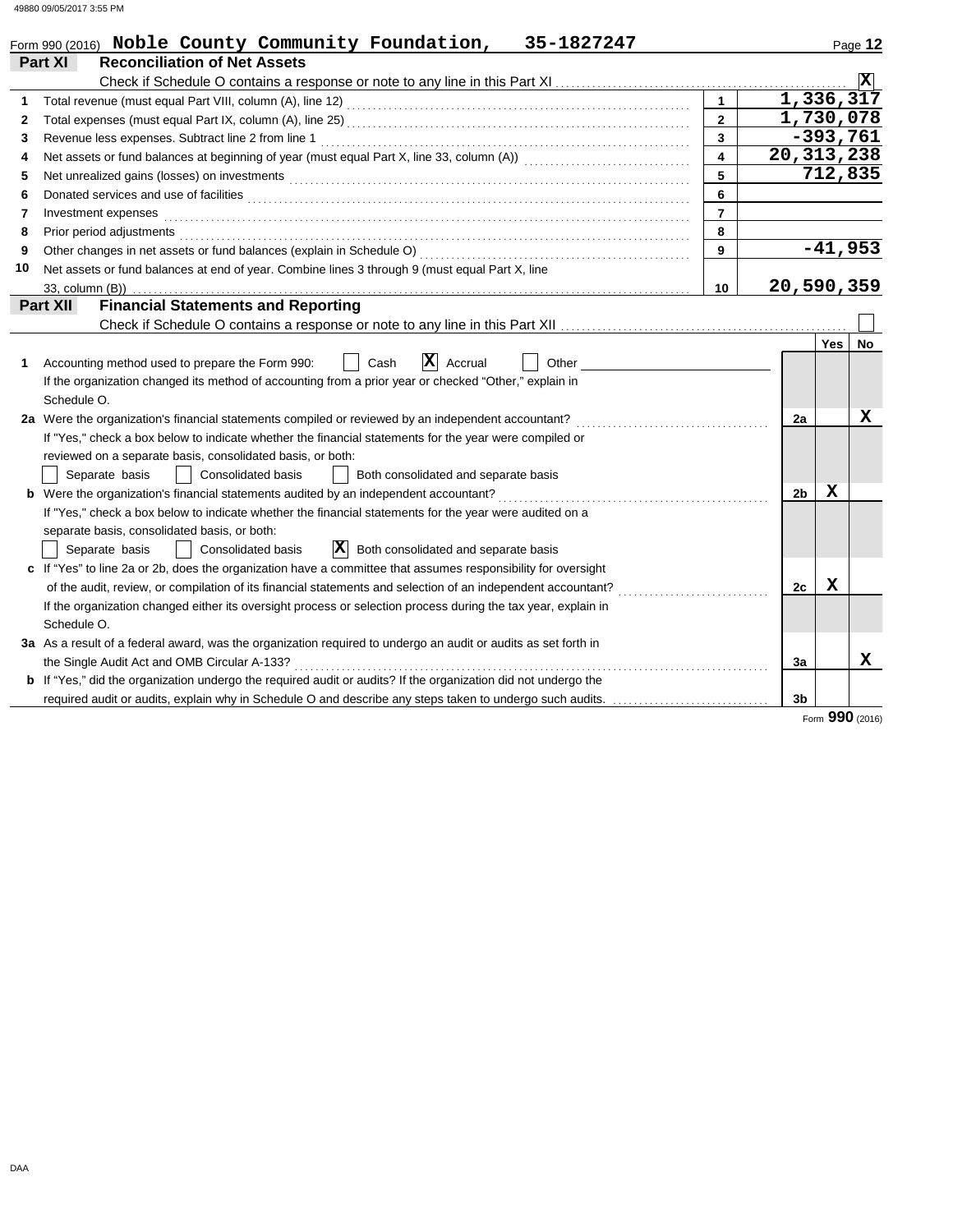## **(Form 990 or 990-EZ) SCHEDULE A Public Charity Status and Public Support**

| Complete if the organization is a section 501(c)(3) organization or a section $4947(a)(1)$ nonexempt charitable trust. |  |
|------------------------------------------------------------------------------------------------------------------------|--|
|------------------------------------------------------------------------------------------------------------------------|--|

| Department of the Treasury |                          |                                                                                                   | <b>Open to Public</b>                                                                                                                                                                                                                                                                                                                                                                                                                                                            |     |                          |                        |  |                    |  |
|----------------------------|--------------------------|---------------------------------------------------------------------------------------------------|----------------------------------------------------------------------------------------------------------------------------------------------------------------------------------------------------------------------------------------------------------------------------------------------------------------------------------------------------------------------------------------------------------------------------------------------------------------------------------|-----|--------------------------|------------------------|--|--------------------|--|
| Internal Revenue Service   |                          | Information about Schedule A (Form 990 or 990-EZ) and its instructions is at www.irs.gov/form990. | <b>Inspection</b>                                                                                                                                                                                                                                                                                                                                                                                                                                                                |     |                          |                        |  |                    |  |
|                            | Name of the organization | Inc.                                                                                              | Noble County Community Foundation,<br><b>Employer identification number</b><br>35-1827247                                                                                                                                                                                                                                                                                                                                                                                        |     |                          |                        |  |                    |  |
| Part I                     |                          |                                                                                                   | Reason for Public Charity Status (All organizations must complete this part.) See instructions.                                                                                                                                                                                                                                                                                                                                                                                  |     |                          |                        |  |                    |  |
|                            |                          |                                                                                                   | The organization is not a private foundation because it is: (For lines 1 through 12, check only one box.)                                                                                                                                                                                                                                                                                                                                                                        |     |                          |                        |  |                    |  |
| 1                          |                          |                                                                                                   | A church, convention of churches, or association of churches described in <b>section 170(b)(1)(A)(i).</b>                                                                                                                                                                                                                                                                                                                                                                        |     |                          |                        |  |                    |  |
| 2                          |                          |                                                                                                   | A school described in <b>section 170(b)(1)(A)(ii).</b> (Attach Schedule E (Form 990 or 990-EZ).)                                                                                                                                                                                                                                                                                                                                                                                 |     |                          |                        |  |                    |  |
| 3                          |                          |                                                                                                   | A hospital or a cooperative hospital service organization described in section 170(b)(1)(A)(iii).                                                                                                                                                                                                                                                                                                                                                                                |     |                          |                        |  |                    |  |
| 4                          | city, and state:         |                                                                                                   | A medical research organization operated in conjunction with a hospital described in section 170(b)(1)(A)(iii). Enter the hospital's name,                                                                                                                                                                                                                                                                                                                                       |     |                          |                        |  |                    |  |
| 5                          |                          | section 170(b)(1)(A)(iv). (Complete Part II.)                                                     | An organization operated for the benefit of a college or university owned or operated by a governmental unit described in                                                                                                                                                                                                                                                                                                                                                        |     |                          |                        |  |                    |  |
| 6                          |                          |                                                                                                   | A federal, state, or local government or governmental unit described in section 170(b)(1)(A)(v).                                                                                                                                                                                                                                                                                                                                                                                 |     |                          |                        |  |                    |  |
| ΙX<br>7                    |                          | described in section 170(b)(1)(A)(vi). (Complete Part II.)                                        | An organization that normally receives a substantial part of its support from a governmental unit or from the general public                                                                                                                                                                                                                                                                                                                                                     |     |                          |                        |  |                    |  |
| 8                          |                          |                                                                                                   | A community trust described in section 170(b)(1)(A)(vi). (Complete Part II.)                                                                                                                                                                                                                                                                                                                                                                                                     |     |                          |                        |  |                    |  |
| 9                          |                          |                                                                                                   | An agricultural research organization described in section 170(b)(1)(A)(ix) operated in conjunction with a land-grant college                                                                                                                                                                                                                                                                                                                                                    |     |                          |                        |  |                    |  |
|                            | university:              |                                                                                                   | or university or a non-land grant college of agriculture (see instructions). Enter the name, city, and state of the college or                                                                                                                                                                                                                                                                                                                                                   |     |                          |                        |  |                    |  |
| 10                         |                          |                                                                                                   | An organization that normally receives: (1) more than 33 1/3% of its support from contributions, membership fees, and gross<br>receipts from activities related to its exempt functions—subject to certain exceptions, and (2) no more than 33 1/3% of its<br>support from gross investment income and unrelated business taxable income (less section 511 tax) from businesses<br>acquired by the organization after June 30, 1975. See section 509(a)(2). (Complete Part III.) |     |                          |                        |  |                    |  |
| 11                         |                          |                                                                                                   | An organization organized and operated exclusively to test for public safety. See section 509(a)(4).                                                                                                                                                                                                                                                                                                                                                                             |     |                          |                        |  |                    |  |
| 12                         |                          |                                                                                                   | An organization organized and operated exclusively for the benefit of, to perform the functions of, or to carry out the purposes                                                                                                                                                                                                                                                                                                                                                 |     |                          |                        |  |                    |  |
|                            |                          |                                                                                                   | of one or more publicly supported organizations described in section 509(a)(1) or section 509(a)(2). See section 509(a)(3).<br>Check the box in lines 12a through 12d that describes the type of supporting organization and complete lines 12e, 12f, and 12g.                                                                                                                                                                                                                   |     |                          |                        |  |                    |  |
| а                          |                          |                                                                                                   | Type I. A supporting organization operated, supervised, or controlled by its supported organization(s), typically by giving                                                                                                                                                                                                                                                                                                                                                      |     |                          |                        |  |                    |  |
|                            |                          |                                                                                                   | the supported organization(s) the power to regularly appoint or elect a majority of the directors or trustees of the                                                                                                                                                                                                                                                                                                                                                             |     |                          |                        |  |                    |  |
|                            |                          |                                                                                                   | supporting organization. You must complete Part IV, Sections A and B.                                                                                                                                                                                                                                                                                                                                                                                                            |     |                          |                        |  |                    |  |
| b                          |                          |                                                                                                   | Type II. A supporting organization supervised or controlled in connection with its supported organization(s), by having                                                                                                                                                                                                                                                                                                                                                          |     |                          |                        |  |                    |  |
|                            |                          |                                                                                                   | control or management of the supporting organization vested in the same persons that control or manage the supported                                                                                                                                                                                                                                                                                                                                                             |     |                          |                        |  |                    |  |
| c                          |                          |                                                                                                   | organization(s). You must complete Part IV, Sections A and C.<br>Type III functionally integrated. A supporting organization operated in connection with, and functionally integrated with,                                                                                                                                                                                                                                                                                      |     |                          |                        |  |                    |  |
|                            |                          |                                                                                                   | its supported organization(s) (see instructions). You must complete Part IV, Sections A, D, and E.                                                                                                                                                                                                                                                                                                                                                                               |     |                          |                        |  |                    |  |
| d                          |                          |                                                                                                   | Type III non-functionally integrated. A supporting organization operated in connection with its supported organization(s)<br>that is not functionally integrated. The organization generally must satisfy a distribution requirement and an attentiveness                                                                                                                                                                                                                        |     |                          |                        |  |                    |  |
|                            |                          |                                                                                                   | requirement (see instructions). You must complete Part IV, Sections A and D, and Part V.<br>Check this box if the organization received a written determination from the IRS that it is a Type I, Type II, Type III                                                                                                                                                                                                                                                              |     |                          |                        |  |                    |  |
|                            |                          |                                                                                                   | functionally integrated, or Type III non-functionally integrated supporting organization.                                                                                                                                                                                                                                                                                                                                                                                        |     |                          |                        |  |                    |  |
| f                          |                          | Enter the number of supported organizations                                                       |                                                                                                                                                                                                                                                                                                                                                                                                                                                                                  |     |                          |                        |  |                    |  |
| g                          |                          | Provide the following information about the supported organization(s).                            |                                                                                                                                                                                                                                                                                                                                                                                                                                                                                  |     |                          |                        |  |                    |  |
|                            | (i) Name of supported    | (ii) EIN                                                                                          | (iii) Type of organization                                                                                                                                                                                                                                                                                                                                                                                                                                                       |     | (iv) Is the organization | (v) Amount of monetary |  | (vi) Amount of     |  |
|                            | organization             |                                                                                                   | (described on lines 1-10                                                                                                                                                                                                                                                                                                                                                                                                                                                         |     | listed in your governing | support (see           |  | other support (see |  |
|                            |                          |                                                                                                   | above (see instructions))                                                                                                                                                                                                                                                                                                                                                                                                                                                        |     | document?                | instructions)          |  | instructions)      |  |
| (A)                        |                          |                                                                                                   |                                                                                                                                                                                                                                                                                                                                                                                                                                                                                  | Yes | No                       |                        |  |                    |  |
|                            |                          |                                                                                                   |                                                                                                                                                                                                                                                                                                                                                                                                                                                                                  |     |                          |                        |  |                    |  |
| (B)                        |                          |                                                                                                   |                                                                                                                                                                                                                                                                                                                                                                                                                                                                                  |     |                          |                        |  |                    |  |
| (C)                        |                          |                                                                                                   |                                                                                                                                                                                                                                                                                                                                                                                                                                                                                  |     |                          |                        |  |                    |  |
| (D)                        |                          |                                                                                                   |                                                                                                                                                                                                                                                                                                                                                                                                                                                                                  |     |                          |                        |  |                    |  |
| (E)                        |                          |                                                                                                   |                                                                                                                                                                                                                                                                                                                                                                                                                                                                                  |     |                          |                        |  |                    |  |
|                            |                          |                                                                                                   |                                                                                                                                                                                                                                                                                                                                                                                                                                                                                  |     |                          |                        |  |                    |  |
| <b>Total</b>               |                          |                                                                                                   |                                                                                                                                                                                                                                                                                                                                                                                                                                                                                  |     |                          |                        |  |                    |  |

**For Paperwork Reduction Act Notice, see the Instructions for Form 990 or 990-EZ.**

**Schedule A (Form 990 or 990-EZ) 2016**

OMB No. 1545-0047

**2016**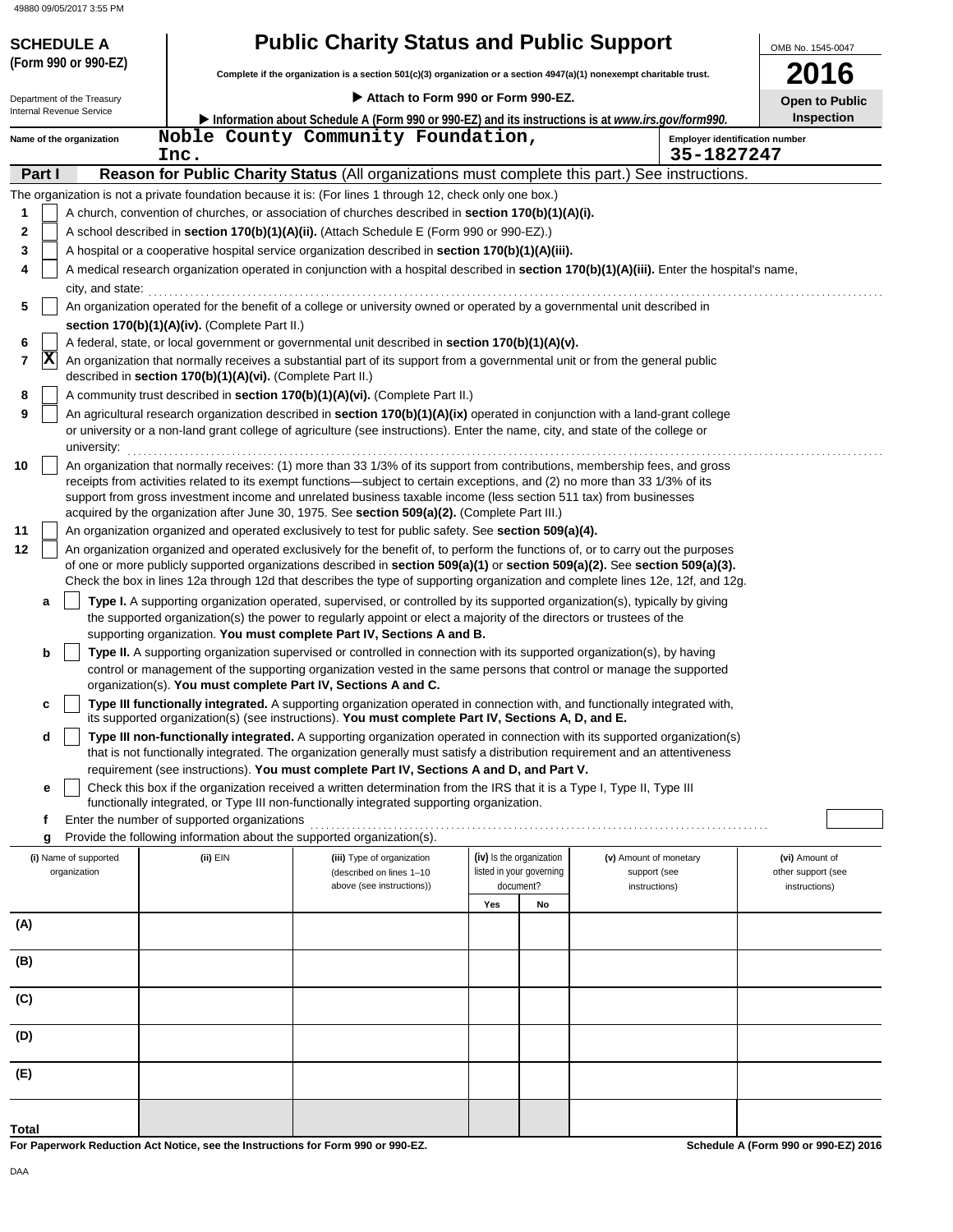|              | Schedule A (Form 990 or 990-EZ) 2016                                                                                               | Noble County Community Foundation, |           |            |            | 35-1827247      | Page 2                                        |
|--------------|------------------------------------------------------------------------------------------------------------------------------------|------------------------------------|-----------|------------|------------|-----------------|-----------------------------------------------|
|              | Support Schedule for Organizations Described in Sections 170(b)(1)(A)(iv) and 170(b)(1)(A)(vi)<br>Part II                          |                                    |           |            |            |                 |                                               |
|              | (Complete only if you checked the box on line 5, 7, or 8 of Part I or if the organization failed to qualify under                  |                                    |           |            |            |                 |                                               |
|              | Part III. If the organization fails to qualify under the tests listed below, please complete Part III.)                            |                                    |           |            |            |                 |                                               |
|              | <b>Section A. Public Support</b>                                                                                                   |                                    |           |            |            |                 |                                               |
|              | Calendar year (or fiscal year beginning in)<br>▶                                                                                   | (a) 2012                           | (b) 2013  | $(c)$ 2014 | $(d)$ 2015 | $(e)$ 2016      | (f) Total                                     |
| $\mathbf 1$  | Gifts, grants, contributions, and                                                                                                  |                                    |           |            |            |                 |                                               |
|              | membership fees received. (Do not                                                                                                  |                                    |           |            |            |                 |                                               |
|              | include any "unusual grants.")                                                                                                     | 479,121                            | 1,253,206 | 637,979    | 2,096,815  | 414,910         | 4,882,031                                     |
| $\mathbf{2}$ | Tax revenues levied for the                                                                                                        |                                    |           |            |            |                 |                                               |
|              | organization's benefit and either paid                                                                                             |                                    |           |            |            |                 |                                               |
|              | to or expended on its behalf                                                                                                       |                                    |           |            |            |                 |                                               |
| 3            | The value of services or facilities                                                                                                |                                    |           |            |            |                 |                                               |
|              | furnished by a governmental unit to the                                                                                            |                                    |           |            |            |                 |                                               |
|              | organization without charge<br>.                                                                                                   |                                    |           |            |            |                 |                                               |
| 4            | Total. Add lines 1 through 3                                                                                                       | 479,121                            | 1,253,206 | 637,979    | 2,096,815  | 414,910         | 4,882,031                                     |
| 5            | The portion of total contributions by                                                                                              |                                    |           |            |            |                 |                                               |
|              | each person (other than a<br>governmental unit or publicly                                                                         |                                    |           |            |            |                 |                                               |
|              | supported organization) included on                                                                                                |                                    |           |            |            |                 |                                               |
|              | line 1 that exceeds 2% of the amount                                                                                               |                                    |           |            |            |                 |                                               |
|              | shown on line 11, column (f)                                                                                                       |                                    |           |            |            |                 | 959,663                                       |
| 6            | Public support. Subtract line 5 from line 4.<br><b>Section B. Total Support</b>                                                    |                                    |           |            |            |                 | 3,922,368                                     |
|              | Calendar year (or fiscal year beginning in)<br>▶                                                                                   | (a) 2012                           | (b) 2013  |            | $(d)$ 2015 |                 |                                               |
|              |                                                                                                                                    |                                    |           | $(c)$ 2014 |            | $(e)$ 2016      | (f) Total                                     |
| 7<br>8       | Amounts from line 4<br>.                                                                                                           | 479,121                            | 1,253,206 | 637,979    | 2,096,815  | 414,910         | 4,882,031                                     |
|              | Gross income from interest, dividends,<br>payments received on securities loans,                                                   |                                    |           |            |            |                 |                                               |
|              | rents, royalties and income from similar                                                                                           |                                    |           |            |            |                 |                                               |
|              |                                                                                                                                    | 479,008                            | 430,747   | 462,533    | 480,818    | 439,178         | 2,292,284                                     |
| 9            | Net income from unrelated business                                                                                                 |                                    |           |            |            |                 |                                               |
|              | activities, whether or not the business                                                                                            |                                    |           |            |            |                 |                                               |
|              | is regularly carried on $\ldots$ , $\ldots$ , $\ldots$                                                                             |                                    |           |            |            |                 |                                               |
| 10           | Other income. Do not include gain or                                                                                               |                                    |           |            |            |                 |                                               |
|              | loss from the sale of capital assets<br>(Explain in Part VI.)                                                                      | 5,590                              | 3,530     | 2,440      | 2,780      | 9,453           | 23,793                                        |
| 11           | Total support. Add lines 7 through 10                                                                                              |                                    |           |            |            |                 | 7,198,108                                     |
| 12           | Gross receipts from related activities, etc. (see instructions)                                                                    |                                    |           |            |            | 12 <sup>°</sup> | 358,921                                       |
| 13           | First five years. If the Form 990 is for the organization's first, second, third, fourth, or fifth tax year as a section 501(c)(3) |                                    |           |            |            |                 |                                               |
|              | organization, check this box and stop here                                                                                         |                                    |           |            |            |                 |                                               |
|              | <b>Section C. Computation of Public Support Percentage</b>                                                                         |                                    |           |            |            |                 |                                               |
| 14           | Public support percentage for 2016 (line 6, column (f) divided by line 11, column (f)) [[[[[[[[[[[[[[[[[[[[[[                      |                                    |           |            |            | 14              | 54.49%                                        |
| 15           | Public support percentage from 2015 Schedule A, Part II, line 14                                                                   |                                    |           |            |            | 15              | 52.45%                                        |
| 16a          | 33 1/3% support test-2016. If the organization did not check the box on line 13, and line 14 is 33 1/3% or more, check this        |                                    |           |            |            |                 |                                               |
|              | box and stop here. The organization qualifies as a publicly supported organization                                                 |                                    |           |            |            |                 | $\blacktriangleright$ $\overline{\mathbf{X}}$ |
| b            | 33 1/3% support test-2015. If the organization did not check a box on line 13 or 16a, and line 15 is 33 1/3% or more, check        |                                    |           |            |            |                 |                                               |
|              |                                                                                                                                    |                                    |           |            |            |                 |                                               |
| 17a          | 10%-facts-and-circumstances test-2016. If the organization did not check a box on line 13, 16a, or 16b, and line 14 is             |                                    |           |            |            |                 |                                               |
|              | 10% or more, and if the organization meets the "facts-and-circumstances" test, check this box and stop here. Explain in            |                                    |           |            |            |                 |                                               |
|              | Part VI how the organization meets the "facts-and-circumstances" test. The organization qualifies as a publicly supported          |                                    |           |            |            |                 |                                               |
|              | organization                                                                                                                       |                                    |           |            |            |                 |                                               |
| b            | 10%-facts-and-circumstances test-2015. If the organization did not check a box on line 13, 16a, 16b, or 17a, and line              |                                    |           |            |            |                 |                                               |
|              | 15 is 10% or more, and if the organization meets the "facts-and-circumstances" test, check this box and stop here.                 |                                    |           |            |            |                 |                                               |
|              | Explain in Part VI how the organization meets the "facts-and-circumstances" test. The organization qualifies as a publicly         |                                    |           |            |            |                 |                                               |
|              | supported organization                                                                                                             |                                    |           |            |            |                 |                                               |
| 18           | Private foundation. If the organization did not check a box on line 13, 16a, 16b, 17a, or 17b, check this box and see              |                                    |           |            |            |                 |                                               |
|              |                                                                                                                                    |                                    |           |            |            |                 |                                               |

**Schedule A (Form 990 or 990-EZ) 2016**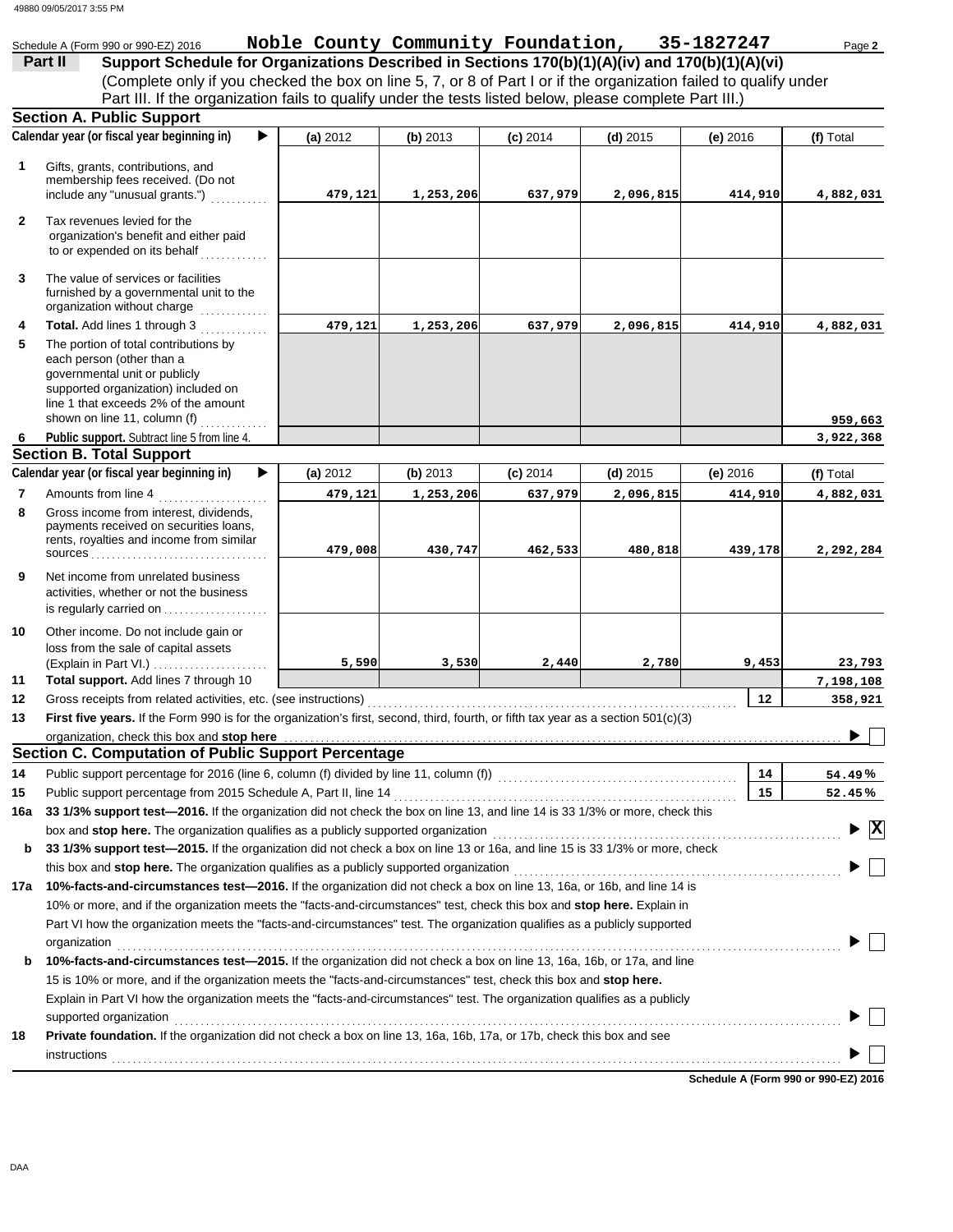|              | Schedule A (Form 990 or 990-EZ) 2016                                                                                                                                                    |          |          | Noble County Community Foundation, |            | 35-1827247 | Page 3    |
|--------------|-----------------------------------------------------------------------------------------------------------------------------------------------------------------------------------------|----------|----------|------------------------------------|------------|------------|-----------|
|              | Part III<br>Support Schedule for Organizations Described in Section 509(a)(2)                                                                                                           |          |          |                                    |            |            |           |
|              | (Complete only if you checked the box on line 10 of Part I or if the organization failed to qualify under Part II.                                                                      |          |          |                                    |            |            |           |
|              | If the organization fails to qualify under the tests listed below, please complete Part II.)                                                                                            |          |          |                                    |            |            |           |
|              | <b>Section A. Public Support</b>                                                                                                                                                        |          |          |                                    |            |            |           |
|              | Calendar year (or fiscal year beginning in)<br>▶                                                                                                                                        | (a) 2012 | (b) 2013 | $(c)$ 2014                         | $(d)$ 2015 | (e) $2016$ | (f) Total |
| $\mathbf{1}$ | Gifts, grants, contributions, and membership<br>fees received. (Do not include any "unusual grants.")                                                                                   |          |          |                                    |            |            |           |
| $\mathbf{2}$ | Gross receipts from admissions, merchandise<br>sold or services performed, or facilities<br>furnished in any activity that is related to the<br>organization's tax-exempt purpose       |          |          |                                    |            |            |           |
| 3            | Gross receipts from activities that are not an<br>unrelated trade or business under section 513                                                                                         |          |          |                                    |            |            |           |
| 4            | Tax revenues levied for the<br>organization's benefit and either paid<br>to or expended on its behalf                                                                                   |          |          |                                    |            |            |           |
| 5            | The value of services or facilities<br>furnished by a governmental unit to the<br>organization without charge                                                                           |          |          |                                    |            |            |           |
| 6            | Total. Add lines 1 through 5                                                                                                                                                            |          |          |                                    |            |            |           |
| 7a           | Amounts included on lines 1, 2, and 3<br>received from disqualified persons                                                                                                             |          |          |                                    |            |            |           |
| b            | Amounts included on lines 2 and 3<br>received from other than disqualified<br>persons that exceed the greater of \$5,000<br>or 1% of the amount on line 13 for the year $\frac{1}{100}$ |          |          |                                    |            |            |           |
| c            | Add lines 7a and 7b                                                                                                                                                                     |          |          |                                    |            |            |           |
| 8            | Public support. (Subtract line 7c from<br>line $6.$ )                                                                                                                                   |          |          |                                    |            |            |           |
|              | <b>Section B. Total Support</b>                                                                                                                                                         |          |          |                                    |            |            |           |
|              | Calendar year (or fiscal year beginning in)<br>▶                                                                                                                                        | (a) 2012 | (b) 2013 | $(c)$ 2014                         | $(d)$ 2015 | (e) 2016   | (f) Total |
| 9            | Amounts from line 6                                                                                                                                                                     |          |          |                                    |            |            |           |
| 10a          | Gross income from interest, dividends.<br>payments received on securities loans, rents,<br>royalties and income from similar sources                                                    |          |          |                                    |            |            |           |
| b            | Unrelated business taxable income (less<br>section 511 taxes) from businesses<br>acquired after June 30, 1975                                                                           |          |          |                                    |            |            |           |
| c            | Add lines 10a and 10b                                                                                                                                                                   |          |          |                                    |            |            |           |
| 11           | Net income from unrelated business<br>activities not included in line 10b, whether<br>or not the business is regularly carried on                                                       |          |          |                                    |            |            |           |
| 12           | Other income. Do not include gain or<br>loss from the sale of capital assets                                                                                                            |          |          |                                    |            |            |           |
| 13           | Total support. (Add lines 9, 10c, 11,                                                                                                                                                   |          |          |                                    |            |            |           |
| 14           | First five years. If the Form 990 is for the organization's first, second, third, fourth, or fifth tax year as a section 501(c)(3)                                                      |          |          |                                    |            |            |           |
|              | organization, check this box and stop here <i>manufactured contained and a contained and a contained and stop</i> here                                                                  |          |          |                                    |            |            |           |
|              | <b>Section C. Computation of Public Support Percentage</b>                                                                                                                              |          |          |                                    |            |            |           |
| 15           | Public support percentage for 2016 (line 8, column (f) divided by line 13, column (f)) [[[[[ [ [ ]]                                                                                     |          |          |                                    |            | 15         | %         |
| 16           |                                                                                                                                                                                         |          |          |                                    |            | 16         | $\%$      |
|              | Section D. Computation of Investment Income Percentage                                                                                                                                  |          |          |                                    |            |            |           |
| 17           |                                                                                                                                                                                         |          |          |                                    |            | 17         | %         |
| 18           |                                                                                                                                                                                         |          |          |                                    |            | 18         | $\%$      |
| 19a          | 33 1/3% support tests-2016. If the organization did not check the box on line 14, and line 15 is more than 33 1/3%, and line                                                            |          |          |                                    |            |            |           |
| b            | 33 1/3% support tests-2015. If the organization did not check a box on line 14 or line 19a, and line 16 is more than 33 1/3%, and                                                       |          |          |                                    |            |            |           |
|              |                                                                                                                                                                                         |          |          |                                    |            |            |           |
|              |                                                                                                                                                                                         |          |          |                                    |            |            |           |

**Schedule A (Form 990 or 990-EZ) 2016**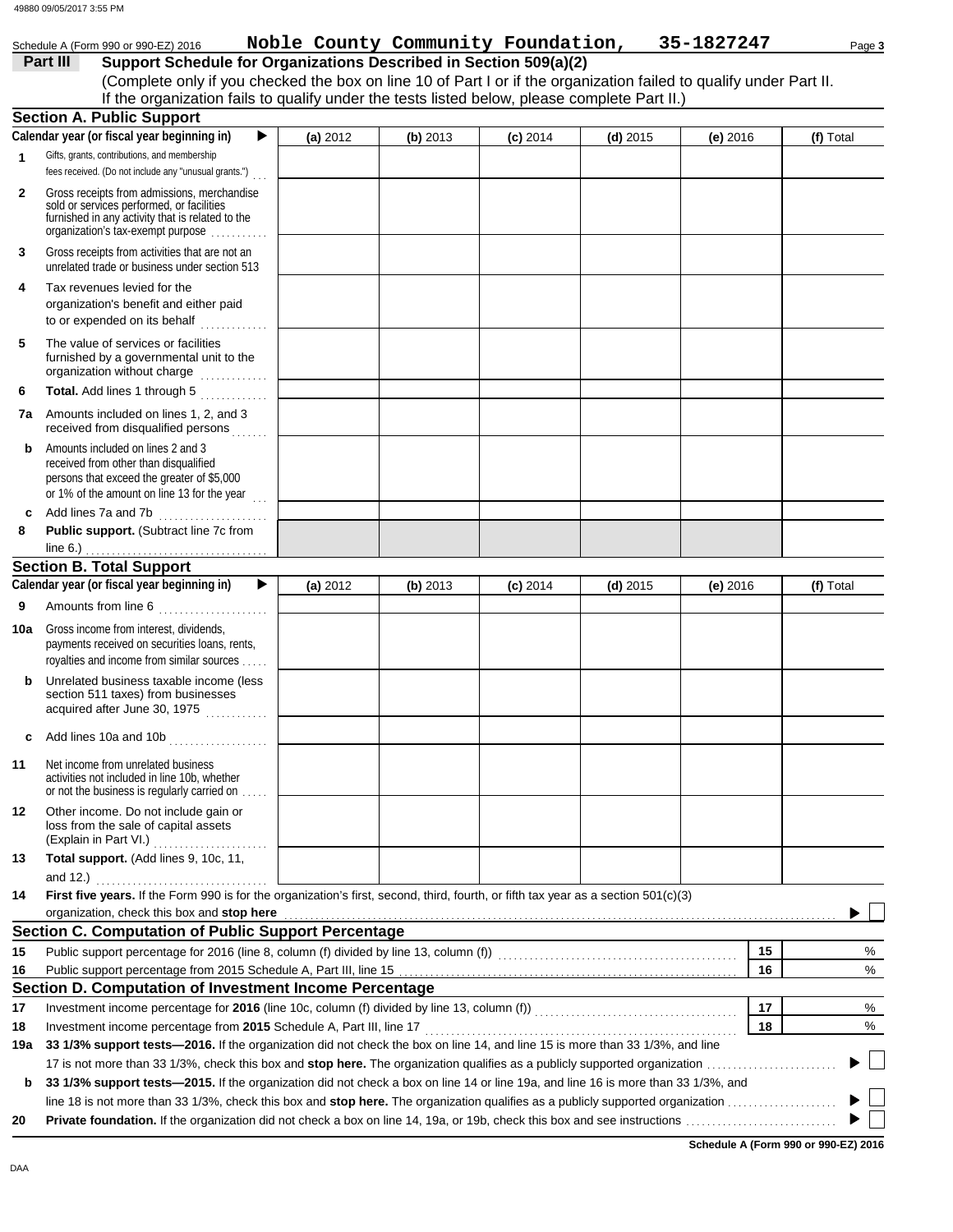**Yes No**

**1**

**2**

**3a**

**3b**

**3c**

**4a**

**4b**

**4c**

**5a**

**5b 5c**

**6**

**7**

**8**

**9a**

**9b**

**9c**

**10a**

**Part IV Supporting Organizations** Sections A, D, and E. If you checked 12d of Part I, complete Sections A and D, and complete Part V.) Schedule A (Form 990 or 990-EZ) 2016 **Noble County Community Foundation,** 35-1827247 Page 4 **Section A. All Supporting Organizations** (Complete only if you checked a box in line 12 on Part I. If you checked 12a of Part I, complete Sections A and B. If you checked 12b of Part I, complete Sections A and C. If you checked 12c of Part I, complete Are all of the organization's supported organizations listed by name in the organization's governing documents? *If "No," describe in Part VI how the supported organizations are designated. If designated by class or purpose, describe the designation. If historic and continuing relationship, explain.* Did the organization have any supported organization that does not have an IRS determination of status under section 509(a)(1) or (2)? *If "Yes," explain in Part VI how the organization determined that the supported organization was described in section 509(a)(1) or (2).* **1 2 3a b c 4a b c 5a b c 6 7 8 9a b c 10a b** Did the organization have a supported organization described in section 501(c)(4), (5), or (6)? *If "Yes," answer (b) and (c) below.* Did the organization confirm that each supported organization qualified under section 501(c)(4), (5), or (6) and satisfied the public support tests under section 509(a)(2)? *If "Yes," describe in Part VI when and how the organization made the determination.* Did the organization ensure that all support to such organizations was used exclusively for section  $170(c)(2)(B)$ purposes? *If "Yes," explain in Part VI what controls the organization put in place to ensure such use.* Was any supported organization not organized in the United States ("foreign supported organization")? *If "Yes," and if you checked 12a or 12b in Part I, answer (b) and (c) below.* Did the organization have ultimate control and discretion in deciding whether to make grants to the foreign supported organization? *If "Yes," describe in Part VI how the organization had such control and discretion despite being controlled or supervised by or in connection with its supported organizations.* Did the organization support any foreign supported organization that does not have an IRS determination under sections 501(c)(3) and 509(a)(1) or (2)? *If "Yes," explain in Part VI what controls the organization used to ensure that all support to the foreign supported organization was used exclusively for section 170(c)(2)(B) purposes.* Did the organization add, substitute, or remove any supported organizations during the tax year? *If "Yes," answer (b) and (c) below (if applicable). Also, provide detail in Part VI, including (i) the names and EIN numbers of the supported organizations added, substituted, or removed; (ii) the reasons for each such action; (iii) the authority under the organization's organizing document authorizing such action; and (iv) how the action was accomplished (such as by amendment to the organizing document).* **Type I or Type II only.** Was any added or substituted supported organization part of a class already designated in the organization's organizing document? **Substitutions only.** Was the substitution the result of an event beyond the organization's control? Did the organization provide support (whether in the form of grants or the provision of services or facilities) to anyone other than (i) its supported organizations, (ii) individuals that are part of the charitable class benefited by one or more of its supported organizations, or (iii) other supporting organizations that also support or benefit one or more of the filing organization's supported organizations? *If "Yes," provide detail in Part VI.* Did the organization provide a grant, loan, compensation, or other similar payment to a substantial contributor (defined in section 4958(c)(3)(C)), a family member of a substantial contributor, or a 35% controlled entity with regard to a substantial contributor? *If "Yes," complete Part I of Schedule L (Form 990 or 990-EZ).* Did the organization make a loan to a disqualified person (as defined in section 4958) not described in line 7? *If "Yes," complete Part I of Schedule L (Form 990 or 990-EZ).* Was the organization controlled directly or indirectly at any time during the tax year by one or more disqualified persons as defined in section 4946 (other than foundation managers and organizations described in section 509(a)(1) or (2))? *If "Yes," provide detail in Part VI.* Did one or more disqualified persons (as defined in line 9a) hold a controlling interest in any entity in which the supporting organization had an interest? *If "Yes," provide detail in Part VI.* Did a disqualified person (as defined in line 9a) have an ownership interest in, or derive any personal benefit from, assets in which the supporting organization also had an interest? *If "Yes," provide detail in Part VI.* Was the organization subject to the excess business holdings rules of section 4943 because of section 4943(f) (regarding certain Type II supporting organizations, and all Type III non-functionally integrated supporting organizations)? *If "Yes," answer 10b below.* Did the organization have any excess business holdings in the tax year? *(Use Schedule C, Form 4720, to*  49880 09/05/2017 3:55 PM

> **Schedule A (Form 990 or 990-EZ) 2016 10b**

*determine whether the organization had excess business holdings.)*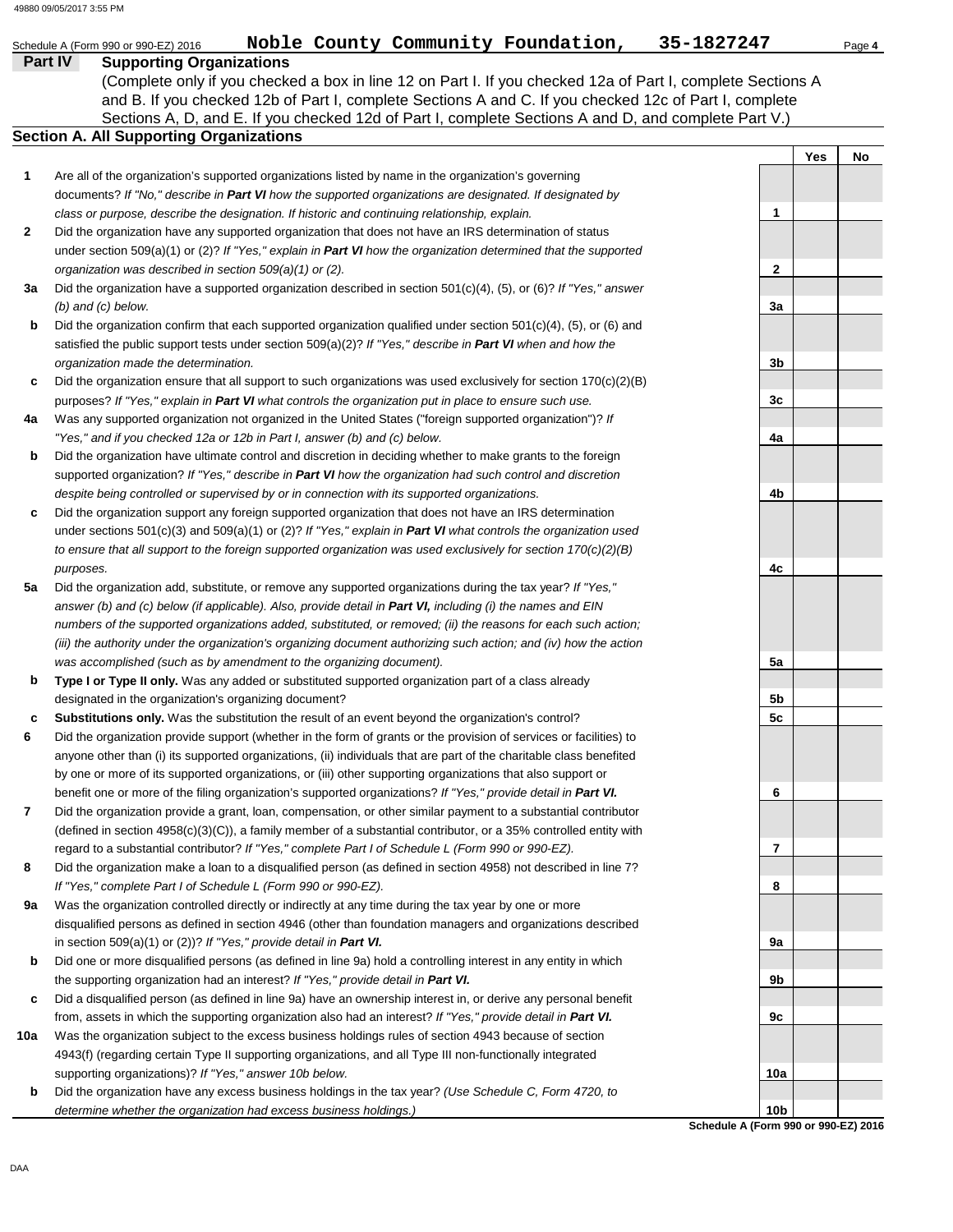### **Part IV Supporting Organizations** *(continued)* Schedule A (Form 990 or 990-EZ) 2016 **Noble County Community Foundation,** 35-1827247 Page 5 **Yes No 2 1** *organizations and what conditions or restrictions, if any, applied to such powers during the tax year. describe how the powers to appoint and/or remove directors or trustees were allocated among the supported controlled the organization's activities. If the organization had more than one supported organization,* tax year? *If "No," describe in Part VI how the supported organization(s) effectively operated, supervised, or* regularly appoint or elect at least a majority of the organization's directors or trustees at all times during the **Section B. Type I Supporting Organizations 11 c b** A family member of a person described in (a) above? **a** A person who directly or indirectly controls, either alone or together with persons described in (b) and (c) Has the organization accepted a gift or contribution from any of the following persons? below, the governing body of a supported organization? A 35% controlled entity of a person described in (a) or (b) above? *If "Yes" to a, b, or c, provide detail in Part VI.* **11a 11b 11c** Did the directors, trustees, or membership of one or more supported organizations have the power to Did the organization operate for the benefit of any supported organization other than the supported organization(s) that operated, supervised, or controlled the supporting organization? *If "Yes," explain in Part VI how providing such benefit carried out the purposes of the supported organization(s) that operated, supervised, or controlled the supporting organization.* **Section C. Type II Supporting Organizations** Were a majority of the organization's directors or trustees during the tax year also a majority of the directors or trustees of each of the organization's supported organization(s)? *If "No," describe in Part VI how control* **1** *or management of the supporting organization was vested in the same persons that controlled or managed the supported organization(s).* **Section D. All Type III Supporting Organizations** Did the organization provide to each of its supported organizations, by the last day of the fifth month of the organization's tax year, (i) a written notice describing the type and amount of support provided during the prior tax **1** year, (ii) a copy of the Form 990 that was most recently filed as of the date of notification, and (iii) copies of the organization's governing documents in effect on the date of notification, to the extent not previously provided? **2** Were any of the organization's officers, directors, or trustees either (i) appointed or elected by the supported *the organization maintained a close and continuous working relationship with the supported organization(s).* organization(s) or (ii) serving on the governing body of a supported organization? *If "No," explain in Part VI how supported organizations played in this regard.* income or assets at all times during the tax year? *If "Yes," describe in Part VI the role the organization's* **3** significant voice in the organization's investment policies and in directing the use of the organization's By reason of the relationship described in (2), did the organization's supported organizations have a **Section E. Type III Functionally-Integrated Supporting Organizations 2** Activities Test. *Answer (a) and (b) below.* **1** *Check the box next to the method that the organization used to satisfy the Integral Part Test during the year (see instructions).* The organization satisfied the Activities Test. *Complete line 2 below.* The organization is the parent of each of its supported organizations. *Complete line 3 below.* The organization supported a governmental entity. *Describe in Part VI how you supported a government entity (see instructions).* **a c b a** Did substantially all of the organization's activities during the tax year directly further the exempt purposes of the supported organization(s) to which the organization was responsive? *If "Yes," then in Part VI identify those supported organizations and explain how these activities directly furthered their exempt purposes, how the organization was responsive to those supported organizations, and how the organization determined that these activities constituted substantially all of its activities.* **Yes No 1 2 1 Yes No Yes No 1 2 3 Yes No 2a** 49880 09/05/2017 3:55 PM

- **b** Did the activities described in (a) constitute activities that, but for the organization's involvement, one or more of the organization's supported organization(s) would have been engaged in? *If "Yes," explain in Part VI the reasons for the organization's position that its supported organization(s) would have engaged in these activities but for the organization's involvement.*
- **3** Parent of Supported Organizations. *Answer (a) and (b) below.*
- **a** Did the organization have the power to regularly appoint or elect a majority of the officers, directors, or trustees of each of the supported organizations? *Provide details in Part VI.*
- **b** Did the organization exercise a substantial degree of direction over the policies, programs, and activities of each of its supported organizations? *If "Yes," describe in Part VI the role played by the organization in this regard.*



DAA **Schedule A (Form 990 or 990-EZ) 2016**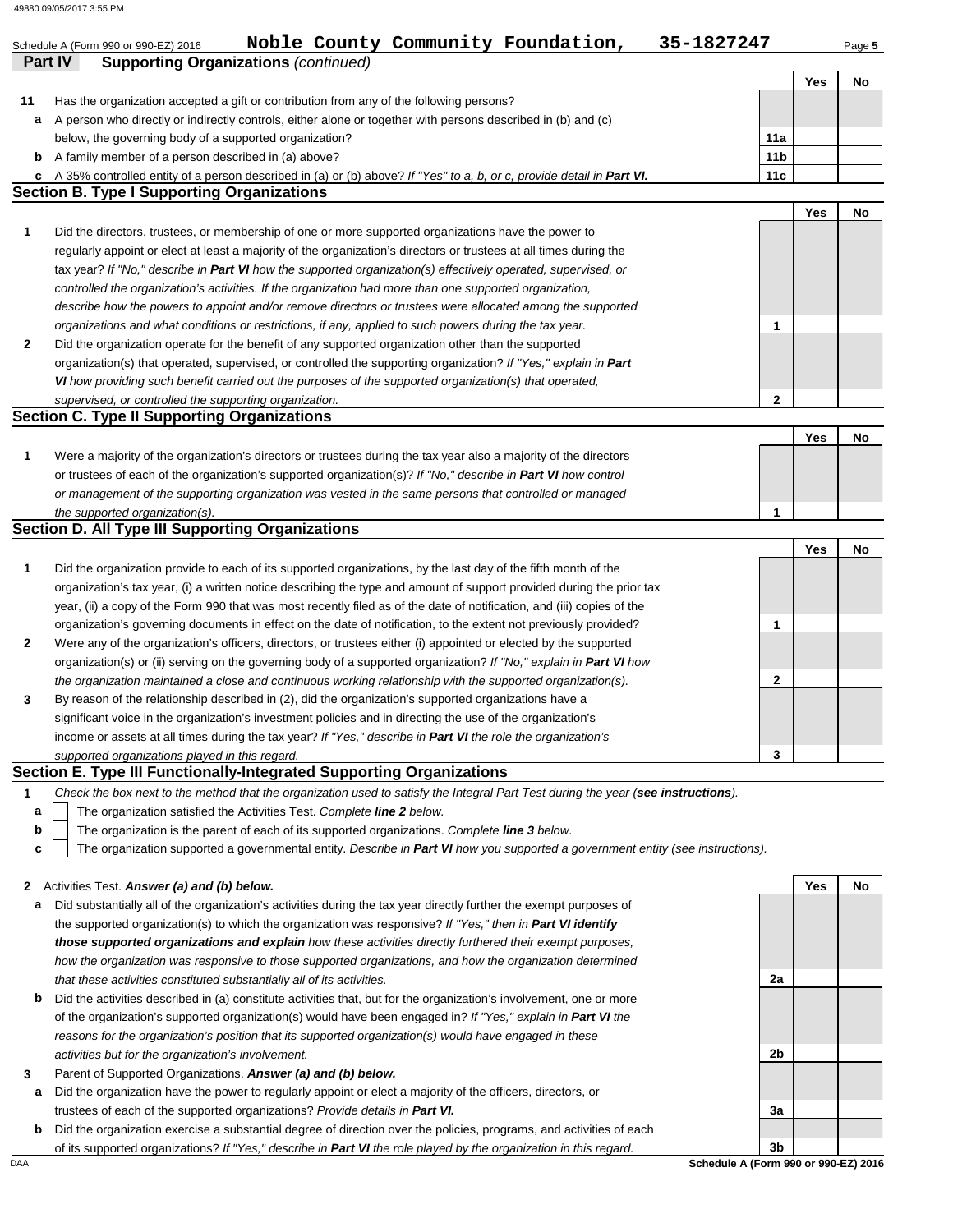|                | Noble County Community Foundation,<br>Schedule A (Form 990 or 990-EZ) 2016                                                        |                | 35-1827247     | Page 6                         |
|----------------|-----------------------------------------------------------------------------------------------------------------------------------|----------------|----------------|--------------------------------|
| <b>Part V</b>  | Type III Non-Functionally Integrated 509(a)(3) Supporting Organizations                                                           |                |                |                                |
| 1              | Check here if the organization satisfied the Integral Part Test as a qualifying trust on Nov. 20, 1970 (explain in Part VI). See  |                |                |                                |
|                | instructions. All other Type III non-functionally integrated supporting organizations must complete Sections A through E.         |                |                |                                |
|                | Section A - Adjusted Net Income                                                                                                   |                | (A) Prior Year | (B) Current Year<br>(optional) |
| 1              | Net short-term capital gain                                                                                                       | $\mathbf{1}$   |                |                                |
| 2              | Recoveries of prior-year distributions                                                                                            | $\mathbf{2}$   |                |                                |
| 3              | Other gross income (see instructions)                                                                                             | 3              |                |                                |
| 4              | Add lines 1 through 3.                                                                                                            | 4              |                |                                |
| 5              | Depreciation and depletion                                                                                                        | 5              |                |                                |
| 6              | Portion of operating expenses paid or incurred for production or                                                                  |                |                |                                |
|                | collection of gross income or for management, conservation, or                                                                    |                |                |                                |
|                | maintenance of property held for production of income (see instructions)                                                          | 6              |                |                                |
| 7              | Other expenses (see instructions)                                                                                                 | $\overline{7}$ |                |                                |
| 8              | Adjusted Net Income (subtract lines 5, 6 and 7 from line 4).                                                                      | 8              |                |                                |
|                | <b>Section B - Minimum Asset Amount</b>                                                                                           |                | (A) Prior Year | (B) Current Year<br>(optional) |
| 1              | Aggregate fair market value of all non-exempt-use assets (see                                                                     |                |                |                                |
|                | instructions for short tax year or assets held for part of year):                                                                 |                |                |                                |
|                | Average monthly value of securities                                                                                               | 1a             |                |                                |
|                | Average monthly cash balances<br>b                                                                                                | 1b             |                |                                |
|                | Fair market value of other non-exempt-use assets<br>C                                                                             | 1c             |                |                                |
|                | <b>Total</b> (add lines 1a, 1b, and 1c)<br>d                                                                                      | 1d             |                |                                |
|                | <b>Discount</b> claimed for blockage or other<br>е                                                                                |                |                |                                |
|                | factors (explain in detail in Part VI):                                                                                           |                |                |                                |
| 2              | Acquisition indebtedness applicable to non-exempt-use assets                                                                      | $\mathbf{2}$   |                |                                |
| 3              | Subtract line 2 from line 1d.                                                                                                     | 3              |                |                                |
| 4              | Cash deemed held for exempt use. Enter 1-1/2% of line 3 (for greater amount,                                                      |                |                |                                |
|                | see instructions).                                                                                                                | 4              |                |                                |
| 5              | Net value of non-exempt-use assets (subtract line 4 from line 3)                                                                  | 5              |                |                                |
| 6              | Multiply line 5 by .035.                                                                                                          | 6              |                |                                |
| 7              | Recoveries of prior-year distributions                                                                                            | $\overline{7}$ |                |                                |
| 8              | Minimum Asset Amount (add line 7 to line 6)                                                                                       | 8              |                |                                |
|                | <b>Section C - Distributable Amount</b>                                                                                           |                |                | <b>Current Year</b>            |
| 1              | Adjusted net income for prior year (from Section A, line 8, Column A)                                                             | 1              |                |                                |
| 2              | Enter 85% of line 1.                                                                                                              | 2              |                |                                |
| 3              | Minimum asset amount for prior year (from Section B, line 8, Column A)                                                            | 3              |                |                                |
| 4              | Enter greater of line 2 or line 3.                                                                                                | 4              |                |                                |
| 5              | Income tax imposed in prior year                                                                                                  | 5              |                |                                |
| 6              | Distributable Amount. Subtract line 5 from line 4, unless subject to                                                              |                |                |                                |
|                | emergency temporary reduction (see instructions).                                                                                 | 6              |                |                                |
| $\overline{7}$ | Check here if the current year is the organization's first as a non-functionally integrated Type III supporting organization (see |                |                |                                |

instructions).

**Schedule A (Form 990 or 990-EZ) 2016**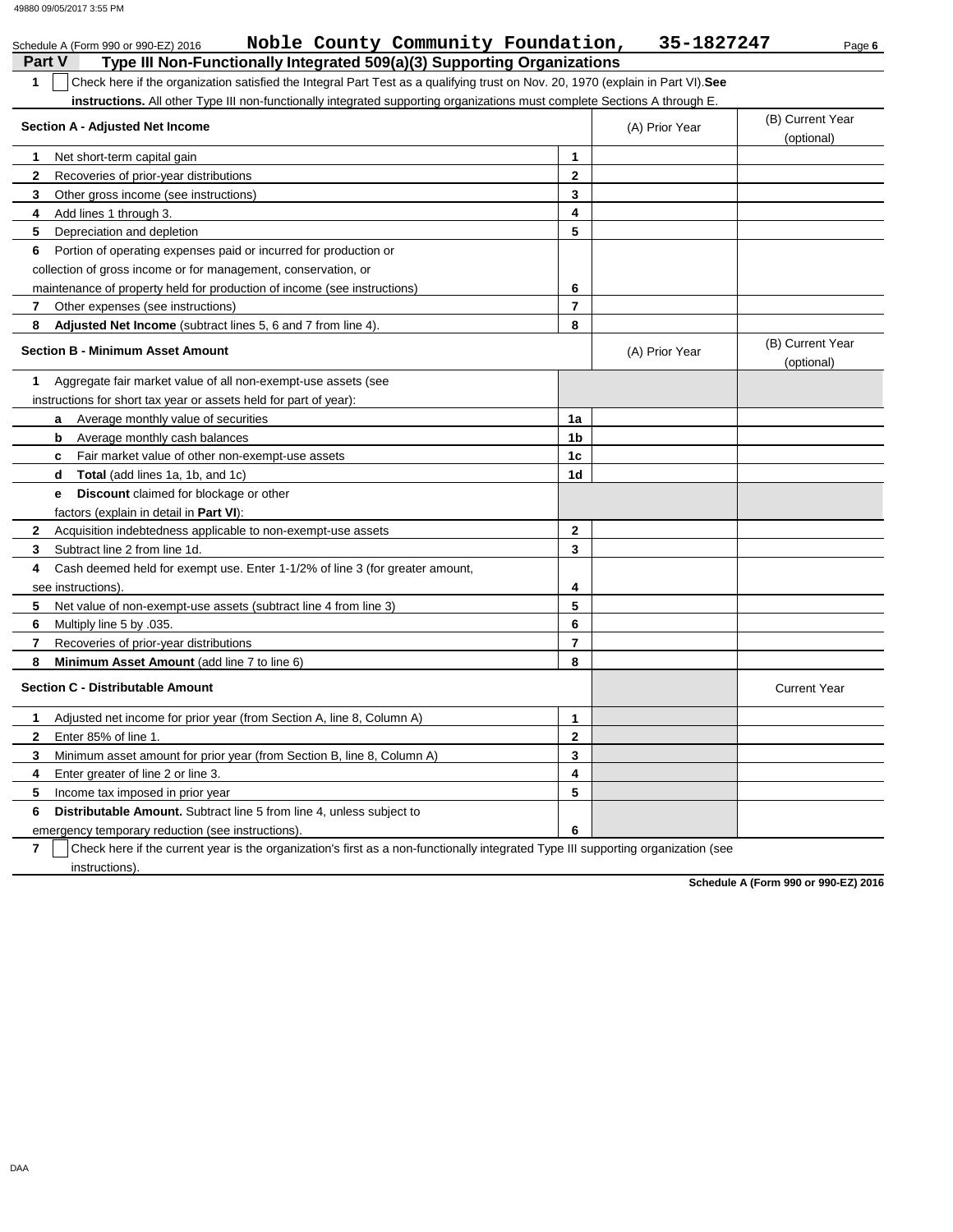|               | Noble County Community Foundation,<br>Schedule A (Form 990 or 990-EZ) 2016                 |                                    | 35-1827247                                    | Page 7                                           |  |  |
|---------------|--------------------------------------------------------------------------------------------|------------------------------------|-----------------------------------------------|--------------------------------------------------|--|--|
| <b>Part V</b> | Type III Non-Functionally Integrated 509(a)(3) Supporting Organizations (continued)        |                                    |                                               |                                                  |  |  |
|               | <b>Section D - Distributions</b>                                                           |                                    |                                               | <b>Current Year</b>                              |  |  |
| 1             | Amounts paid to supported organizations to accomplish exempt purposes                      |                                    |                                               |                                                  |  |  |
| $\mathbf{2}$  | Amounts paid to perform activity that directly furthers exempt purposes of supported       |                                    |                                               |                                                  |  |  |
|               | organizations, in excess of income from activity                                           |                                    |                                               |                                                  |  |  |
| 3             | Administrative expenses paid to accomplish exempt purposes of supported organizations      |                                    |                                               |                                                  |  |  |
| 4             | Amounts paid to acquire exempt-use assets                                                  |                                    |                                               |                                                  |  |  |
| 5             | Qualified set-aside amounts (prior IRS approval required)                                  |                                    |                                               |                                                  |  |  |
| 6             | Other distributions (describe in Part VI). See instructions.                               |                                    |                                               |                                                  |  |  |
| 7             | <b>Total annual distributions.</b> Add lines 1 through 6.                                  |                                    |                                               |                                                  |  |  |
| 8             | Distributions to attentive supported organizations to which the organization is responsive |                                    |                                               |                                                  |  |  |
|               | (provide details in Part VI). See instructions.                                            |                                    |                                               |                                                  |  |  |
| 9             | Distributable amount for 2016 from Section C, line 6                                       |                                    |                                               |                                                  |  |  |
| 10            | Line 8 amount divided by Line 9 amount                                                     |                                    |                                               |                                                  |  |  |
|               | Section E - Distribution Allocations (see instructions)                                    | (i)<br><b>Excess Distributions</b> | (ii)<br><b>Underdistributions</b><br>Pre-2016 | (iii)<br><b>Distributable</b><br>Amount for 2016 |  |  |
| 1             | Distributable amount for 2016 from Section C, line 6                                       |                                    |                                               |                                                  |  |  |
|               | Underdistributions, if any, for years prior to 2016                                        |                                    |                                               |                                                  |  |  |
| 2             | (reasonable cause required-explain in Part VI). See                                        |                                    |                                               |                                                  |  |  |
|               | instructions.                                                                              |                                    |                                               |                                                  |  |  |
| 3             | Excess distributions carryover, if any, to 2016:                                           |                                    |                                               |                                                  |  |  |
| a             |                                                                                            |                                    |                                               |                                                  |  |  |
| b             |                                                                                            |                                    |                                               |                                                  |  |  |
|               |                                                                                            |                                    |                                               |                                                  |  |  |
|               |                                                                                            |                                    |                                               |                                                  |  |  |
|               |                                                                                            |                                    |                                               |                                                  |  |  |
|               | f Total of lines 3a through e                                                              |                                    |                                               |                                                  |  |  |
|               | <b>g</b> Applied to underdistributions of prior years                                      |                                    |                                               |                                                  |  |  |
|               | h Applied to 2016 distributable amount                                                     |                                    |                                               |                                                  |  |  |
|               | Carryover from 2011 not applied (see instructions)                                         |                                    |                                               |                                                  |  |  |
|               | Remainder. Subtract lines 3q, 3h, and 3i from 3f.                                          |                                    |                                               |                                                  |  |  |
| 4             | Distributions for 2016 from                                                                |                                    |                                               |                                                  |  |  |
|               | Section D. line 7:<br>\$                                                                   |                                    |                                               |                                                  |  |  |
|               | a Applied to underdistributions of prior years                                             |                                    |                                               |                                                  |  |  |
|               | <b>b</b> Applied to 2016 distributable amount                                              |                                    |                                               |                                                  |  |  |
|               | c Remainder. Subtract lines 4a and 4b from 4                                               |                                    |                                               |                                                  |  |  |
| 5             | Remaining underdistributions for years prior to 2016, if                                   |                                    |                                               |                                                  |  |  |
|               | any. Subtract lines 3g and 4a from line 2. For result                                      |                                    |                                               |                                                  |  |  |
|               | greater than zero, explain in Part VI. See instructions.                                   |                                    |                                               |                                                  |  |  |
| 6             | Remaining underdistributions for 2016. Subtract lines 3h                                   |                                    |                                               |                                                  |  |  |
|               | and 4b from line 1. For result greater than zero, explain in                               |                                    |                                               |                                                  |  |  |
|               | Part VI. See instructions.                                                                 |                                    |                                               |                                                  |  |  |
| 7             | Excess distributions carryover to 2017. Add lines 3j                                       |                                    |                                               |                                                  |  |  |
|               | and 4c.                                                                                    |                                    |                                               |                                                  |  |  |
| 8             | Breakdown of line 7:                                                                       |                                    |                                               |                                                  |  |  |
| a             |                                                                                            |                                    |                                               |                                                  |  |  |
|               |                                                                                            |                                    |                                               |                                                  |  |  |
|               |                                                                                            |                                    |                                               |                                                  |  |  |
|               |                                                                                            |                                    |                                               |                                                  |  |  |
|               | e Excess from 2016                                                                         |                                    |                                               | Schedule A (Form 990 or 990-F7) 2016             |  |  |

**Schedule A (Form 990 or 990-EZ) 2016**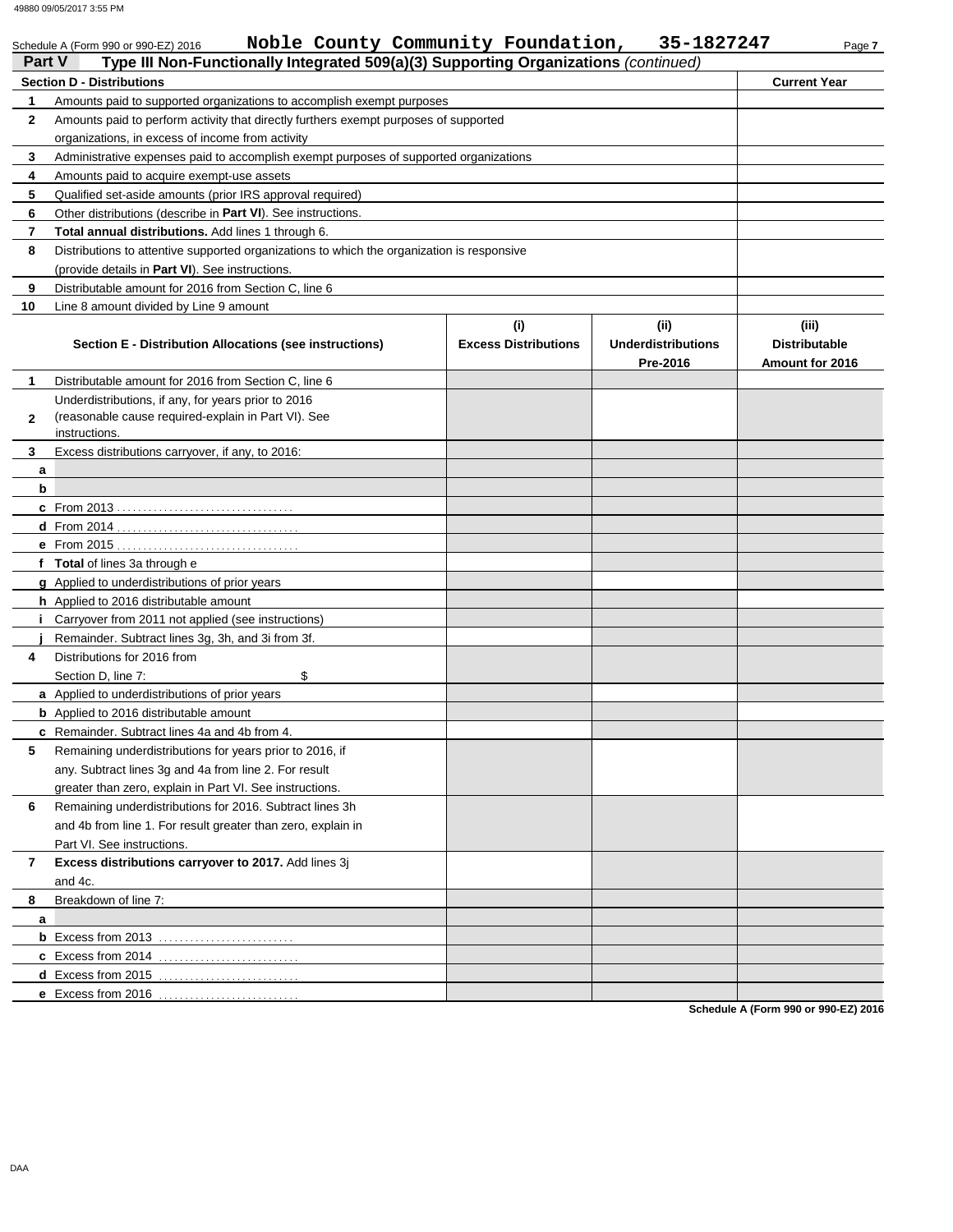| Noble County Community Foundation, 35-1827247<br>Page 8<br>Schedule A (Form 990 or 990-EZ) 2016                                                                                                                                                                                                                                                                                                                                                                                                                                                                                                       |
|-------------------------------------------------------------------------------------------------------------------------------------------------------------------------------------------------------------------------------------------------------------------------------------------------------------------------------------------------------------------------------------------------------------------------------------------------------------------------------------------------------------------------------------------------------------------------------------------------------|
| Part VI<br>Supplemental Information. Provide the explanations required by Part II, line 10; Part II, line 17a or 17b; Part<br>III, line 12; Part IV, Section A, lines 1, 2, 3b, 3c, 4b, 4c, 5a, 6, 9a, 9b, 9c, 11a, 11b, and 11c; Part IV, Section<br>B, lines 1 and 2; Part IV, Section C, line 1; Part IV, Section D, lines 2 and 3; Part IV, Section E, lines 1c, 2a, 2b,<br>3a and 3b; Part V, line 1; Part V, Section B, line 1e; Part V, Section D, lines 5, 6, and 8; and Part V, Section E,<br>lines 2, 5, and 6. Also complete this part for any additional information. (See instructions.) |
| Part II, Line 10 - Other Income Detail                                                                                                                                                                                                                                                                                                                                                                                                                                                                                                                                                                |
| Other income and miscellaneous items \$<br>23,793                                                                                                                                                                                                                                                                                                                                                                                                                                                                                                                                                     |
|                                                                                                                                                                                                                                                                                                                                                                                                                                                                                                                                                                                                       |
|                                                                                                                                                                                                                                                                                                                                                                                                                                                                                                                                                                                                       |
| Supplemental Information                                                                                                                                                                                                                                                                                                                                                                                                                                                                                                                                                                              |
| Other income consists of fundraising revenue from special events.                                                                                                                                                                                                                                                                                                                                                                                                                                                                                                                                     |
|                                                                                                                                                                                                                                                                                                                                                                                                                                                                                                                                                                                                       |
|                                                                                                                                                                                                                                                                                                                                                                                                                                                                                                                                                                                                       |
|                                                                                                                                                                                                                                                                                                                                                                                                                                                                                                                                                                                                       |
|                                                                                                                                                                                                                                                                                                                                                                                                                                                                                                                                                                                                       |
|                                                                                                                                                                                                                                                                                                                                                                                                                                                                                                                                                                                                       |
|                                                                                                                                                                                                                                                                                                                                                                                                                                                                                                                                                                                                       |
|                                                                                                                                                                                                                                                                                                                                                                                                                                                                                                                                                                                                       |
|                                                                                                                                                                                                                                                                                                                                                                                                                                                                                                                                                                                                       |
|                                                                                                                                                                                                                                                                                                                                                                                                                                                                                                                                                                                                       |
|                                                                                                                                                                                                                                                                                                                                                                                                                                                                                                                                                                                                       |
|                                                                                                                                                                                                                                                                                                                                                                                                                                                                                                                                                                                                       |
|                                                                                                                                                                                                                                                                                                                                                                                                                                                                                                                                                                                                       |
|                                                                                                                                                                                                                                                                                                                                                                                                                                                                                                                                                                                                       |
|                                                                                                                                                                                                                                                                                                                                                                                                                                                                                                                                                                                                       |
|                                                                                                                                                                                                                                                                                                                                                                                                                                                                                                                                                                                                       |
|                                                                                                                                                                                                                                                                                                                                                                                                                                                                                                                                                                                                       |
|                                                                                                                                                                                                                                                                                                                                                                                                                                                                                                                                                                                                       |
|                                                                                                                                                                                                                                                                                                                                                                                                                                                                                                                                                                                                       |
|                                                                                                                                                                                                                                                                                                                                                                                                                                                                                                                                                                                                       |
|                                                                                                                                                                                                                                                                                                                                                                                                                                                                                                                                                                                                       |
|                                                                                                                                                                                                                                                                                                                                                                                                                                                                                                                                                                                                       |
|                                                                                                                                                                                                                                                                                                                                                                                                                                                                                                                                                                                                       |
|                                                                                                                                                                                                                                                                                                                                                                                                                                                                                                                                                                                                       |
|                                                                                                                                                                                                                                                                                                                                                                                                                                                                                                                                                                                                       |
|                                                                                                                                                                                                                                                                                                                                                                                                                                                                                                                                                                                                       |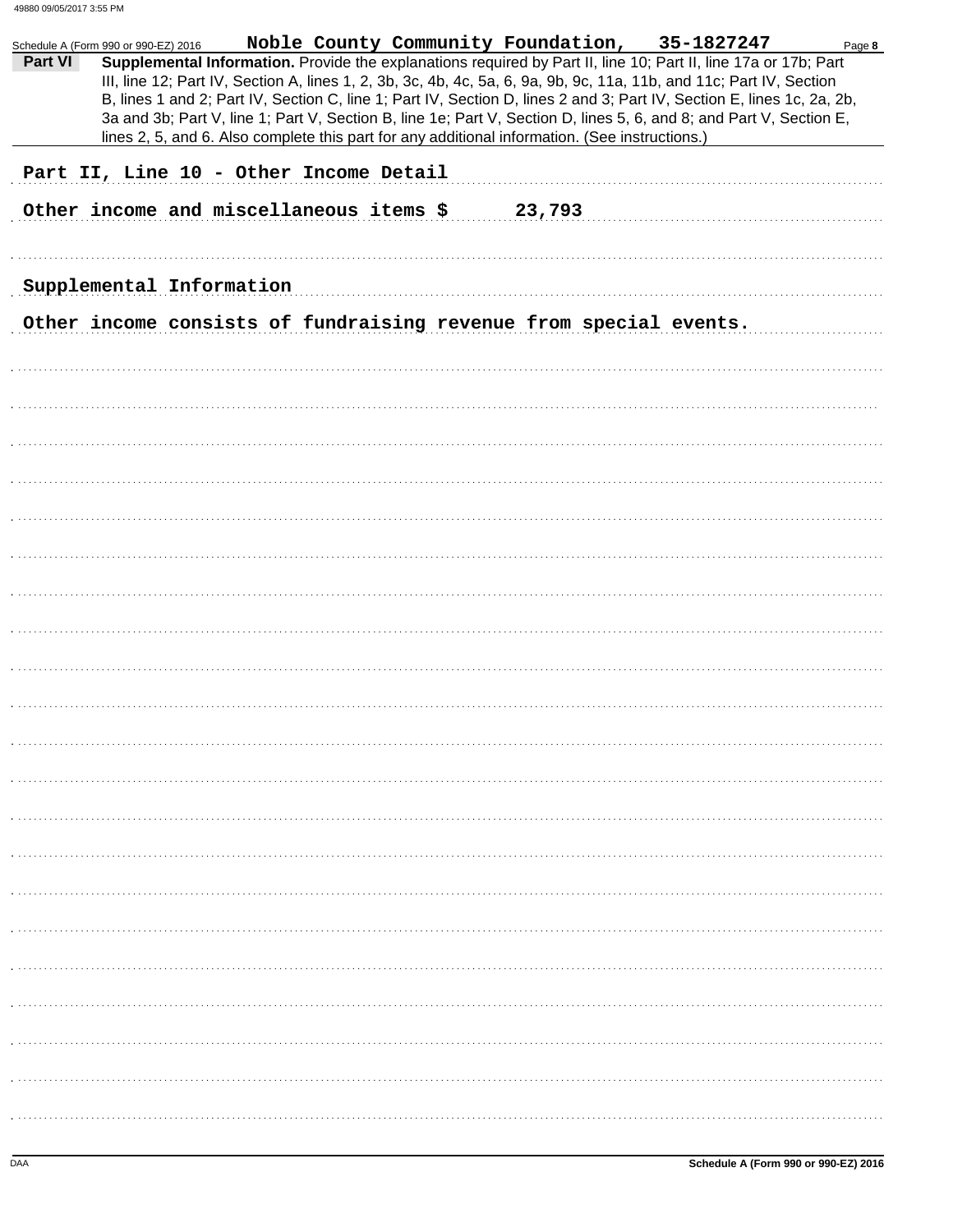**(Form 990)**

 $\ddot{\phantom{a}}$ 

J.

| <b>SCHEDULE D</b> | <b>Supplemental Financial Statements</b>                   |
|-------------------|------------------------------------------------------------|
| (Form 990)        | ▶ Complete if the organization answered "Yes" on Form 990. |

 **Attach to Form 990. Part IV, line 6, 7, 8, 9, 10, 11a, 11b, 11c, 11d, 11e, 11f, 12a, or 12b.**

| OMB No. 1545-0047     |
|-----------------------|
| 2016                  |
| <b>Open to Public</b> |

Department of the Treasury Internal Revenue Service  **Information about Schedule D (Form 990) and its instructions is at** *www.irs.gov/form990.*

**Name of the organization**

**Employer identification number Inspection**

|   | Noble County Community Foundation,                                                                                                                                                                                                                                  |                                                    |                                 |
|---|---------------------------------------------------------------------------------------------------------------------------------------------------------------------------------------------------------------------------------------------------------------------|----------------------------------------------------|---------------------------------|
|   | Inc.                                                                                                                                                                                                                                                                |                                                    | 35-1827247                      |
|   | Organizations Maintaining Donor Advised Funds or Other Similar Funds or Accounts.<br>Part I                                                                                                                                                                         |                                                    |                                 |
|   | Complete if the organization answered "Yes" on Form 990, Part IV, line 6.                                                                                                                                                                                           |                                                    |                                 |
|   |                                                                                                                                                                                                                                                                     | (a) Donor advised funds                            | (b) Funds and other accounts    |
| 1 | Total number at end of year                                                                                                                                                                                                                                         | 39                                                 |                                 |
| 2 | Aggregate value of contributions to (during year) [11] Aggregate value of contributions to (during year)                                                                                                                                                            | 110,790                                            |                                 |
| 3 | Aggregate value of grants from (during year)                                                                                                                                                                                                                        | 267,592                                            |                                 |
| 4 | Aggregate value at end of year                                                                                                                                                                                                                                      | $\overline{4,572,068}$                             |                                 |
| 5 | Did the organization inform all donors and donor advisors in writing that the assets held in donor advised                                                                                                                                                          |                                                    |                                 |
|   | funds are the organization's property, subject to the organization's exclusive legal control?                                                                                                                                                                       |                                                    | $ \mathbf{X} $<br>Yes<br>No     |
| 6 | Did the organization inform all grantees, donors, and donor advisors in writing that grant funds can be used                                                                                                                                                        |                                                    |                                 |
|   | only for charitable purposes and not for the benefit of the donor or donor advisor, or for any other purpose                                                                                                                                                        |                                                    |                                 |
|   |                                                                                                                                                                                                                                                                     |                                                    | $ \mathbf{X} $<br>Yes<br>No.    |
|   | Part II<br><b>Conservation Easements.</b>                                                                                                                                                                                                                           |                                                    |                                 |
|   | Complete if the organization answered "Yes" on Form 990, Part IV, line 7.                                                                                                                                                                                           |                                                    |                                 |
| 1 | Purpose(s) of conservation easements held by the organization (check all that apply).                                                                                                                                                                               |                                                    |                                 |
|   | Preservation of land for public use (e.g., recreation or education)                                                                                                                                                                                                 | Preservation of a historically important land area |                                 |
|   | Protection of natural habitat                                                                                                                                                                                                                                       | Preservation of a certified historic structure     |                                 |
|   | Preservation of open space                                                                                                                                                                                                                                          |                                                    |                                 |
| 2 | Complete lines 2a through 2d if the organization held a qualified conservation contribution in the form of a conservation                                                                                                                                           |                                                    |                                 |
|   | easement on the last day of the tax year.                                                                                                                                                                                                                           |                                                    | Held at the End of the Tax Year |
| а | Total number of conservation easements                                                                                                                                                                                                                              |                                                    | 2a                              |
|   |                                                                                                                                                                                                                                                                     |                                                    | 2 <sub>b</sub>                  |
|   |                                                                                                                                                                                                                                                                     |                                                    | 2c                              |
| d | Number of conservation easements included in (c) acquired after 8/17/06, and not on a                                                                                                                                                                               |                                                    |                                 |
|   | historic structure listed in the National Register                                                                                                                                                                                                                  |                                                    | 2d                              |
| 3 | Number of conservation easements modified, transferred, released, extinguished, or terminated by the organization during the                                                                                                                                        |                                                    |                                 |
|   | tax year $\blacktriangleright$                                                                                                                                                                                                                                      |                                                    |                                 |
| 4 | Number of states where property subject to conservation easement is located $\blacktriangleright$                                                                                                                                                                   |                                                    |                                 |
| 5 | Does the organization have a written policy regarding the periodic monitoring, inspection, handling of                                                                                                                                                              |                                                    |                                 |
|   | violations, and enforcement of the conservation easements it holds?<br>[[11] matter conservation of the conservation easements it holds?<br>[22] matter conservations, and enforcement of the conservation easements it holds?<br>[2                                |                                                    | Yes<br>No                       |
| 6 | Staff and volunteer hours devoted to monitoring, inspecting, handling of violations, and enforcing conservation easements during the year                                                                                                                           |                                                    |                                 |
|   |                                                                                                                                                                                                                                                                     |                                                    |                                 |
|   | Amount of expenses incurred in monitoring, inspecting, handling of violations, and enforcing conservation easements during the year                                                                                                                                 |                                                    |                                 |
| 7 | ► \$                                                                                                                                                                                                                                                                |                                                    |                                 |
|   |                                                                                                                                                                                                                                                                     |                                                    |                                 |
| 8 | Does each conservation easement reported on line 2(d) above satisfy the requirements of section 170(h)(4)(B)(i)                                                                                                                                                     |                                                    | $\Box$ Yes $\Box$ No            |
|   |                                                                                                                                                                                                                                                                     |                                                    |                                 |
| 9 | In Part XIII, describe how the organization reports conservation easements in its revenue and expense statement, and<br>balance sheet, and include, if applicable, the text of the footnote to the organization's financial statements that describes the           |                                                    |                                 |
|   | organization's accounting for conservation easements.                                                                                                                                                                                                               |                                                    |                                 |
|   | Organizations Maintaining Collections of Art, Historical Treasures, or Other Similar Assets.<br>Part III                                                                                                                                                            |                                                    |                                 |
|   | Complete if the organization answered "Yes" on Form 990, Part IV, line 8.                                                                                                                                                                                           |                                                    |                                 |
|   |                                                                                                                                                                                                                                                                     |                                                    |                                 |
|   | 1a If the organization elected, as permitted under SFAS 116 (ASC 958), not to report in its revenue statement and balance sheet<br>works of art, historical treasures, or other similar assets held for public exhibition, education, or research in furtherance of |                                                    |                                 |
|   | public service, provide, in Part XIII, the text of the footnote to its financial statements that describes these items.                                                                                                                                             |                                                    |                                 |
|   |                                                                                                                                                                                                                                                                     |                                                    |                                 |
|   | <b>b</b> If the organization elected, as permitted under SFAS 116 (ASC 958), to report in its revenue statement and balance sheet                                                                                                                                   |                                                    |                                 |
|   | works of art, historical treasures, or other similar assets held for public exhibition, education, or research in furtherance of                                                                                                                                    |                                                    |                                 |
|   | public service, provide the following amounts relating to these items:                                                                                                                                                                                              |                                                    |                                 |
|   |                                                                                                                                                                                                                                                                     |                                                    |                                 |
|   | (ii) Assets included in Form 990, Part X                                                                                                                                                                                                                            |                                                    |                                 |
| 2 | If the organization received or held works of art, historical treasures, or other similar assets for financial gain, provide the                                                                                                                                    |                                                    |                                 |
|   | following amounts required to be reported under SFAS 116 (ASC 958) relating to these items:                                                                                                                                                                         |                                                    |                                 |
|   |                                                                                                                                                                                                                                                                     |                                                    | \$                              |
|   |                                                                                                                                                                                                                                                                     |                                                    |                                 |

DAA **For Paperwork Reduction Act Notice, see the Instructions for Form 990.**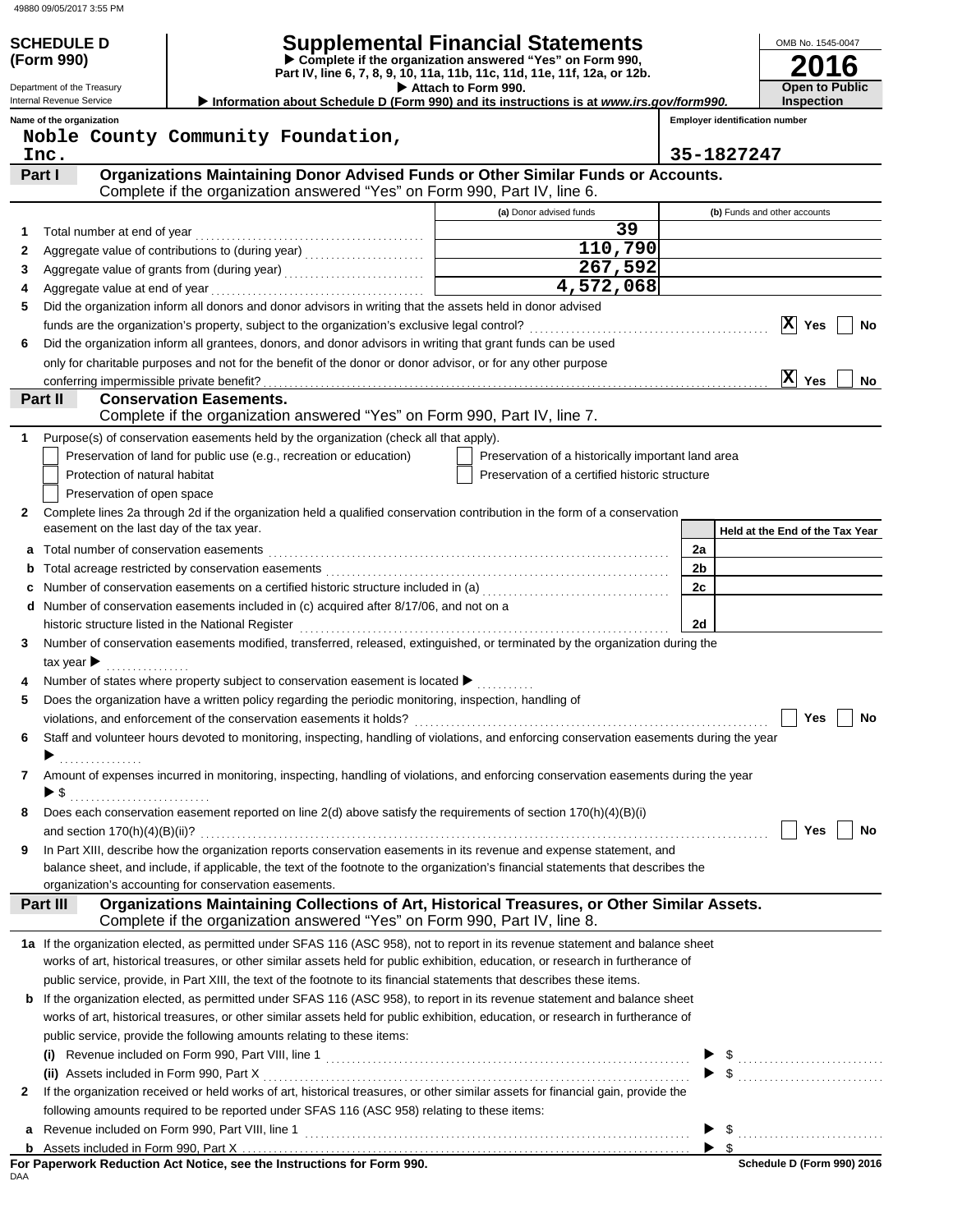|    | Schedule D (Form 990) 2016                                                                                                                                                                                                                              | Noble County Community Foundation, 35-1827247 |                           |                    |                      |         |                     | Page 2    |
|----|---------------------------------------------------------------------------------------------------------------------------------------------------------------------------------------------------------------------------------------------------------|-----------------------------------------------|---------------------------|--------------------|----------------------|---------|---------------------|-----------|
| 3  | Organizations Maintaining Collections of Art, Historical Treasures, or Other Similar Assets (continued)<br>Part III<br>Using the organization's acquisition, accession, and other records, check any of the following that are a significant use of its |                                               |                           |                    |                      |         |                     |           |
|    | collection items (check all that apply):                                                                                                                                                                                                                |                                               |                           |                    |                      |         |                     |           |
| a  | Public exhibition                                                                                                                                                                                                                                       | d                                             | Loan or exchange programs |                    |                      |         |                     |           |
| b  | Scholarly research                                                                                                                                                                                                                                      | е                                             | Other                     |                    |                      |         |                     |           |
| c  | Preservation for future generations                                                                                                                                                                                                                     |                                               |                           |                    |                      |         |                     |           |
| 4  | Provide a description of the organization's collections and explain how they further the organization's exempt purpose in Part                                                                                                                          |                                               |                           |                    |                      |         |                     |           |
|    | XIII.                                                                                                                                                                                                                                                   |                                               |                           |                    |                      |         |                     |           |
| 5  | During the year, did the organization solicit or receive donations of art, historical treasures, or other similar<br>assets to be sold to raise funds rather than to be maintained as part of the organization's collection?<br>                        |                                               |                           |                    |                      |         | <b>Yes</b>          | No        |
|    | <b>Part IV</b><br><b>Escrow and Custodial Arrangements.</b>                                                                                                                                                                                             |                                               |                           |                    |                      |         |                     |           |
|    | Complete if the organization answered "Yes" on Form 990, Part IV, line 9, or reported an amount on Form                                                                                                                                                 |                                               |                           |                    |                      |         |                     |           |
|    | 990, Part X, line 21.                                                                                                                                                                                                                                   |                                               |                           |                    |                      |         |                     |           |
|    | 1a Is the organization an agent, trustee, custodian or other intermediary for contributions or other assets not                                                                                                                                         |                                               |                           |                    |                      |         |                     |           |
|    | included on Form 990, Part X?                                                                                                                                                                                                                           |                                               |                           |                    |                      |         | Yes                 | No        |
|    | <b>b</b> If "Yes," explain the arrangement in Part XIII and complete the following table:                                                                                                                                                               |                                               |                           |                    |                      |         |                     |           |
|    |                                                                                                                                                                                                                                                         |                                               |                           |                    |                      |         | Amount              |           |
|    | c Beginning balance                                                                                                                                                                                                                                     |                                               |                           |                    | 1c                   |         |                     |           |
|    |                                                                                                                                                                                                                                                         |                                               |                           |                    | 1d                   |         |                     |           |
|    |                                                                                                                                                                                                                                                         |                                               |                           |                    | 1e                   |         |                     |           |
| Ť. | Ending balance <b>constructs</b> and constructs are a set of the construction of the construction of the construction of the construction of the construction of the construction of the construction of the construction of the co                     |                                               |                           |                    | 1f                   |         |                     |           |
|    | 2a Did the organization include an amount on Form 990, Part X, line 21, for escrow or custodial account liability?                                                                                                                                      |                                               |                           |                    |                      |         | Yes                 | No        |
|    | <b>Endowment Funds.</b><br>Part V                                                                                                                                                                                                                       |                                               |                           |                    |                      |         |                     |           |
|    | Complete if the organization answered "Yes" on Form 990, Part IV, line 10.                                                                                                                                                                              |                                               |                           |                    |                      |         |                     |           |
|    |                                                                                                                                                                                                                                                         | (a) Current year                              | (b) Prior year            | (c) Two years back | (d) Three years back |         | (e) Four years back |           |
|    | 1a Beginning of year balance                                                                                                                                                                                                                            | 20,094,872                                    | 19,551,236                | 18,768,629         | 16,281,173           |         | 15,270,804          |           |
|    | <b>b</b> Contributions                                                                                                                                                                                                                                  | 173,414                                       | 1,394,727                 | 252,583            |                      | 777,250 |                     | 309,825   |
|    | c Net investment earnings, gains, and                                                                                                                                                                                                                   |                                               |                           |                    |                      |         |                     |           |
|    |                                                                                                                                                                                                                                                         | 995,786                                       | $-137,525$                | 1,360,595          | 2,223,566            |         |                     | 1,157,851 |
|    | d Grants or scholarships                                                                                                                                                                                                                                | 634,184                                       | 460,974                   | 414,274            |                      | 277,154 |                     | 249,227   |
|    | e Other expenditures for facilities and                                                                                                                                                                                                                 |                                               |                           |                    |                      |         |                     |           |
|    | programs                                                                                                                                                                                                                                                | 44,449                                        | 853                       | 173,320            |                      | 1,734   |                     | 602       |
|    | f Administrative expenses                                                                                                                                                                                                                               | 262,095                                       | 252,592                   | 242,977            |                      | 234,472 |                     | 207,478   |
|    | g End of year balance <i>[[[[[[[[[[[[[[[[[[[[[[[[[[[]]]]</i> ]]                                                                                                                                                                                         | 20, 323, 344                                  | 20,094,872                | 19,551,236         | 18,768,629           |         | 16,281,173          |           |
|    | Provide the estimated percentage of the current year end balance (line 1g, column (a)) held as:                                                                                                                                                         |                                               |                           |                    |                      |         |                     |           |
|    | a Board designated or quasi-endowment                                                                                                                                                                                                                   | 30.00%                                        |                           |                    |                      |         |                     |           |
|    | <b>b</b> Permanent endowment $\triangleright$ 58.00 %                                                                                                                                                                                                   |                                               |                           |                    |                      |         |                     |           |
|    | c Temporarily restricted endowment >                                                                                                                                                                                                                    | $\mathtt{12.00}$ %                            |                           |                    |                      |         |                     |           |
|    | The percentages on lines 2a, 2b, and 2c should equal 100%.                                                                                                                                                                                              |                                               |                           |                    |                      |         |                     |           |
|    | 3a Are there endowment funds not in the possession of the organization that are held and administered for the                                                                                                                                           |                                               |                           |                    |                      |         |                     |           |
|    | organization by:                                                                                                                                                                                                                                        |                                               |                           |                    |                      |         | Yes                 | No        |
|    | (i) unrelated organizations <i>contraction</i> and contract or the contract of the contract of the contract of the contract of the contract of the contract of the contract of the contract of the contract of the contract of the                      |                                               |                           |                    |                      |         | 3a(i)               | x         |
|    | (ii) related organizations entertainment and all the contract of the contract of the contract or contract or contract or contract or contract or contract or contract or contract or contract or contract or contract or contr                          |                                               |                           |                    |                      |         | 3a(ii)              | x         |
|    |                                                                                                                                                                                                                                                         |                                               |                           |                    |                      |         | 3b                  |           |
| 4  | Describe in Part XIII the intended uses of the organization's endowment funds.<br>Land, Buildings, and Equipment.<br><b>Part VI</b>                                                                                                                     |                                               |                           |                    |                      |         |                     |           |
|    | Complete if the organization answered "Yes" on Form 990, Part IV, line 11a. See Form 990, Part X, line 10.                                                                                                                                              |                                               |                           |                    |                      |         |                     |           |
|    | Description of property                                                                                                                                                                                                                                 | (a) Cost or other basis                       | (b) Cost or other basis   |                    | (c) Accumulated      |         | (d) Book value      |           |
|    |                                                                                                                                                                                                                                                         | (investment)                                  | (other)                   |                    | depreciation         |         |                     |           |
|    |                                                                                                                                                                                                                                                         |                                               |                           | 95,700             |                      |         |                     | 95,700    |
|    |                                                                                                                                                                                                                                                         |                                               |                           | 1,052,770          | 449,893              |         |                     | 602,877   |
|    | c Leasehold improvements                                                                                                                                                                                                                                |                                               |                           |                    |                      |         |                     |           |
|    |                                                                                                                                                                                                                                                         |                                               |                           | 151,929            | 105,713              |         |                     | 46,216    |
|    |                                                                                                                                                                                                                                                         |                                               |                           |                    |                      |         |                     |           |
|    | Total. Add lines 1a through 1e. (Column (d) must equal Form 990, Part X, column (B), line 10c.)                                                                                                                                                         |                                               |                           |                    | ▶                    |         |                     | 744,793   |

**Schedule D (Form 990) 2016**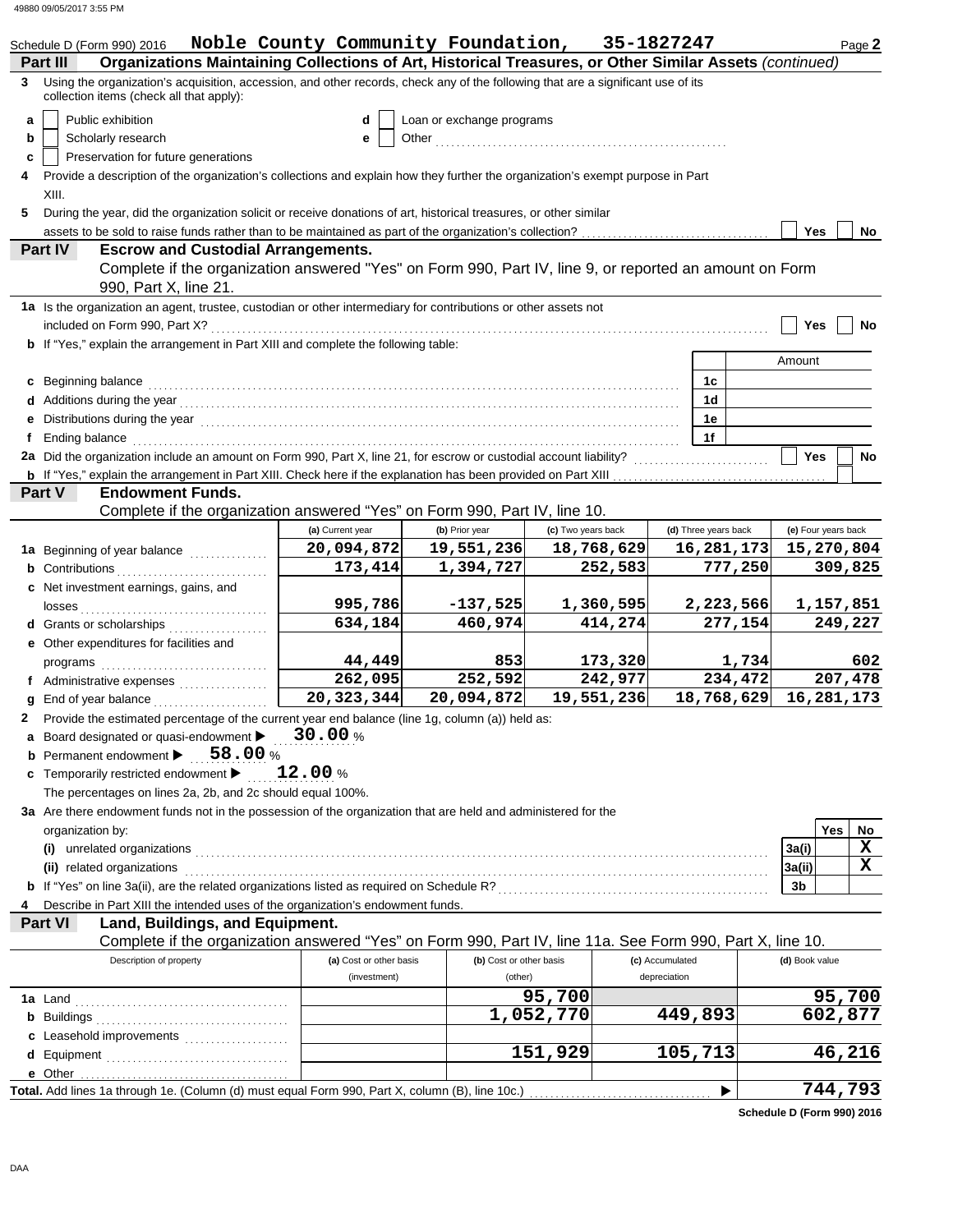Schedule D (Form 990) 2016

| <b>Part VII</b>           | <b>Investments-Other Securities.</b><br>Complete if the organization answered "Yes" on Form 990, Part IV, line 11b. See Form 990, Part X, line 12. |                |                                  |
|---------------------------|----------------------------------------------------------------------------------------------------------------------------------------------------|----------------|----------------------------------|
|                           | (a) Description of security or category                                                                                                            | (b) Book value | (c) Method of valuation:         |
|                           | (including name of security)                                                                                                                       |                | Cost or end-of-year market value |
| (1) Financial derivatives |                                                                                                                                                    |                |                                  |
|                           | (2) Closely-held equity interests                                                                                                                  |                |                                  |
|                           | $(3)$ Other                                                                                                                                        |                |                                  |
|                           |                                                                                                                                                    |                |                                  |
|                           |                                                                                                                                                    |                |                                  |
|                           | (C)                                                                                                                                                |                |                                  |
| (D)                       |                                                                                                                                                    |                |                                  |
|                           |                                                                                                                                                    |                |                                  |
| (F)                       |                                                                                                                                                    |                |                                  |
| (G)<br>(H)                |                                                                                                                                                    |                |                                  |
|                           | Total. (Column (b) must equal Form 990, Part X, col. (B) line 12.) $\blacktriangleright$                                                           |                |                                  |
| <b>Part VIII</b>          | Investments-Program Related.                                                                                                                       |                |                                  |
|                           | Complete if the organization answered "Yes" on Form 990, Part IV, line 11c. See Form 990, Part X, line 13.                                         |                |                                  |
|                           | (a) Description of investment                                                                                                                      | (b) Book value | (c) Method of valuation:         |
|                           |                                                                                                                                                    |                | Cost or end-of-year market value |
| (1)                       |                                                                                                                                                    |                |                                  |
| (2)                       |                                                                                                                                                    |                |                                  |
| (3)                       |                                                                                                                                                    |                |                                  |
| (4)                       |                                                                                                                                                    |                |                                  |
| (5)                       |                                                                                                                                                    |                |                                  |
| (6)                       |                                                                                                                                                    |                |                                  |
| (7)                       |                                                                                                                                                    |                |                                  |
| (8)                       |                                                                                                                                                    |                |                                  |
| (9)                       |                                                                                                                                                    |                |                                  |
|                           | Total. (Column (b) must equal Form 990, Part X, col. (B) line 13.) ▶                                                                               |                |                                  |
| Part IX                   | <b>Other Assets.</b>                                                                                                                               |                |                                  |
|                           | Complete if the organization answered "Yes" on Form 990, Part IV, line 11d. See Form 990, Part X, line 15.                                         |                |                                  |
|                           | (a) Description                                                                                                                                    |                | (b) Book value                   |
| (1)                       |                                                                                                                                                    |                |                                  |
| (2)                       |                                                                                                                                                    |                |                                  |
| (3)                       |                                                                                                                                                    |                |                                  |
| (4)<br>(5)                |                                                                                                                                                    |                |                                  |
| (6)                       |                                                                                                                                                    |                |                                  |
| (7)                       |                                                                                                                                                    |                |                                  |
| (8)                       |                                                                                                                                                    |                |                                  |
| (9)                       |                                                                                                                                                    |                |                                  |
|                           | Total. (Column (b) must equal Form 990, Part X, col. (B) line 15.)                                                                                 |                |                                  |
| Part X                    | <b>Other Liabilities.</b>                                                                                                                          |                |                                  |
|                           | Complete if the organization answered "Yes" on Form 990, Part IV, line 11e or 11f. See Form 990, Part X,                                           |                |                                  |
|                           | line $25$ .                                                                                                                                        |                |                                  |
| 1.                        | (a) Description of liability                                                                                                                       | (b) Book value |                                  |
| (1)                       | Federal income taxes                                                                                                                               |                |                                  |
| (2)                       | Agency Funds                                                                                                                                       | 2,102,578      |                                  |
| (3)                       |                                                                                                                                                    |                |                                  |
| (4)                       |                                                                                                                                                    |                |                                  |
| (5)                       |                                                                                                                                                    |                |                                  |
| (6)                       |                                                                                                                                                    |                |                                  |
| (7)                       |                                                                                                                                                    |                |                                  |
| (8)                       |                                                                                                                                                    |                |                                  |
| (9)                       |                                                                                                                                                    | 2,102,578      |                                  |
|                           | Total. (Column (b) must equal Form 990, Part X, col. (B) line 25.) $\blacktriangleright$                                                           |                |                                  |

organization's liability for uncertain tax positions under FIN 48 (ASC 740). Check here if the text of the footnote has been provided in Part XIII

|  | Noble County Community Foundation, | $, 35 - 1827247$ |
|--|------------------------------------|------------------|
|  |                                    |                  |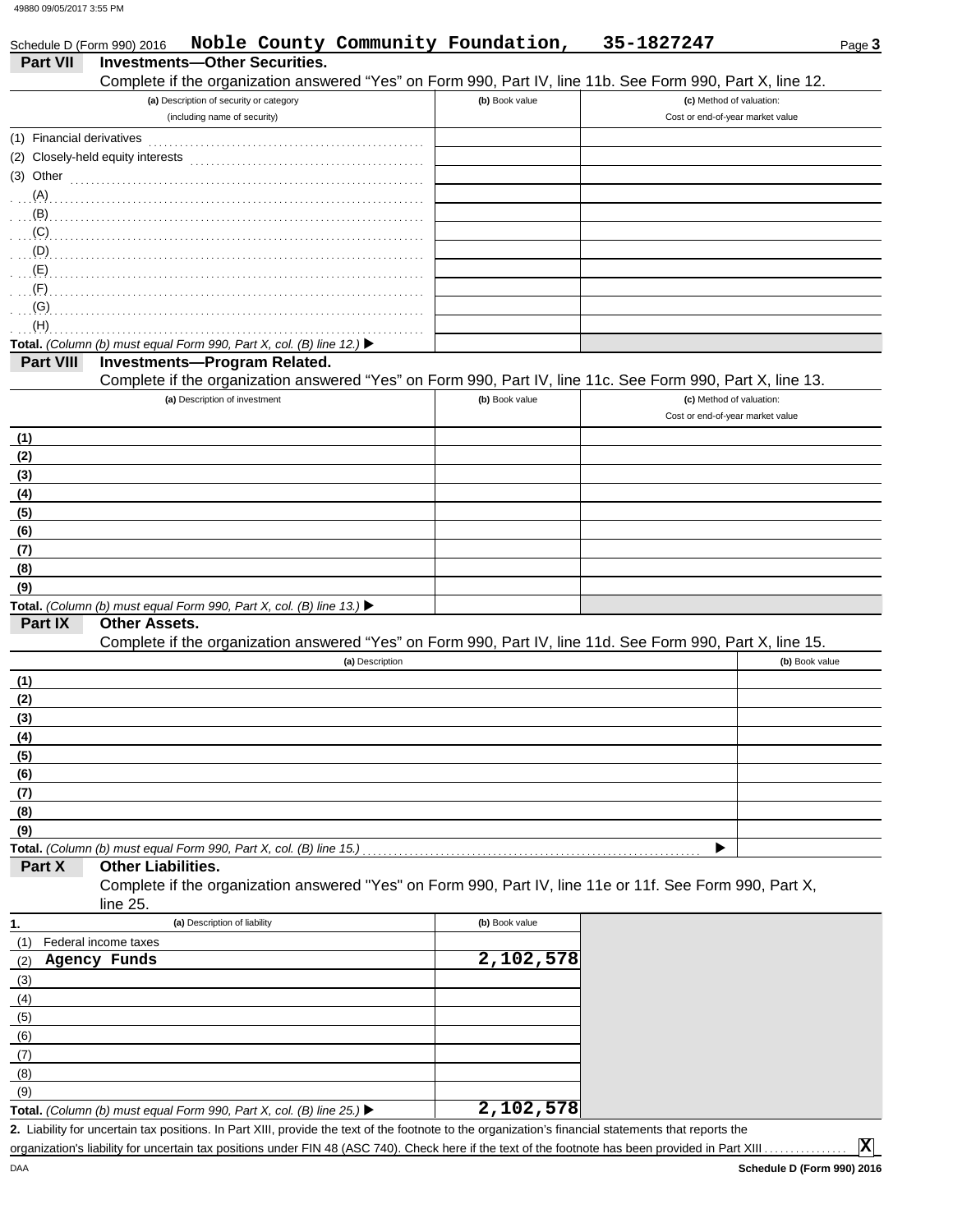| Noble County Community Foundation, 35-1827247<br>Schedule D (Form 990) 2016                                                                                                                                                               |                      |         |         | Page 4                 |
|-------------------------------------------------------------------------------------------------------------------------------------------------------------------------------------------------------------------------------------------|----------------------|---------|---------|------------------------|
| Reconciliation of Revenue per Audited Financial Statements With Revenue per Return.<br><b>Part XI</b>                                                                                                                                     |                      |         |         |                        |
| Complete if the organization answered "Yes" on Form 990, Part IV, line 12a.                                                                                                                                                               |                      |         |         |                        |
| Total revenue, gains, and other support per audited financial statements [11] [11] Total revenue controlled the statements [11] Total revenue of the statements [11] Total revenue of the statements and statements and statem<br>1.      |                      |         | 1       | 1,879,640              |
| Amounts included on line 1 but not on Form 990, Part VIII, line 12:<br>2                                                                                                                                                                  |                      |         |         |                        |
| Net unrealized gains (losses) on investments [11] with the contract of the state of the state of the state of the state of the state of the state of the state of the state of the state of the state of the state of the stat<br>a       | 2a                   | 712,835 |         |                        |
| b                                                                                                                                                                                                                                         | 2 <sub>b</sub><br>2c |         |         |                        |
| с                                                                                                                                                                                                                                         | 2d                   |         |         |                        |
| d<br>е                                                                                                                                                                                                                                    |                      |         | 2e      | 712,835                |
| Add lines 2a through 2d <b>contained a contained a contained a contained a contained a contained a contained a contained a contained a contained a contained a contained a contained a contained a contained a contained a conta</b><br>3 |                      |         | 3       | 1,166,805              |
| Amounts included on Form 990, Part VIII, line 12, but not on line 1:<br>4                                                                                                                                                                 |                      |         |         |                        |
| а                                                                                                                                                                                                                                         | 4a                   |         |         |                        |
| b                                                                                                                                                                                                                                         | 4b                   | 169,512 |         |                        |
| Add lines 4a and 4b<br>c                                                                                                                                                                                                                  |                      |         | 4c      | 169,512                |
| 5                                                                                                                                                                                                                                         |                      |         | 5       | 1,336,317              |
| Reconciliation of Expenses per Audited Financial Statements With Expenses per Return.<br><b>Part XII</b>                                                                                                                                  |                      |         |         |                        |
| Complete if the organization answered "Yes" on Form 990, Part IV, line 12a.                                                                                                                                                               |                      |         |         |                        |
| Total expenses and losses per audited financial statements<br>1                                                                                                                                                                           |                      |         | 1       | $\overline{1,602,519}$ |
| Amounts included on line 1 but not on Form 990. Part IX, line 25:<br>2                                                                                                                                                                    |                      |         |         |                        |
| а                                                                                                                                                                                                                                         | 2a                   |         |         |                        |
| b                                                                                                                                                                                                                                         | 2 <sub>b</sub>       |         |         |                        |
| Other losses <b>contracts Other losses contracts CO</b><br>С                                                                                                                                                                              | 2c                   |         |         |                        |
| d                                                                                                                                                                                                                                         | 2d                   | 856     |         |                        |
| Add lines 2a through 2d [11] March 20 [12] March 20 [12] March 20 [12] March 20 [12] March 20 [12] March 20 [12] March 20 [12] March 20 [12] March 20 [12] March 20 [12] March 20 [12] March 20 [12] March 20 [12] March 20 [1<br>е       |                      |         | 2e      | 856                    |
| 3                                                                                                                                                                                                                                         |                      |         | 3       | 1,601,663              |
| Amounts included on Form 990, Part IX, line 25, but not on line 1:<br>4                                                                                                                                                                   |                      |         |         |                        |
| а                                                                                                                                                                                                                                         | 4a                   | 128,415 |         |                        |
| b                                                                                                                                                                                                                                         | 4 <sub>b</sub>       |         |         |                        |
| Add lines 4a and 4b<br>c<br>5.                                                                                                                                                                                                            |                      |         | 4c<br>5 | 128,415<br>1,730,078   |
| Part XIII Supplemental Information.                                                                                                                                                                                                       |                      |         |         |                        |
| Provide the descriptions required for Part II, lines 3, 5, and 9; Part III, lines 1a and 4; Part IV, lines 1b and 2b; Part V, line 4; Part X, line                                                                                        |                      |         |         |                        |
| 2; Part XI, lines 2d and 4b; and Part XII, lines 2d and 4b. Also complete this part to provide any additional information.                                                                                                                |                      |         |         |                        |
| Part V, Line 4 - Intended Uses for Endowment Funds                                                                                                                                                                                        |                      |         |         |                        |
|                                                                                                                                                                                                                                           |                      |         |         |                        |
| The intended uses of the Organization's endowment funds are: granting to                                                                                                                                                                  |                      |         |         |                        |
|                                                                                                                                                                                                                                           |                      |         |         |                        |
| organizations that support Noble County, providing scholarships to college                                                                                                                                                                |                      |         |         |                        |
|                                                                                                                                                                                                                                           |                      |         |         |                        |
| students from Noble County, and giving citizens of Noble County an                                                                                                                                                                        |                      |         |         |                        |
|                                                                                                                                                                                                                                           |                      |         |         |                        |
| opportunity to fulfill their charitable wishes.                                                                                                                                                                                           |                      |         |         |                        |
|                                                                                                                                                                                                                                           |                      |         |         |                        |
|                                                                                                                                                                                                                                           |                      |         |         |                        |
|                                                                                                                                                                                                                                           |                      |         |         |                        |
| Part X - FIN 48 Footnote                                                                                                                                                                                                                  |                      |         |         |                        |
|                                                                                                                                                                                                                                           |                      |         |         |                        |
| The Foundation recognizes a tax benefit only if it is more likely than not                                                                                                                                                                |                      |         |         |                        |
| the tax position would be sustained in a tax examination, with a tax                                                                                                                                                                      |                      |         |         |                        |
| examination being presumed to occur. The amount recognized will be the                                                                                                                                                                    |                      |         |         |                        |
|                                                                                                                                                                                                                                           |                      |         |         |                        |
| largest amount of tax benefit that is greater than 50% likely of being                                                                                                                                                                    |                      |         |         |                        |
| realized on examination. For tax positions not meeting the more-likely-                                                                                                                                                                   |                      |         |         |                        |
|                                                                                                                                                                                                                                           |                      |         |         |                        |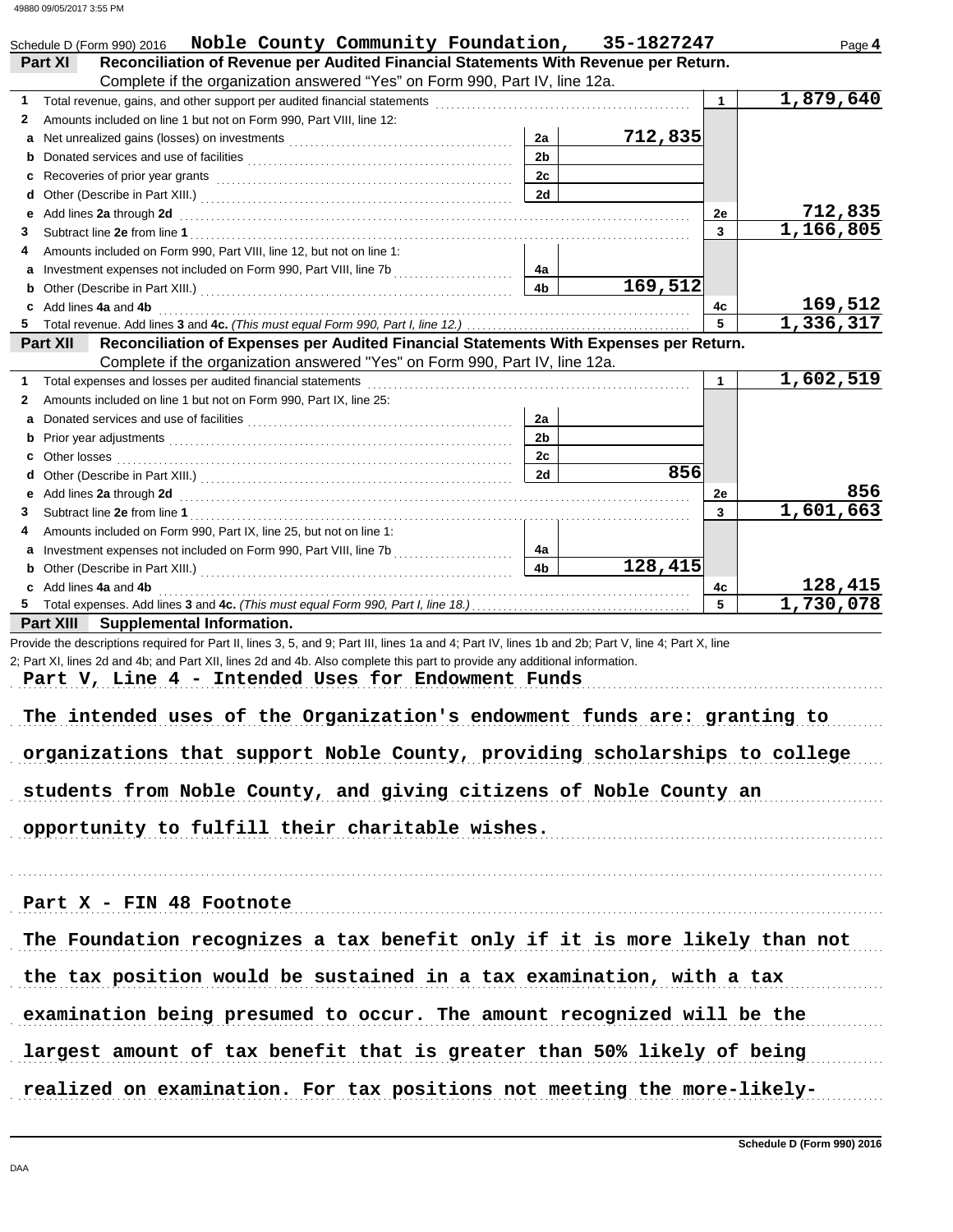Noble County Community Foundation, 35-1827247 Schedule D (Form 990) 2016 Page 5 **Part XIII** Supplemental Information (continued) than-not test, no tax benefit will be recorded. The Foundation has examined this issue and has determined there are no material contingent tax liabilities. The Foundation's federal and state exempt organization tax returns for 2013, 2014, and 2015 are subject to examination by the Internal Revenue Service and the Indiana Department of Revenue. Returns are generally subject to examination for three years after they are filed. Part XI, Line 4b - Revenue Amounts Included on Return - Other Agency Fund Revenue 170,368 Direct Fundraising Expenses  $\color{red} \clubsuit$ -856 Part XII, Line 2d - Expense Amounts Included in Financials - Other  $\ddot{\mathbf{S}}$ Direct Fundraising Expenses 856 Part XII, Line 4b - Expense Amounts Included on Return - Other Agency Fund Expenses  $$128,415$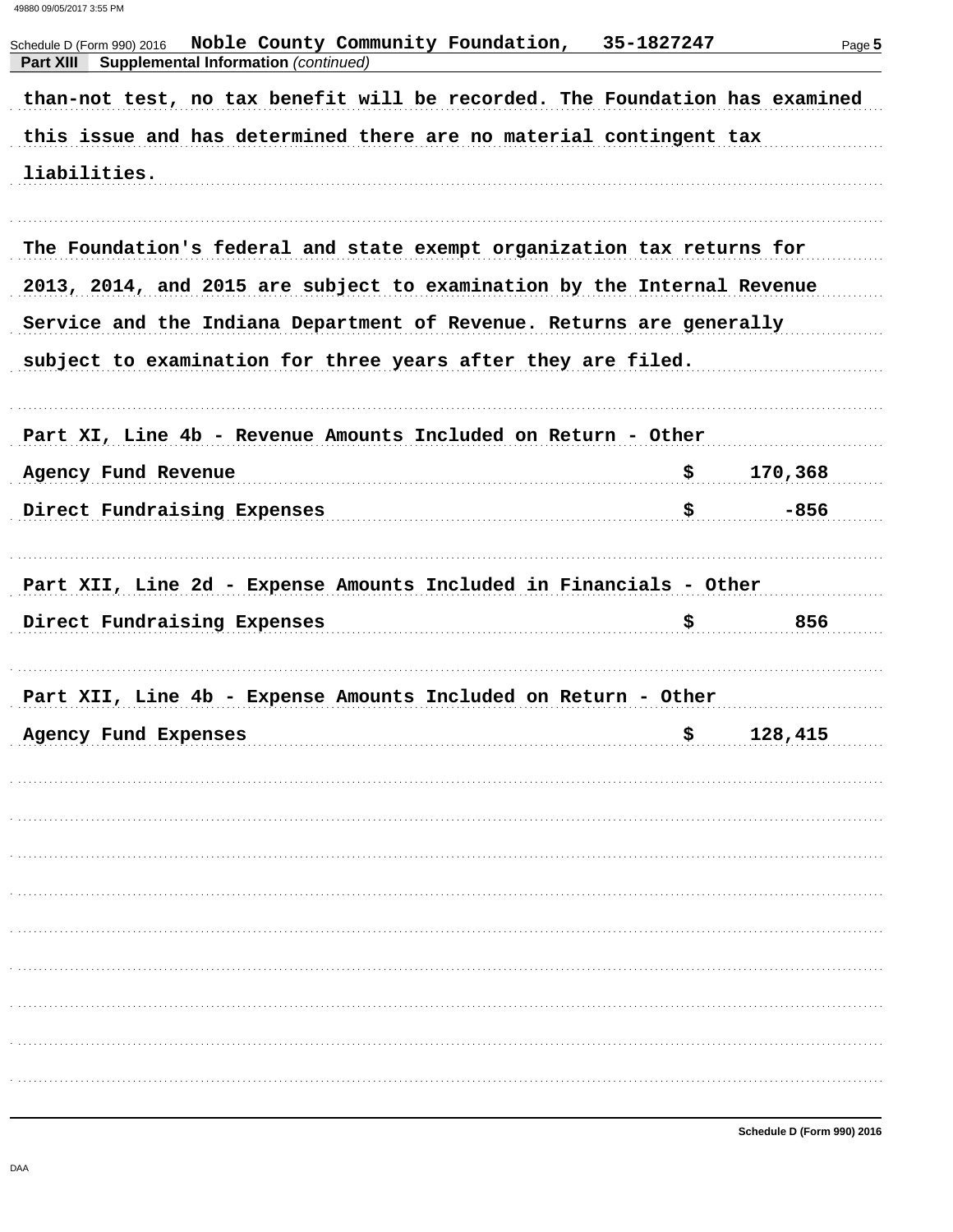| <b>SCHEDULE I</b>                                           |                                                                                                                                                                                                                                    |                  |                            | <b>Grants and Other Assistance to Organizations,</b>                                    |                    |                                  |                    | OMB No. 1545-0047                                          |  |
|-------------------------------------------------------------|------------------------------------------------------------------------------------------------------------------------------------------------------------------------------------------------------------------------------------|------------------|----------------------------|-----------------------------------------------------------------------------------------|--------------------|----------------------------------|--------------------|------------------------------------------------------------|--|
| (Form 990)                                                  | Governments, and Individuals in the United States                                                                                                                                                                                  |                  |                            |                                                                                         |                    |                                  |                    | <b>2016</b>                                                |  |
|                                                             | Complete if the organization answered "Yes" on Form 990, Part IV, line 21 or 22.                                                                                                                                                   |                  |                            |                                                                                         |                    |                                  |                    |                                                            |  |
| Department of the Treasury                                  |                                                                                                                                                                                                                                    |                  |                            | Attach to Form 990.                                                                     |                    |                                  |                    | <b>Open to Public</b>                                      |  |
| <b>Internal Revenue Service</b><br>Name of the organization | Noble County Community Foundation,                                                                                                                                                                                                 |                  |                            | Information about Schedule I (Form 990) and its instructions is at www.irs.gov/form990. |                    |                                  |                    | <b>Inspection</b><br><b>Employer identification number</b> |  |
| Inc.                                                        |                                                                                                                                                                                                                                    |                  |                            |                                                                                         |                    |                                  |                    | 35-1827247                                                 |  |
| Part I                                                      | <b>General Information on Grants and Assistance</b>                                                                                                                                                                                |                  |                            |                                                                                         |                    |                                  |                    |                                                            |  |
| $\mathbf 1$                                                 | Does the organization maintain records to substantiate the amount of the grants or assistance, the grantees' eligibility for the grants or assistance, and                                                                         |                  |                            |                                                                                         |                    |                                  |                    |                                                            |  |
|                                                             | 2 Describe in Part IV the organization's procedures for monitoring the use of grant funds in the United States.                                                                                                                    |                  |                            |                                                                                         |                    |                                  |                    | $ X $ Yes<br>No                                            |  |
| Part II                                                     | Grants and Other Assistance to Domestic Organizations and Domestic Governments. Complete if the organization answered "Yes" on Form                                                                                                |                  |                            |                                                                                         |                    |                                  |                    |                                                            |  |
|                                                             | 990, Part IV, line 21, for any recipient that received more than \$5,000. Part II can be duplicated if additional space is needed.                                                                                                 |                  |                            |                                                                                         |                    |                                  |                    |                                                            |  |
| $\mathbf 1$                                                 | (a) Name and address of organization                                                                                                                                                                                               | $(b)$ EIN        | $(c)$ IRC                  | (d) Amount of cash                                                                      | (e) Amount of non- | (f) Method of valuation          | (g) Description of | (h) Purpose of grant                                       |  |
|                                                             | or government                                                                                                                                                                                                                      |                  | section<br>(if applicable) | grant                                                                                   | cash assistance    | (book, FMV, appraisal,<br>other) | noncash assistance | or assistance                                              |  |
| (1) Avilla Fire Department                                  |                                                                                                                                                                                                                                    |                  |                            |                                                                                         |                    |                                  |                    |                                                            |  |
| $PO$ Box $440$                                              |                                                                                                                                                                                                                                    |                  |                            |                                                                                         |                    |                                  |                    | Fire prev. and truck                                       |  |
| Avilla                                                      | IN 46710                                                                                                                                                                                                                           | 31-1049920 501c3 |                            | 16,000                                                                                  |                    |                                  |                    |                                                            |  |
| (2) Big Brothers Big Sisters of                             |                                                                                                                                                                                                                                    |                  |                            |                                                                                         |                    |                                  |                    |                                                            |  |
| 1005 W Rudisill Blvd                                        |                                                                                                                                                                                                                                    |                  |                            |                                                                                         |                    |                                  |                    | School Buddies Prog.                                       |  |
| Fort Wayne                                                  | IN 46807                                                                                                                                                                                                                           | 35-1271943 501c3 |                            | 5,250                                                                                   |                    |                                  |                    |                                                            |  |
|                                                             | (3) Central Noble Community School Corp                                                                                                                                                                                            |                  |                            |                                                                                         |                    |                                  |                    |                                                            |  |
| 200 E. Main                                                 |                                                                                                                                                                                                                                    |                  |                            |                                                                                         |                    |                                  |                    | School programs                                            |  |
| Albion                                                      | IN 46701                                                                                                                                                                                                                           | 35-1100656 501c3 |                            | 6,401                                                                                   |                    |                                  |                    |                                                            |  |
| (4) Central Noble Food Pantry                               |                                                                                                                                                                                                                                    |                  |                            |                                                                                         |                    |                                  |                    |                                                            |  |
| 401 S. Orange Street                                        |                                                                                                                                                                                                                                    |                  |                            |                                                                                         |                    |                                  |                    | Food distributions                                         |  |
| Albion                                                      | IN 46701                                                                                                                                                                                                                           | 35-2045723 501c3 |                            | 5,902                                                                                   |                    |                                  |                    |                                                            |  |
| (5) City of Kendallville                                    |                                                                                                                                                                                                                                    |                  |                            |                                                                                         |                    |                                  |                    |                                                            |  |
| 234 S. Main Street                                          |                                                                                                                                                                                                                                    |                  |                            |                                                                                         |                    |                                  |                    | Concert/Kid City                                           |  |
| Kendallville                                                | IN 46755                                                                                                                                                                                                                           | 35-6001069 GOV   |                            | 6,000                                                                                   |                    |                                  |                    |                                                            |  |
| (6) Cole Center Family YMCA                                 |                                                                                                                                                                                                                                    |                  |                            |                                                                                         |                    |                                  |                    |                                                            |  |
| 700 S Garden St                                             |                                                                                                                                                                                                                                    |                  |                            |                                                                                         |                    |                                  |                    | Operating/College                                          |  |
| Kendallville                                                | IN 46755                                                                                                                                                                                                                           | 23-7077600 501c3 |                            | 107,245                                                                                 |                    |                                  |                    |                                                            |  |
| (7) Common Grace Ministries, Inc.<br>2004 E Dowling St      |                                                                                                                                                                                                                                    |                  |                            |                                                                                         |                    |                                  |                    | React/Gen supp                                             |  |
| Kendallville                                                | IN 46755                                                                                                                                                                                                                           | 35-1995595 501c3 |                            | 12,650                                                                                  |                    |                                  |                    |                                                            |  |
| (8) Cops For Kids of Indiana, Inc.                          |                                                                                                                                                                                                                                    |                  |                            |                                                                                         |                    |                                  |                    |                                                            |  |
| 1415 Shelby Street                                          |                                                                                                                                                                                                                                    |                  |                            |                                                                                         |                    |                                  |                    | Trauma Kits                                                |  |
| Indianapolis                                                | IN 46203                                                                                                                                                                                                                           | 35-1827166 501c3 |                            | 10,500                                                                                  |                    |                                  |                    |                                                            |  |
| (9) Drug Free Noble County                                  |                                                                                                                                                                                                                                    |                  |                            |                                                                                         |                    |                                  |                    |                                                            |  |
| 2090 N SR 9, Suite E                                        |                                                                                                                                                                                                                                    |                  |                            |                                                                                         |                    |                                  |                    | Programming/Prof Dev                                       |  |
| Albion                                                      | IN 46701                                                                                                                                                                                                                           | 35-2135869 501c3 |                            | 7,537                                                                                   |                    |                                  |                    |                                                            |  |
|                                                             |                                                                                                                                                                                                                                    |                  |                            |                                                                                         |                    |                                  |                    | $\blacktriangleright$ 25                                   |  |
| 3                                                           | Enter total number of other organizations listed in the line 1 table <i>manufacture in the content of other organizations</i> listed in the line 1 table manufacture in the content of the content of the line 1 table manufacture |                  |                            |                                                                                         |                    |                                  |                    | $\overline{\mathbf{0}}$<br>▶                               |  |
|                                                             | For Paperwork Reduction Act Notice, see the Instructions for Form 990.                                                                                                                                                             |                  |                            |                                                                                         |                    |                                  |                    | Schedule I (Form 990) (2016)                               |  |
| $\Gamma$ $\Delta$                                           |                                                                                                                                                                                                                                    |                  |                            |                                                                                         |                    |                                  |                    |                                                            |  |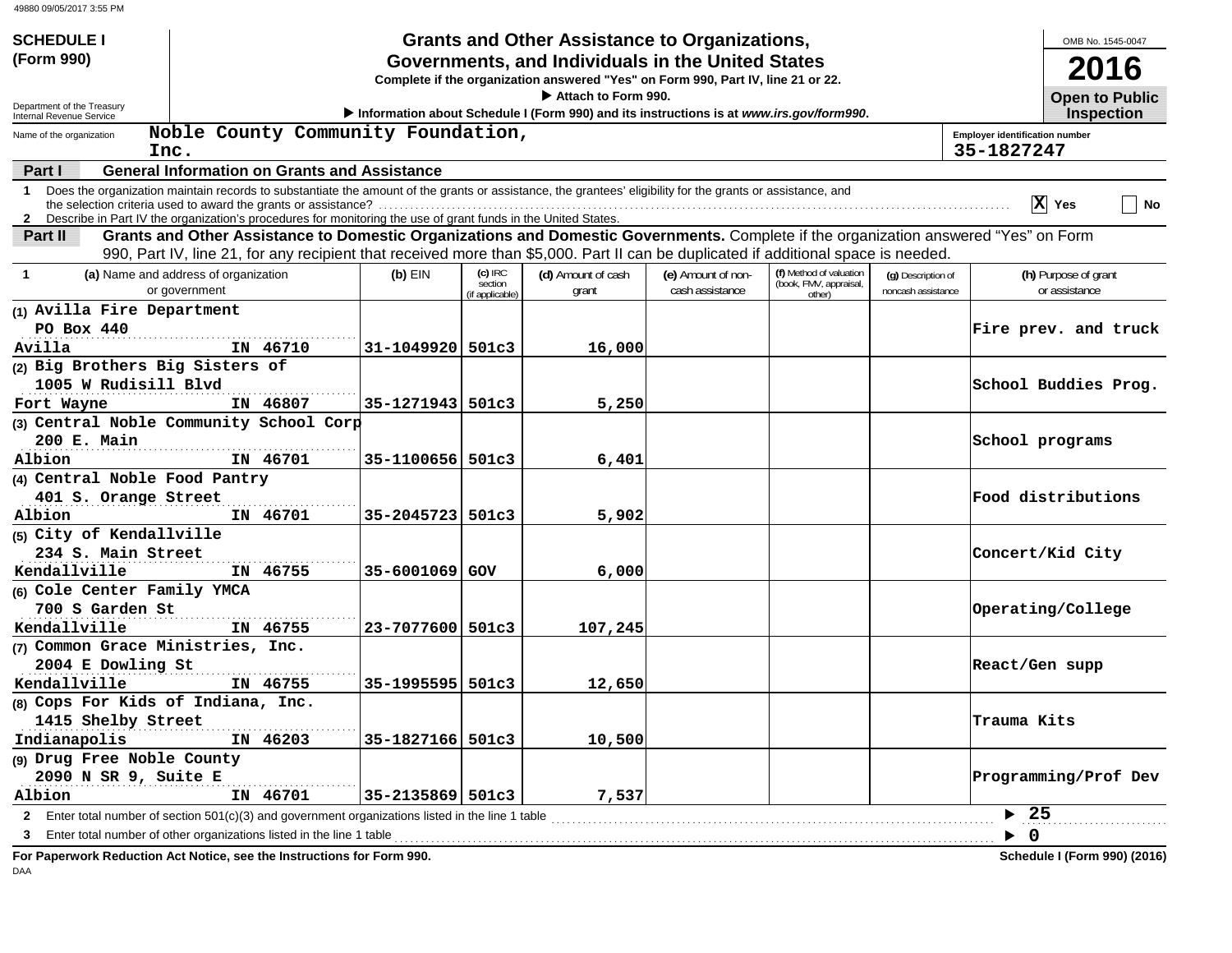| <b>SCHEDULE I</b>                                    |                                                                                                                                                                                                                              |                  |                                       | <b>Grants and Other Assistance to Organizations,</b>                                    |                    |                                                             |                                          |                                       | OMB No. 1545-0047     |
|------------------------------------------------------|------------------------------------------------------------------------------------------------------------------------------------------------------------------------------------------------------------------------------|------------------|---------------------------------------|-----------------------------------------------------------------------------------------|--------------------|-------------------------------------------------------------|------------------------------------------|---------------------------------------|-----------------------|
| (Form 990)                                           | Governments, and Individuals in the United States<br>Complete if the organization answered "Yes" on Form 990, Part IV, line 21 or 22.                                                                                        |                  |                                       |                                                                                         |                    |                                                             |                                          | 2016                                  |                       |
| Department of the Treasury                           |                                                                                                                                                                                                                              |                  |                                       | Attach to Form 990.                                                                     |                    |                                                             |                                          |                                       | <b>Open to Public</b> |
| Internal Revenue Service<br>Name of the organization | Noble County Community Foundation,                                                                                                                                                                                           |                  |                                       | Information about Schedule I (Form 990) and its instructions is at www.irs.gov/form990. |                    |                                                             |                                          | <b>Employer identification number</b> | <b>Inspection</b>     |
| Inc.                                                 |                                                                                                                                                                                                                              |                  |                                       |                                                                                         |                    |                                                             |                                          | 35-1827247                            |                       |
| Part I                                               | <b>General Information on Grants and Assistance</b>                                                                                                                                                                          |                  |                                       |                                                                                         |                    |                                                             |                                          |                                       |                       |
| $\mathbf 1$                                          | Does the organization maintain records to substantiate the amount of the grants or assistance, the grantees' eligibility for the grants or assistance, and<br>the selection criteria used to award the grants or assistance? |                  |                                       |                                                                                         |                    |                                                             |                                          | Yes                                   | No                    |
|                                                      | 2 Describe in Part IV the organization's procedures for monitoring the use of grant funds in the United States.                                                                                                              |                  |                                       |                                                                                         |                    |                                                             |                                          |                                       |                       |
| Part II                                              | Grants and Other Assistance to Domestic Organizations and Domestic Governments. Complete if the organization answered "Yes" on Form                                                                                          |                  |                                       |                                                                                         |                    |                                                             |                                          |                                       |                       |
|                                                      | 990, Part IV, line 21, for any recipient that received more than \$5,000. Part II can be duplicated if additional space is needed.<br>(a) Name and address of organization                                                   | $(b)$ EIN        |                                       | (d) Amount of cash                                                                      | (e) Amount of non- |                                                             |                                          | (h) Purpose of grant                  |                       |
|                                                      | or government                                                                                                                                                                                                                |                  | (c) IRC<br>section<br>(if applicable) | grant                                                                                   | cash assistance    | (f) Method of valuation<br>(book, FMV, appraisal,<br>other) | (g) Description of<br>noncash assistance | or assistance                         |                       |
| (1) Freedom Academy                                  |                                                                                                                                                                                                                              |                  |                                       |                                                                                         |                    |                                                             |                                          |                                       |                       |
| 743 E. North Street                                  |                                                                                                                                                                                                                              |                  |                                       |                                                                                         |                    |                                                             |                                          | Operating                             |                       |
| Kendallville                                         | IN 46755                                                                                                                                                                                                                     | 35-1935362 501c3 |                                       | 16,051                                                                                  |                    |                                                             |                                          |                                       |                       |
|                                                      | (2) Humane Society of Noble County, Ind                                                                                                                                                                                      |                  |                                       |                                                                                         |                    |                                                             |                                          |                                       |                       |
| PO Box 471                                           |                                                                                                                                                                                                                              |                  |                                       |                                                                                         |                    |                                                             |                                          | Capital/Operating                     |                       |
| Kendallville                                         | IN 46755                                                                                                                                                                                                                     | 35-1632161 501c3 |                                       | 14,683                                                                                  |                    |                                                             |                                          |                                       |                       |
|                                                      | (3) Junior Achievement of Noble County                                                                                                                                                                                       |                  |                                       |                                                                                         |                    |                                                             |                                          |                                       |                       |
| 1470 Lincolnway South                                |                                                                                                                                                                                                                              |                  |                                       |                                                                                         |                    |                                                             |                                          | Operations/BizTown                    |                       |
| Ligonier                                             | IN 46767                                                                                                                                                                                                                     | 84-1267604 501c3 |                                       | 8,264                                                                                   |                    |                                                             |                                          |                                       |                       |
| (4) Kendallville Day Care Center                     |                                                                                                                                                                                                                              |                  |                                       |                                                                                         |                    |                                                             |                                          |                                       |                       |
| 601 Orchard Place Parkway                            |                                                                                                                                                                                                                              |                  |                                       |                                                                                         |                    |                                                             |                                          | Operating                             |                       |
| Kendallville                                         | IN 46755                                                                                                                                                                                                                     | 35-1181390 501c3 |                                       | 5,558                                                                                   |                    |                                                             |                                          |                                       |                       |
| (5) Kendallville Park and Recreation                 |                                                                                                                                                                                                                              |                  |                                       |                                                                                         |                    |                                                             |                                          |                                       |                       |
| 211 Iddings St                                       |                                                                                                                                                                                                                              |                  |                                       |                                                                                         |                    |                                                             |                                          | Equipment/Complex                     |                       |
| Kendallville                                         | IN 46755                                                                                                                                                                                                                     | 35-6001069 501c3 |                                       | 88,375                                                                                  |                    |                                                             |                                          |                                       |                       |
| (6) Ligonier Presbyterian Church                     |                                                                                                                                                                                                                              |                  |                                       |                                                                                         |                    |                                                             |                                          |                                       |                       |
| 407 S Calvin St.                                     |                                                                                                                                                                                                                              |                  |                                       |                                                                                         |                    |                                                             |                                          | Tuition assistance                    |                       |
| Ligonier                                             | IN 46767                                                                                                                                                                                                                     | 35-6030854 501c3 |                                       | 8,000                                                                                   |                    |                                                             |                                          |                                       |                       |
| (7) Merry Lea Environmental Center                   |                                                                                                                                                                                                                              |                  |                                       |                                                                                         |                    |                                                             |                                          |                                       |                       |
| PO Box 263                                           |                                                                                                                                                                                                                              |                  |                                       |                                                                                         |                    |                                                             |                                          | Maintenance of site                   |                       |
| Wolf Lake                                            | IN 46796                                                                                                                                                                                                                     | 35-2158366 501c3 |                                       | 25,380                                                                                  |                    |                                                             |                                          |                                       |                       |
| (8) Noble House Ministries, Inc.                     |                                                                                                                                                                                                                              |                  |                                       |                                                                                         |                    |                                                             |                                          |                                       |                       |
| 205 East Highland                                    |                                                                                                                                                                                                                              | 35-1883761 501c3 |                                       |                                                                                         |                    |                                                             |                                          | Operations/Capital                    |                       |
| Albion<br>(9) Noble Trails, Inc.                     | IN 46701                                                                                                                                                                                                                     |                  |                                       | 19,892                                                                                  |                    |                                                             |                                          |                                       |                       |
| 202 South Main Street                                |                                                                                                                                                                                                                              |                  |                                       |                                                                                         |                    |                                                             |                                          | Trail Development                     |                       |
| Kendallville                                         | IN 46755                                                                                                                                                                                                                     | 80-0856444 501c3 |                                       | 10,000                                                                                  |                    |                                                             |                                          |                                       |                       |
|                                                      |                                                                                                                                                                                                                              |                  |                                       |                                                                                         |                    |                                                             |                                          |                                       |                       |
| 3                                                    |                                                                                                                                                                                                                              |                  |                                       |                                                                                         |                    |                                                             |                                          |                                       |                       |
|                                                      | For Paperwork Reduction Act Notice, see the Instructions for Form 990.                                                                                                                                                       |                  |                                       |                                                                                         |                    |                                                             |                                          |                                       |                       |
| $\Gamma$ $\Delta$                                    |                                                                                                                                                                                                                              |                  |                                       |                                                                                         |                    |                                                             |                                          | Schedule I (Form 990) (2016)          |                       |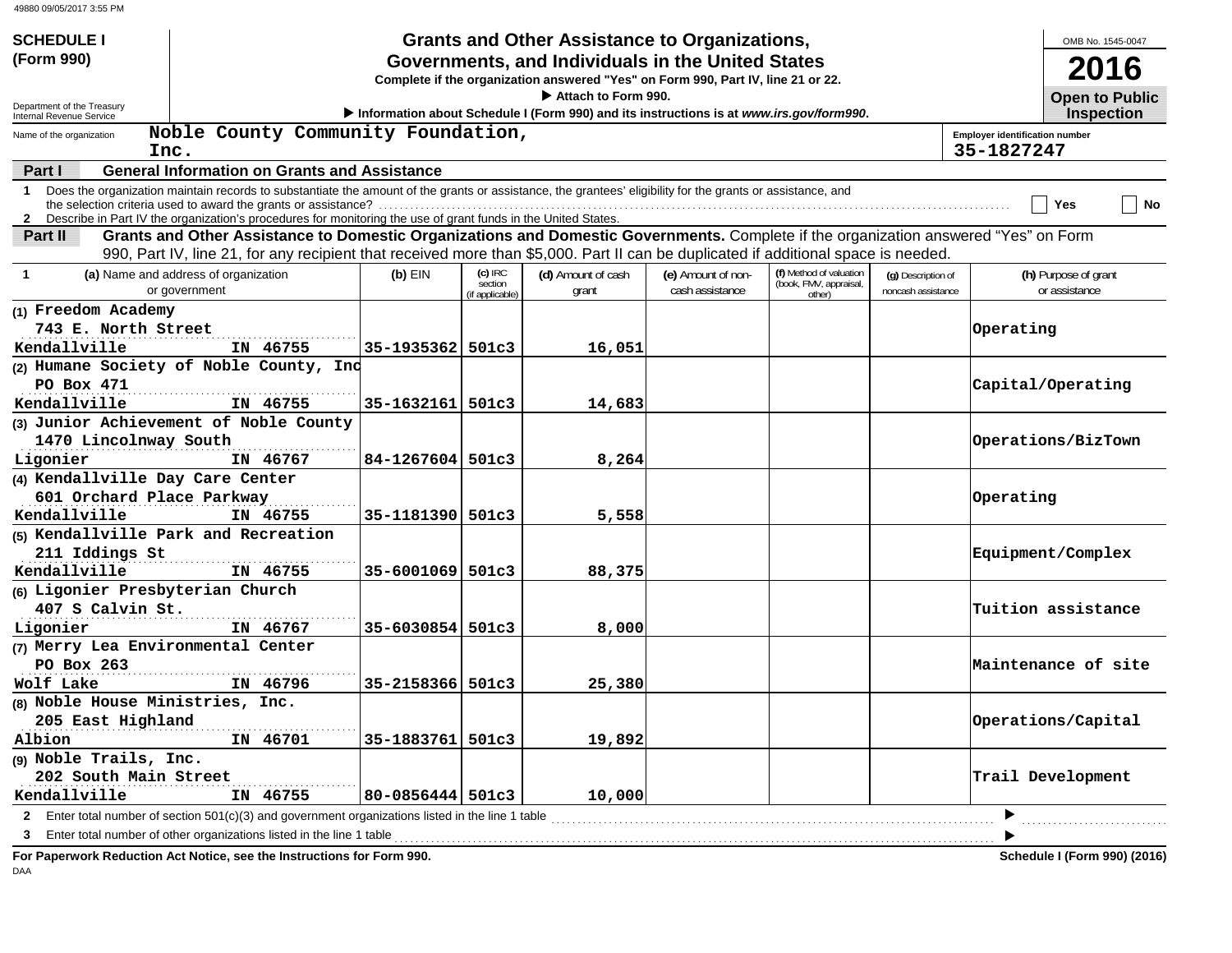| <b>SCHEDULE I</b><br>(Form 990)                      |                                                                                                                                                                                                                                                                                 |                  |                                         | <b>Grants and Other Assistance to Organizations,</b><br>Governments, and Individuals in the United States |                                       |                                                             |                                          | OMB No. 1545-0047<br>2016                                  |
|------------------------------------------------------|---------------------------------------------------------------------------------------------------------------------------------------------------------------------------------------------------------------------------------------------------------------------------------|------------------|-----------------------------------------|-----------------------------------------------------------------------------------------------------------|---------------------------------------|-------------------------------------------------------------|------------------------------------------|------------------------------------------------------------|
|                                                      |                                                                                                                                                                                                                                                                                 |                  |                                         | Complete if the organization answered "Yes" on Form 990, Part IV, line 21 or 22.                          |                                       |                                                             |                                          |                                                            |
| Department of the Treasury                           |                                                                                                                                                                                                                                                                                 |                  |                                         | Attach to Form 990.                                                                                       |                                       |                                                             |                                          | <b>Open to Public</b>                                      |
| Internal Revenue Service<br>Name of the organization | Noble County Community Foundation,                                                                                                                                                                                                                                              |                  |                                         | Information about Schedule I (Form 990) and its instructions is at www.irs.gov/form990.                   |                                       |                                                             |                                          | <b>Inspection</b><br><b>Employer identification number</b> |
| Inc.<br>Part I                                       | <b>General Information on Grants and Assistance</b>                                                                                                                                                                                                                             |                  |                                         |                                                                                                           |                                       |                                                             |                                          | 35-1827247                                                 |
|                                                      | 1 Does the organization maintain records to substantiate the amount of the grants or assistance, the grantees' eligibility for the grants or assistance, and<br>2 Describe in Part IV the organization's procedures for monitoring the use of grant funds in the United States. |                  |                                         |                                                                                                           |                                       |                                                             |                                          | No<br>Yes                                                  |
| Part II                                              | Grants and Other Assistance to Domestic Organizations and Domestic Governments. Complete if the organization answered "Yes" on Form                                                                                                                                             |                  |                                         |                                                                                                           |                                       |                                                             |                                          |                                                            |
|                                                      | 990, Part IV, line 21, for any recipient that received more than \$5,000. Part II can be duplicated if additional space is needed.                                                                                                                                              |                  |                                         |                                                                                                           |                                       |                                                             |                                          |                                                            |
| -1                                                   | (a) Name and address of organization<br>or government                                                                                                                                                                                                                           | $(b)$ EIN        | $(c)$ IRC<br>section<br>(if applicable) | (d) Amount of cash<br>grant                                                                               | (e) Amount of non-<br>cash assistance | (f) Method of valuation<br>(book, FMV, appraisal,<br>other) | (g) Description of<br>noncash assistance | (h) Purpose of grant<br>or assistance                      |
| $(1)$ Parc, Inc.<br>PO Box 02<br>Albion              | IN 46701                                                                                                                                                                                                                                                                        | 33-1020728 501c3 |                                         | 15,906                                                                                                    |                                       |                                                             |                                          | Paving/Operations                                          |
| (2) Rome City Parks Department                       |                                                                                                                                                                                                                                                                                 |                  |                                         |                                                                                                           |                                       |                                                             |                                          |                                                            |
| PO Box 338                                           |                                                                                                                                                                                                                                                                                 |                  |                                         |                                                                                                           |                                       |                                                             |                                          | Playground Equipment                                       |
| Rome City                                            | IN 46784                                                                                                                                                                                                                                                                        | 35-1137854 501c3 |                                         | 6,000                                                                                                     |                                       |                                                             |                                          |                                                            |
| (3) Science Central, Inc.                            |                                                                                                                                                                                                                                                                                 |                  |                                         |                                                                                                           |                                       |                                                             |                                          |                                                            |
| 1950 North Clinton Street                            |                                                                                                                                                                                                                                                                                 |                  |                                         |                                                                                                           |                                       |                                                             |                                          | Programming                                                |
| Fort Wayne                                           | IN 46805                                                                                                                                                                                                                                                                        | 31-1032583 501c3 |                                         | 8,300                                                                                                     |                                       |                                                             |                                          |                                                            |
|                                                      | (4) St. Martin's Health Care Services                                                                                                                                                                                                                                           |                  |                                         |                                                                                                           |                                       |                                                             |                                          |                                                            |
| 1359 S. Randolph Street                              |                                                                                                                                                                                                                                                                                 |                  |                                         |                                                                                                           |                                       |                                                             |                                          | Operating                                                  |
| Garrett                                              | IN 46738                                                                                                                                                                                                                                                                        | 20-8609620 501c3 |                                         | 7,000                                                                                                     |                                       |                                                             |                                          |                                                            |
|                                                      | (5) Stones Trace Historical Society,                                                                                                                                                                                                                                            |                  |                                         |                                                                                                           |                                       |                                                             |                                          |                                                            |
| 4946 N. SR 5                                         | IN 46767                                                                                                                                                                                                                                                                        | 35-6076211 501c3 |                                         |                                                                                                           |                                       |                                                             |                                          | Repairs                                                    |
| Ligonier<br>(6) The Lutheran Foundation, Inc.        |                                                                                                                                                                                                                                                                                 |                  |                                         | 10,000                                                                                                    |                                       |                                                             |                                          |                                                            |
| 3024 Fairfield Avenue                                |                                                                                                                                                                                                                                                                                 |                  |                                         |                                                                                                           |                                       |                                                             |                                          | Opioid Addiction                                           |
| Fort Wayne                                           | IN 46807-1697 35-0886840 501c3                                                                                                                                                                                                                                                  |                  |                                         | 16,000                                                                                                    |                                       |                                                             |                                          |                                                            |
| (7) West Noble School Corporation                    |                                                                                                                                                                                                                                                                                 |                  |                                         |                                                                                                           |                                       |                                                             |                                          |                                                            |
| 5050 N US 33                                         |                                                                                                                                                                                                                                                                                 |                  |                                         |                                                                                                           |                                       |                                                             |                                          | School programs                                            |
| Ligonier                                             | IN 46767                                                                                                                                                                                                                                                                        | 35-1097836 501c3 |                                         | 48,133                                                                                                    |                                       |                                                             |                                          |                                                            |
| (8)                                                  |                                                                                                                                                                                                                                                                                 |                  |                                         |                                                                                                           |                                       |                                                             |                                          |                                                            |
|                                                      |                                                                                                                                                                                                                                                                                 |                  |                                         |                                                                                                           |                                       |                                                             |                                          |                                                            |
| (9)                                                  |                                                                                                                                                                                                                                                                                 |                  |                                         |                                                                                                           |                                       |                                                             |                                          |                                                            |
|                                                      |                                                                                                                                                                                                                                                                                 |                  |                                         |                                                                                                           |                                       |                                                             |                                          |                                                            |
|                                                      | Enter total number of section 501(c)(3) and government organizations listed in the line 1 table                                                                                                                                                                                 |                  |                                         |                                                                                                           |                                       |                                                             |                                          |                                                            |
| 2<br>З                                               | Enter total number of other organizations listed in the line 1 table                                                                                                                                                                                                            |                  |                                         |                                                                                                           |                                       |                                                             |                                          |                                                            |
|                                                      | For Paperwork Reduction Act Notice, see the Instructions for Form 990.                                                                                                                                                                                                          |                  |                                         |                                                                                                           |                                       |                                                             |                                          | <b>Schedule I (Form 990) (2016)</b>                        |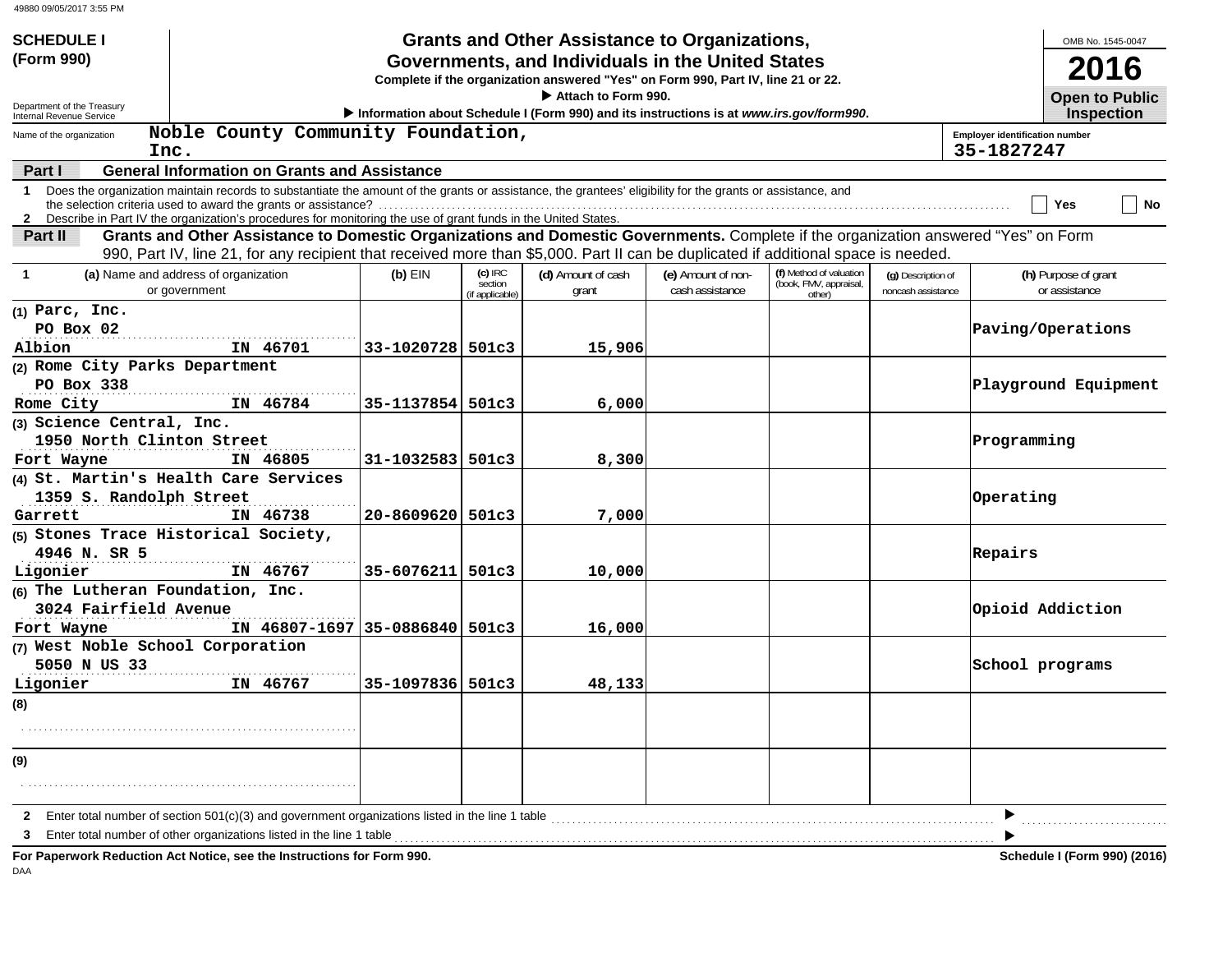#### Schedule I (Form 990) (2016) Noble County Community Foundation, 35-1827247

Part III can be duplicated if additional space is needed

| r art in carr be duplicated in additional space is needed.<br>(a) Type of grant or assistance                                                        | (b) Number of | (c) Amount of | (d) Amount of      | (e) Method of valuation (book, | (f) Description of noncash assistance |
|------------------------------------------------------------------------------------------------------------------------------------------------------|---------------|---------------|--------------------|--------------------------------|---------------------------------------|
|                                                                                                                                                      | recipients    | cash grant    | noncash assistance | FMV, appraisal, other)         |                                       |
| 1 College tuition-residents                                                                                                                          | 60            | 145,165       |                    |                                |                                       |
| 2 College Loan repayment                                                                                                                             | 6             | 18,000        |                    |                                |                                       |
| $\overline{\mathbf{3}}$                                                                                                                              |               |               |                    |                                |                                       |
|                                                                                                                                                      |               |               |                    |                                |                                       |
| 5                                                                                                                                                    |               |               |                    |                                |                                       |
| - 6                                                                                                                                                  |               |               |                    |                                |                                       |
| 7                                                                                                                                                    |               |               |                    |                                |                                       |
| Supplemental Information. Provide the information required in Part I, line 2; Part III, column (b); and any other additional information.<br>Part IV |               |               |                    |                                |                                       |
| See Schedule I Supplemental Information Worksheet                                                                                                    |               |               |                    |                                |                                       |
|                                                                                                                                                      |               |               |                    |                                |                                       |
|                                                                                                                                                      |               |               |                    |                                |                                       |
|                                                                                                                                                      |               |               |                    |                                |                                       |
|                                                                                                                                                      |               |               |                    |                                |                                       |
|                                                                                                                                                      |               |               |                    |                                |                                       |
|                                                                                                                                                      |               |               |                    |                                |                                       |
|                                                                                                                                                      |               |               |                    |                                |                                       |
|                                                                                                                                                      |               |               |                    |                                |                                       |
|                                                                                                                                                      |               |               |                    |                                |                                       |
|                                                                                                                                                      |               |               |                    |                                |                                       |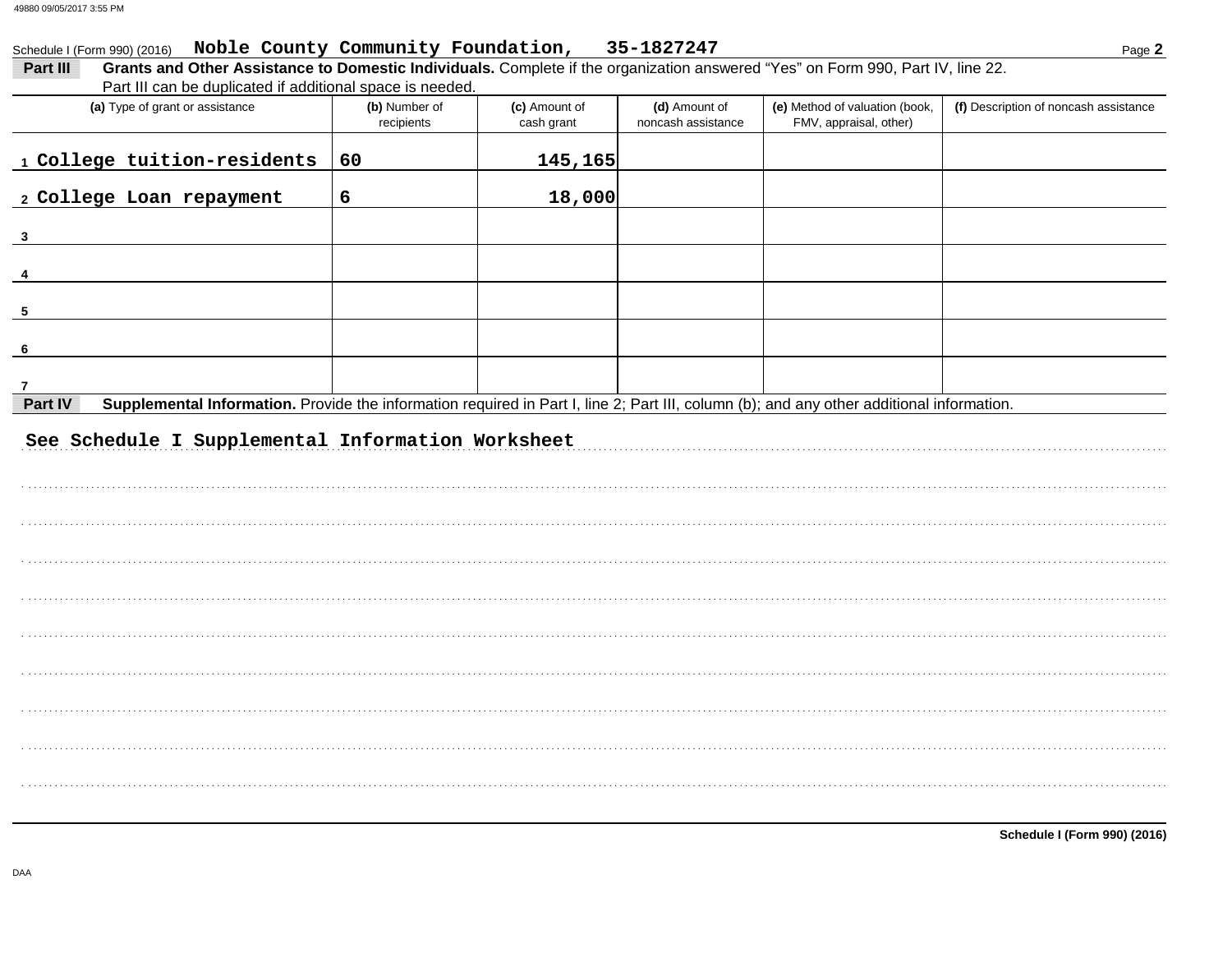| <b>SCHEDULE I</b>        | <b>Supplemental Information</b>               | 2016       |                                       |
|--------------------------|-----------------------------------------------|------------|---------------------------------------|
| (Form 990)               | For calendar year 2016, or tax year beginning | and ending |                                       |
|                          | Noble County Community Foundation,            |            | <b>Employer identification number</b> |
| Name of the organization | Inc.                                          |            | 35-1827247                            |

Part I, Line 2 - Procedures for Monitoring the Use of Grant Funds When a grant is applied for, a grant evaluation form is used to score the application. The Community Foundation uses FIMS (Financial Information Management System) software. Files are kept and maintained on grant recipients. Final reports must be filed in order for future grants to be made to organizations. When the reports are filed, we ascertain that the grant funds are used for their intended purposes and that everything was correctly administered as was stated in the grant application and determine whether or not the grantee is eligible for future grants. Until they are in compliance future applications are not considered. With regards to scholarships, criteria is set and approved by the Board of Directors. A six member Scholarship Committee that is made up of members who represent all areas of the county review most applications. Scholarship recipients are required to meet the criteria set out to be eligible. Correspondence continues with the scholarship recipient to ascertain that they are continuing their education at the same institution, that they make the grades (if a requirement), and that any other stipulations are met as set out in the criteria. These areas are monitored by staff at the Community Foundation, and records are maintained in FIMS as well.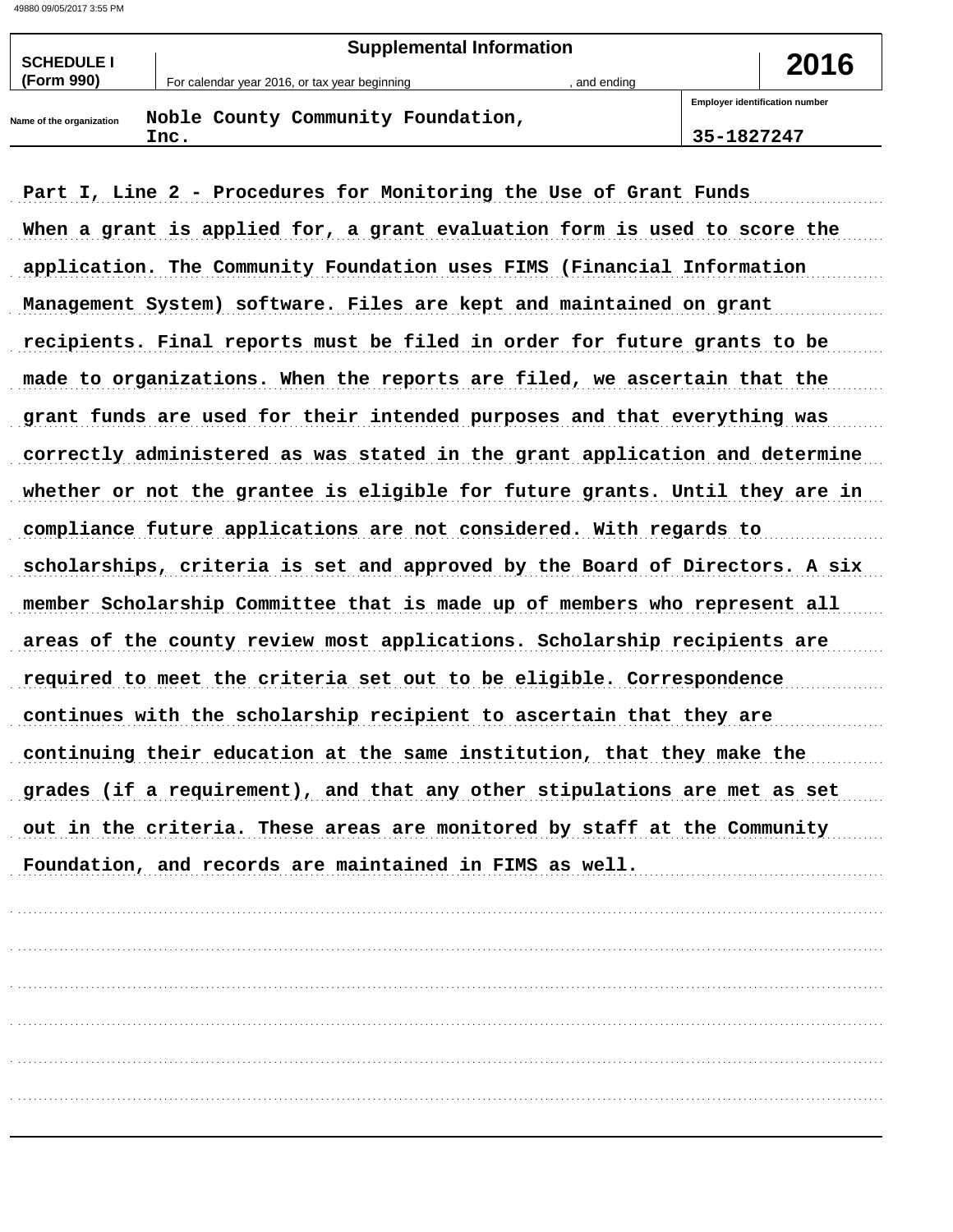|                                                      |                                                                                                                                                                                          |                                       | OMB No. 1545-0047     |
|------------------------------------------------------|------------------------------------------------------------------------------------------------------------------------------------------------------------------------------------------|---------------------------------------|-----------------------|
| <b>SCHEDULE O</b><br>(Form 990 or 990-EZ)            | Supplemental Information to Form 990 or 990-EZ<br>Complete to provide information for responses to specific questions on<br>Form 990 or 990-EZ or to provide any additional information. |                                       | 2016                  |
| Department of the Treasury                           | Attach to Form 990 or 990-EZ.                                                                                                                                                            |                                       | <b>Open to Public</b> |
| Internal Revenue Service<br>Name of the organization | Information about Schedule O (Form 990 or 990-EZ) and its instructions is at www.irs.gov/form990.                                                                                        | <b>Employer identification number</b> | <b>Inspection</b>     |
|                                                      | Noble County Community Foundation,<br>Inc.                                                                                                                                               | 35-1827247                            |                       |
| County, Inc.                                         | Doing Business As - Additional Names<br>Community Foundation of Noble                                                                                                                    |                                       |                       |
|                                                      | Form 990 - Organization's Mission                                                                                                                                                        |                                       |                       |
|                                                      | A philanthropic not-for-profit corporation who provides grants and                                                                                                                       |                                       |                       |
|                                                      | scholarships to other $501(c)(3)$ charitable organizations, charitable                                                                                                                   |                                       |                       |
|                                                      | projects, community projects with charitable purposes, and to students                                                                                                                   |                                       |                       |
| attending colleges.                                  |                                                                                                                                                                                          |                                       |                       |
|                                                      | Form 990, Part III, Line 4a - First Accomplishment                                                                                                                                       |                                       |                       |
|                                                      | approved by the board. If the grant is not awarded to a $501(c)(3)$                                                                                                                      |                                       |                       |
|                                                      | organization, the Board of Directors reviews the grant application and                                                                                                                   |                                       |                       |
|                                                      | determines if the project is charitable.                                                                                                                                                 |                                       |                       |
|                                                      | Form 990, Part III, Line 4c - Third Accomplishment                                                                                                                                       |                                       |                       |
|                                                      | They organize and pay for a senior citizen's prom. The purpose of this prom                                                                                                              |                                       |                       |
|                                                      | is to bridge generational gaps. There were approximately 153 attendees.                                                                                                                  |                                       |                       |
|                                                      | Three or four of the PULSE students have gone on to college and are seeking                                                                                                              |                                       |                       |
|                                                      | or have received their degree in philanthropy. They gave four scholarships                                                                                                               |                                       |                       |
|                                                      | to former members totalling \$4,500. This \$4,500 is included in 4b. They                                                                                                                |                                       |                       |
|                                                      | gave out 26 other grants totalling \$12,450.                                                                                                                                             |                                       |                       |
|                                                      | Form 990, Part III, Line 4d - All Other Accomplishment                                                                                                                                   |                                       |                       |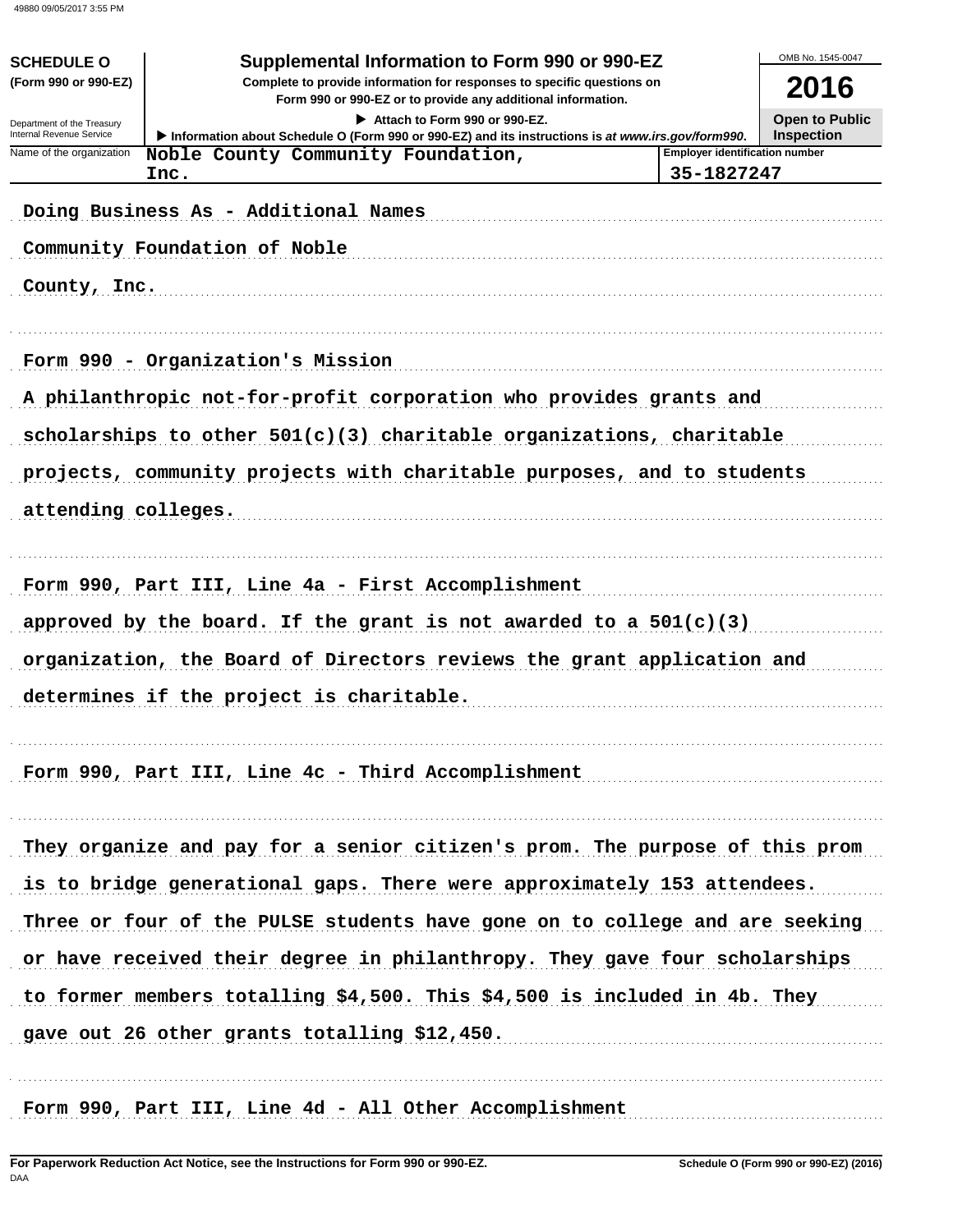Name of the organization

Schedule O (Form 990 or 990-EZ) (2016)

**Employer identification number** 

| Noble County Community Foundation,                                          | 35-1827247 |
|-----------------------------------------------------------------------------|------------|
| Expenses related to the projects serviced by the Divorcing Families         |            |
| Project, the Intern program, a Youth Opportunity Program, Noble County      |            |
| Cares Program for a Professional Development Conference given by Drug       |            |
| Free Noble County, and to support the Leadership Circle Program. This       |            |
| included four grants.                                                       |            |
|                                                                             |            |
| Form 990, Part VI, Line 4 - Significant Changes to Organizational Documents |            |
| The Foundation amended its articles of incorporation and by-laws during the |            |
| year. The articles of incorporation were updated to more specifically spell |            |
| out the standards under which the Foundation will operate as a public       |            |
| charity. The articles of incorporation were also amended to update the      |            |
| Foundation's registered agent.                                              |            |
|                                                                             |            |
| The Foundation also amended its by-laws to update and clarify several       |            |
|                                                                             |            |
| sections. The Foundation adopted a doing business as name of Community      |            |
| Foundation of Noble County. The purposes and powers section was updated to  |            |
| more specifically state the Foundation's charitable purpose and powers. The |            |
| officers and corporate employees section was updated to specifically define |            |
| the role of president/CEO/executive director and the position's appointment |            |
| by the board of directors. The section relating to contracts, loans and     |            |
| checks was revised to allow the board of directors to authorize other       |            |
| agents of the Foundation to enter into contracts and sign checks on its     |            |
| behalf. A variance power, policies and procedures section was added to      |            |
| define the Foundation's variance power in accordance with Indiana law. A    |            |
| requirement for conflict of interest policies was also added to the         |            |

specifically reserved to the board of directors and giving the board of

Page 1 of 3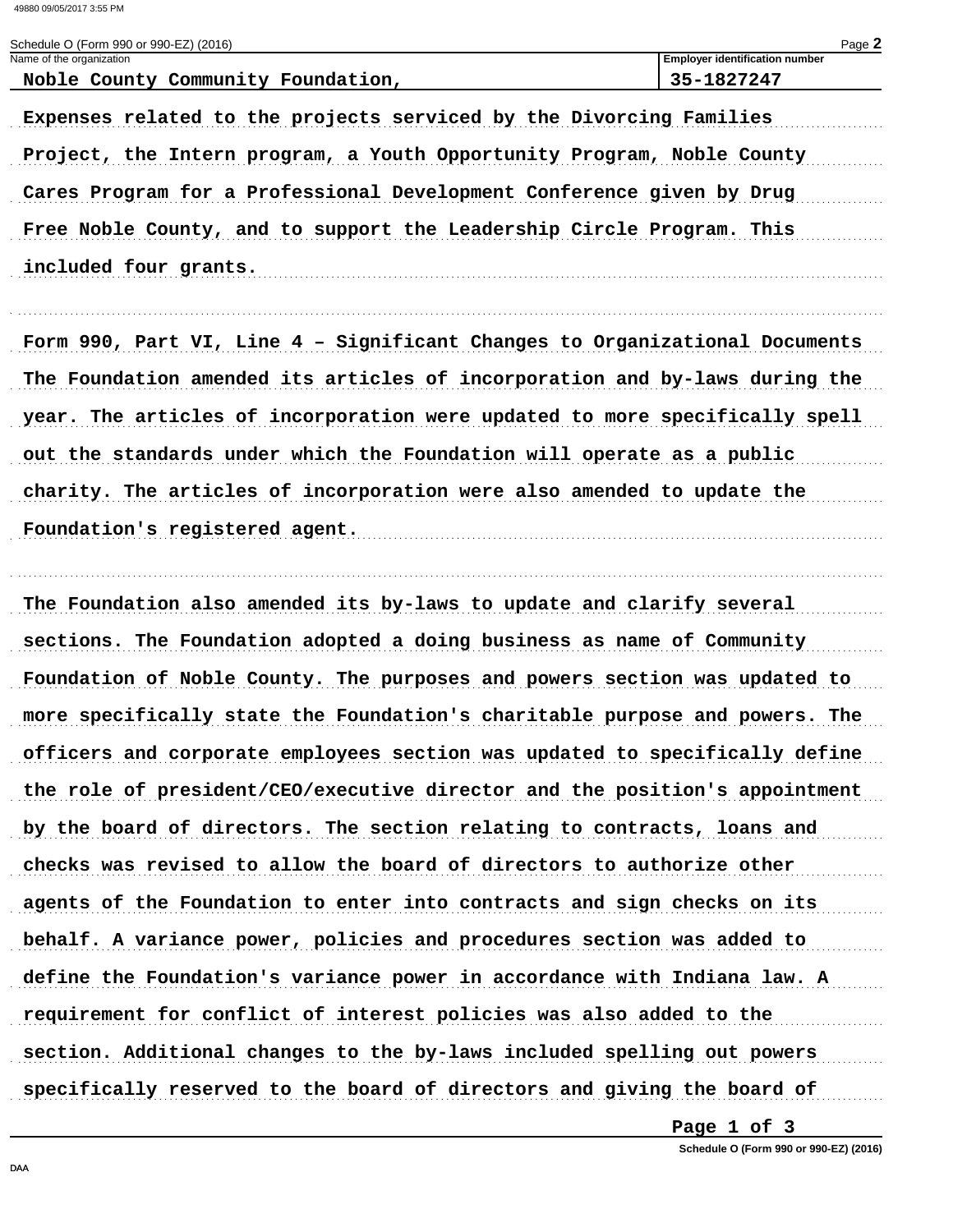Schedule O (Form 990 or 990-EZ) (2016)

| Name of the organization<br>Noble County Community Foundation,              | Employer identification number<br>35-1827247 |
|-----------------------------------------------------------------------------|----------------------------------------------|
| directors the authority to enter into affiliations with other charitable    |                                              |
| organizations, should it choose to do so. Finally, an indemnification       |                                              |
| section was added to indemnify and defend the directors, officers,          |                                              |
| employees, and agents as the board of directors may authorize from time to  |                                              |
| time.                                                                       |                                              |
|                                                                             |                                              |
| Form 990, Part VI, Line 11b - Organization's Process to Review Form 990     |                                              |
| Form 990 is prepared by the Foundation's audit firm and reviewed by the     |                                              |
| accounting department and Audit and Finance Committee. Prior to Executive   |                                              |
| Committee approval, an electronic copy (or mailed copy) will be sent to all |                                              |
| Board of Directors with the 990 attached. Board Members are invited to      |                                              |
| bring any comments or questions to the Executive Committee meeting at which |                                              |
| approval will be made. The Executive Committee has been granted authority   |                                              |
| to approve the 990. The action of the Executive Committee will be           |                                              |
| acknowledged/approved and recorded in the minutes at the next meeting of    |                                              |
| the full board.                                                             |                                              |
|                                                                             |                                              |
| Form 990, Part VI, Line 12c - Enforcement of Conflicts Policy               |                                              |
| Anytime a Board Member has an interest in any organization with which we    |                                              |
| are doing business, they volunteer, or the President asks that they not     |                                              |
| include themselves in a vote.                                               |                                              |
|                                                                             |                                              |
| Form 990, Part VI, Line 15a - Compensation Process for Top Official         |                                              |
| The Foundation uses the Northeast Indiana Non-Profit Salaries Report, which |                                              |
| includes the information for surrounding foundations. They also use the     |                                              |
| Council on Foundations Report. Salaries are compared to similar             |                                              |
| organizations in size and description to determine that they are            |                                              |
|                                                                             |                                              |

Page 2 of 3

Schedule O (Form 990 or 990-EZ) (2016)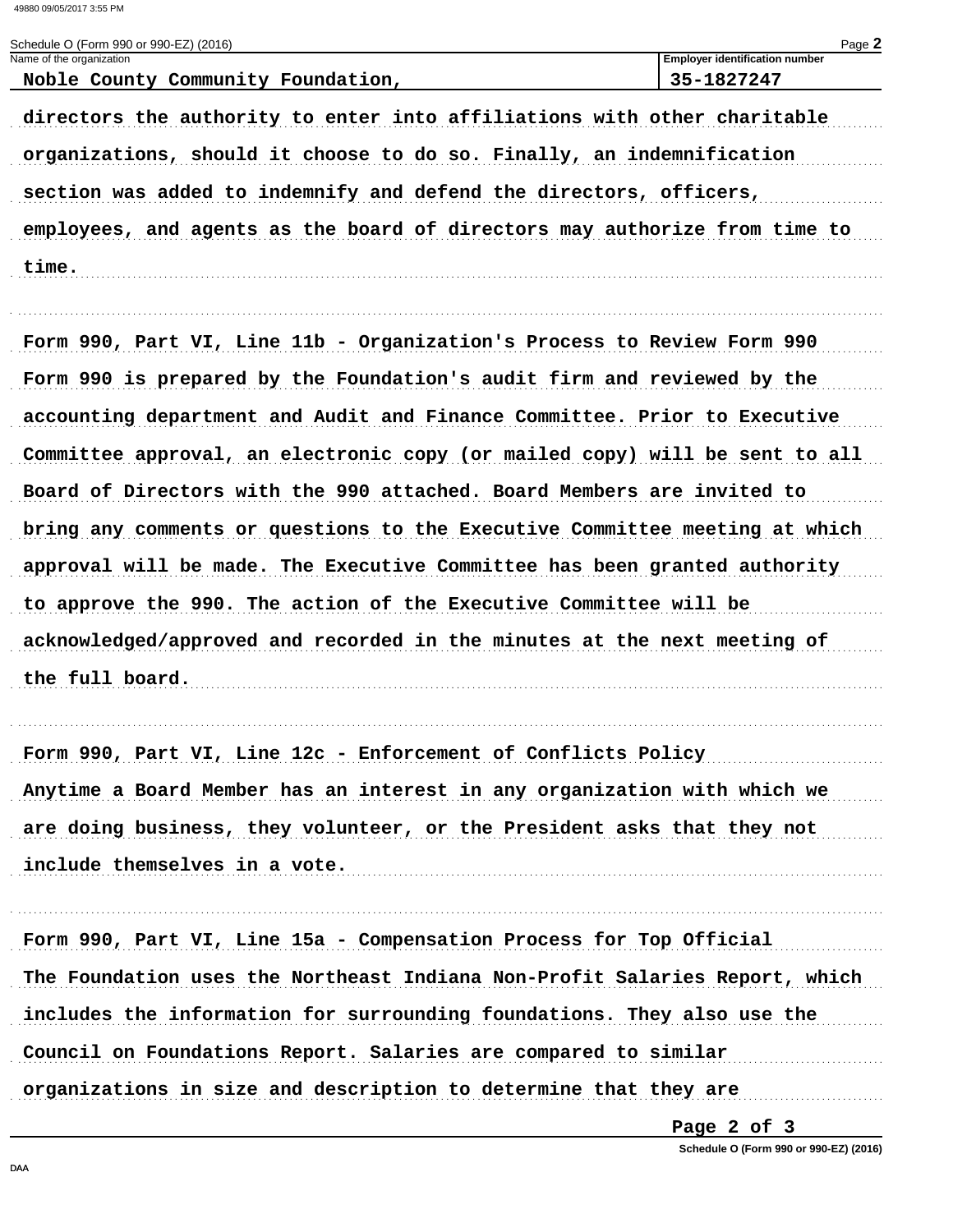| Schedule O (Form 990 or 990-EZ) (2016)<br>Name of the organization         |    | Page 2<br><b>Employer identification number</b> |
|----------------------------------------------------------------------------|----|-------------------------------------------------|
| Noble County Community Foundation,                                         |    | 35-1827247                                      |
| appropriate. Other salaries are compared with the same reports, and job    |    |                                                 |
| descriptions and qualifications are taken into consideration.              |    |                                                 |
|                                                                            |    |                                                 |
| Form 990, Part VI, Line 19 - Governing Documents Disclosure Explanation    |    |                                                 |
| The Foundation makes its governing documents, Conflict of Interest Policy  |    |                                                 |
| and financial statements available to the public immediately upon request  |    |                                                 |
| through the Foundation's office. Additionally, financial information is    |    |                                                 |
| made available in its annual report which is widely distributed to the     |    |                                                 |
| public via their website and other means of disbursement. The Foundation's |    |                                                 |
| Form 990 is available online at www.guidestar.org, and a link can be found |    |                                                 |
| on the Foundation's website. Form 990 is also immediately available upon   |    |                                                 |
| request through the Foundation's office.                                   |    |                                                 |
|                                                                            |    |                                                 |
| Form 990, Part XI, Line 9 - Other Changes in Net Assets Explanation        |    |                                                 |
| Agency Fund Revenue                                                        | \$ | $-170,368$                                      |
| Direct Fundraising Expenses                                                | \$ | 856                                             |
| Direct Fundraising Expenses                                                | \$ | -856                                            |
| Agency Fund Expenses                                                       | s  | 128,415                                         |
| Total                                                                      | \$ | $-41,953$                                       |
|                                                                            |    |                                                 |
|                                                                            |    |                                                 |
|                                                                            |    |                                                 |
|                                                                            |    |                                                 |
|                                                                            |    |                                                 |
|                                                                            |    |                                                 |
|                                                                            |    |                                                 |
|                                                                            |    |                                                 |
|                                                                            |    |                                                 |

Page 3 of 3

Schedule O (Form 990 or 990-EZ) (2016)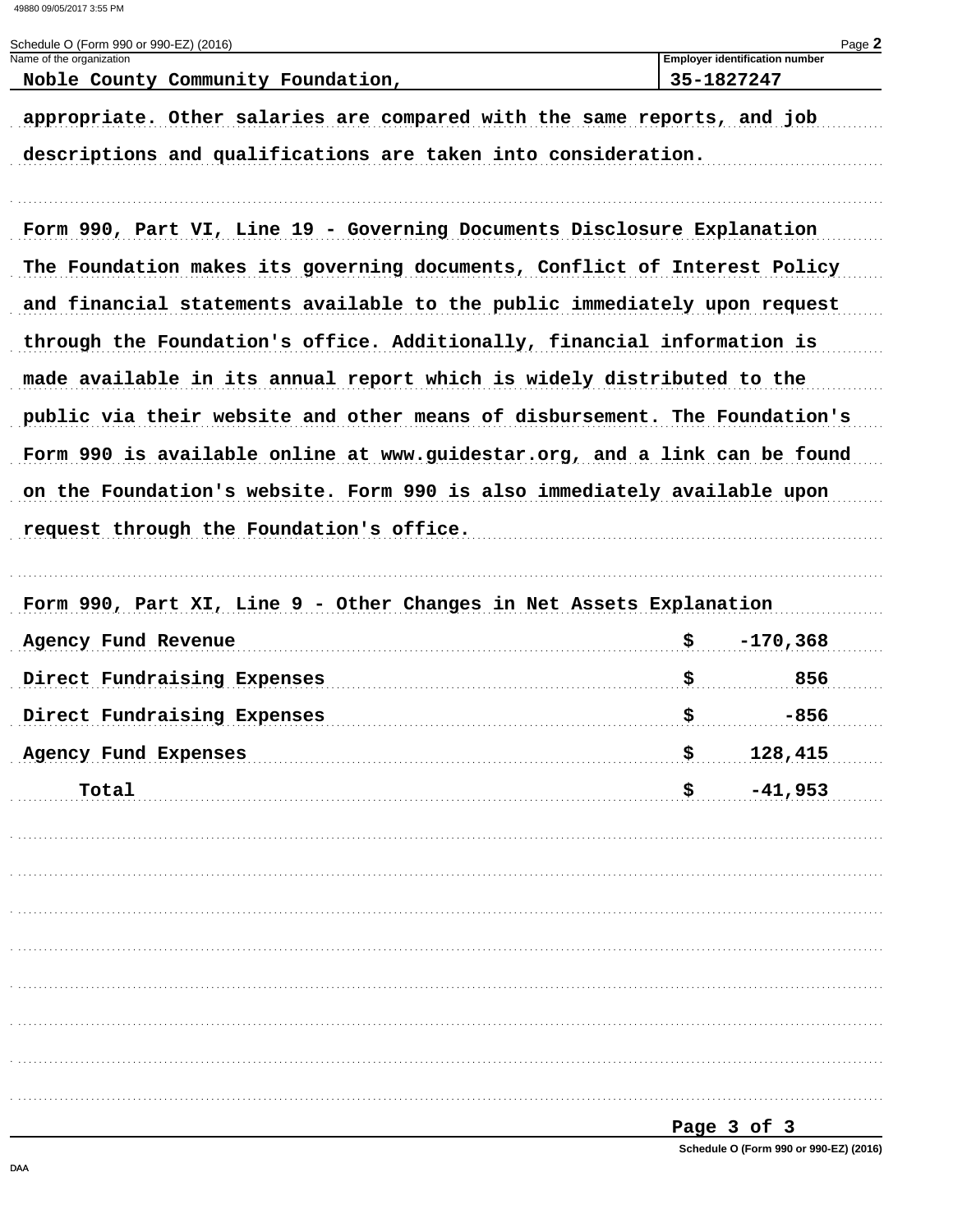| 49880 09/05/2017 3:55 PM                               |                                                                                                                                                             |                         |                                                     |                                   |                                                           |                           |                                       |                           |
|--------------------------------------------------------|-------------------------------------------------------------------------------------------------------------------------------------------------------------|-------------------------|-----------------------------------------------------|-----------------------------------|-----------------------------------------------------------|---------------------------|---------------------------------------|---------------------------|
| <b>SCHEDULE R</b>                                      |                                                                                                                                                             |                         |                                                     |                                   |                                                           |                           | OMB No. 1545-0047                     |                           |
| (Form 990)                                             | <b>Related Organizations and Unrelated Partnerships</b><br>> Complete if the organization answered "Yes" on Form 990, Part IV, line 33, 34, 35b, 36, or 37. |                         |                                                     |                                   |                                                           |                           | 2016                                  |                           |
|                                                        |                                                                                                                                                             | Attach to Form 990.     |                                                     |                                   |                                                           |                           | <b>Open to Public</b>                 |                           |
| Department of the Treasury<br>Internal Revenue Service | Information about Schedule R (Form 990) and its instructions is at www.irs.gov/form990.                                                                     |                         |                                                     |                                   |                                                           |                           | <b>Inspection</b>                     |                           |
| Name of the organization                               | Noble County Community Foundation,                                                                                                                          |                         |                                                     |                                   |                                                           |                           | <b>Employer identification number</b> |                           |
| Part I                                                 | Inc.<br>Identification of Disregarded Entities Complete if the organization answered "Yes" on Form 990, Part IV, line 33.                                   |                         |                                                     |                                   |                                                           | 35-1827247                |                                       |                           |
|                                                        | Name, address, and EIN (if applicable) of disregarded entity                                                                                                | (b)<br>Primary activity | (c)<br>Legal domicile (state<br>or foreign country) |                                   | (d)<br>Total income                                       | (e)<br>End-of-year assets | (f)<br>Direct controlling<br>entity   |                           |
| (1)                                                    |                                                                                                                                                             |                         |                                                     |                                   |                                                           |                           |                                       |                           |
| (2)                                                    |                                                                                                                                                             |                         |                                                     |                                   |                                                           |                           |                                       |                           |
| (3)                                                    |                                                                                                                                                             |                         |                                                     |                                   |                                                           |                           |                                       |                           |
| (4)                                                    |                                                                                                                                                             |                         |                                                     |                                   |                                                           |                           |                                       |                           |
| (5)                                                    |                                                                                                                                                             |                         |                                                     |                                   |                                                           |                           |                                       |                           |
| Part II                                                | Identification of Related Tax-Exempt Organizations Complete if the organization answered "Yes" on Form 990, Part IV, line 34 because it had                 |                         |                                                     |                                   |                                                           |                           |                                       |                           |
|                                                        | one or more related tax-exempt organizations during the tax year.<br>Name, address, and EIN of related organization                                         | (b)<br>Primary activity | (c)<br>Legal domicile (state<br>or foreign country) | (d)<br><b>Exempt Code section</b> | (e)<br>Public charity status<br>(if section $501(c)(3)$ ) | (f)<br>Direct controlling | controlled entity?                    | (g)<br>Section 512(b)(13) |
| (1)<br>1599 Lincolnway South<br>Ligonier               | Community Initiatives, Inc.<br>35-1913242<br>IN 46767                                                                                                       | Supporting              | ΙN                                                  | 501c3                             | 12a                                                       | entity<br>N/A             | <b>Yes</b>                            | No.<br>x                  |
| (2)                                                    |                                                                                                                                                             |                         |                                                     |                                   |                                                           |                           |                                       |                           |

| (3)<br>.<br>(4)<br>(5) | For Paperwork Reduction Act Notice, see the Instructions for Form 990.<br>Schedule R (Form 990) 2016 |  |  |  |  |  |  |  |
|------------------------|------------------------------------------------------------------------------------------------------|--|--|--|--|--|--|--|
|                        |                                                                                                      |  |  |  |  |  |  |  |
|                        |                                                                                                      |  |  |  |  |  |  |  |
|                        |                                                                                                      |  |  |  |  |  |  |  |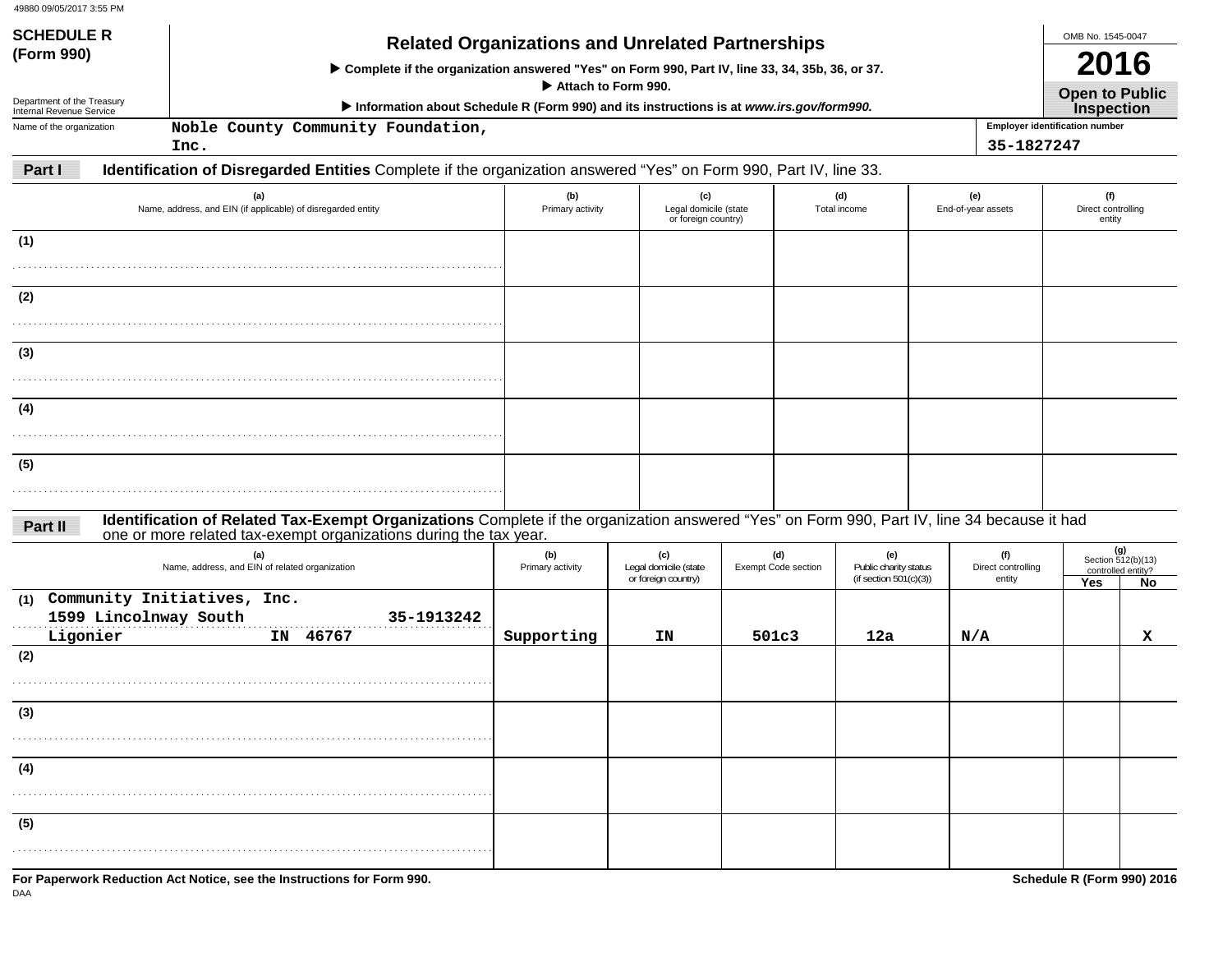## Schedule R (Form 990) 2016 Page **2 Noble County Community Foundation, 35-1827247**

| Part III | Identification of Related Organizations Taxable as a Partnership Complete if the organization answered "Yes" on Form 990, Part IV, line 34<br>because it had one or more related organizations treated as a partnership during the tax year.                   |                         |                                                              |                                                        |                                                                                                         |                                                        |                                        |                                                   |                                                                         |                                                     |                                                       |    |
|----------|----------------------------------------------------------------------------------------------------------------------------------------------------------------------------------------------------------------------------------------------------------------|-------------------------|--------------------------------------------------------------|--------------------------------------------------------|---------------------------------------------------------------------------------------------------------|--------------------------------------------------------|----------------------------------------|---------------------------------------------------|-------------------------------------------------------------------------|-----------------------------------------------------|-------------------------------------------------------|----|
|          | (a)<br>Name, address, and EIN of<br>related organization                                                                                                                                                                                                       | (b)<br>Primary activity | (c)<br>Legal<br>domicile<br>(state or<br>foreign<br>country) | (d)<br>Direct controlling<br>entity                    | (e)<br>Predominant<br>income (related,<br>unrelated,<br>excluded from<br>tax under<br>sections 512-514) | (f)<br>Share of total<br>income                        | (g)<br>Share of end-of-<br>year assets | (h)<br>Dispro-<br>portionate<br>alloc.?<br>Yes No | (i)<br>Code V-UBI<br>amount in box 20<br>of Schedule K-1<br>(Form 1065) | (j)<br>General or<br>managing<br>partner?<br>Yes No | (k)<br>Percentage<br>ownership                        |    |
| (1)      |                                                                                                                                                                                                                                                                |                         |                                                              |                                                        |                                                                                                         |                                                        |                                        |                                                   |                                                                         |                                                     |                                                       |    |
|          |                                                                                                                                                                                                                                                                |                         |                                                              |                                                        |                                                                                                         |                                                        |                                        |                                                   |                                                                         |                                                     |                                                       |    |
| (2)      |                                                                                                                                                                                                                                                                |                         |                                                              |                                                        |                                                                                                         |                                                        |                                        |                                                   |                                                                         |                                                     |                                                       |    |
|          |                                                                                                                                                                                                                                                                |                         |                                                              |                                                        |                                                                                                         |                                                        |                                        |                                                   |                                                                         |                                                     |                                                       |    |
| (3)      |                                                                                                                                                                                                                                                                |                         |                                                              |                                                        |                                                                                                         |                                                        |                                        |                                                   |                                                                         |                                                     |                                                       |    |
|          |                                                                                                                                                                                                                                                                |                         |                                                              |                                                        |                                                                                                         |                                                        |                                        |                                                   |                                                                         |                                                     |                                                       |    |
| (4)      |                                                                                                                                                                                                                                                                |                         |                                                              |                                                        |                                                                                                         |                                                        |                                        |                                                   |                                                                         |                                                     |                                                       |    |
|          |                                                                                                                                                                                                                                                                |                         |                                                              |                                                        |                                                                                                         |                                                        |                                        |                                                   |                                                                         |                                                     |                                                       |    |
| Part IV  | Identification of Related Organizations Taxable as a Corporation or Trust Complete if the organization answered "Yes" on Form 990, Part IV,<br>line 34 because it had one or more related organizations treated as a corporation or trust during the tax year. |                         |                                                              |                                                        |                                                                                                         |                                                        |                                        |                                                   |                                                                         |                                                     |                                                       |    |
|          | (a)<br>Name, address, and EIN of related organization                                                                                                                                                                                                          | (b)<br>Primary activity |                                                              | (c)<br>Legal domicile<br>(state or<br>foreign country) | (d)<br>Direct controlling<br>entity                                                                     | (e)<br>Type of entity<br>(C corp, S corp,<br>or trust) | (f)<br>Share of total<br>income        | (g)<br>Share of<br>end-of-year assets             | (h)<br>Percentage<br>ownership                                          |                                                     | (i)<br>Section<br>512(b)(13)<br>controlled<br>entity? |    |
| (1)      |                                                                                                                                                                                                                                                                |                         |                                                              |                                                        |                                                                                                         |                                                        |                                        |                                                   |                                                                         |                                                     | Yes                                                   | No |
|          |                                                                                                                                                                                                                                                                |                         |                                                              |                                                        |                                                                                                         |                                                        |                                        |                                                   |                                                                         |                                                     |                                                       |    |
| (2)      |                                                                                                                                                                                                                                                                |                         |                                                              |                                                        |                                                                                                         |                                                        |                                        |                                                   |                                                                         |                                                     |                                                       |    |
|          |                                                                                                                                                                                                                                                                |                         |                                                              |                                                        |                                                                                                         |                                                        |                                        |                                                   |                                                                         |                                                     |                                                       |    |
| (3)      |                                                                                                                                                                                                                                                                |                         |                                                              |                                                        |                                                                                                         |                                                        |                                        |                                                   |                                                                         |                                                     |                                                       |    |
|          |                                                                                                                                                                                                                                                                |                         |                                                              |                                                        |                                                                                                         |                                                        |                                        |                                                   |                                                                         |                                                     |                                                       |    |
| (4)      |                                                                                                                                                                                                                                                                |                         |                                                              |                                                        |                                                                                                         |                                                        |                                        |                                                   |                                                                         |                                                     |                                                       |    |
|          |                                                                                                                                                                                                                                                                |                         |                                                              |                                                        |                                                                                                         |                                                        |                                        |                                                   |                                                                         |                                                     |                                                       |    |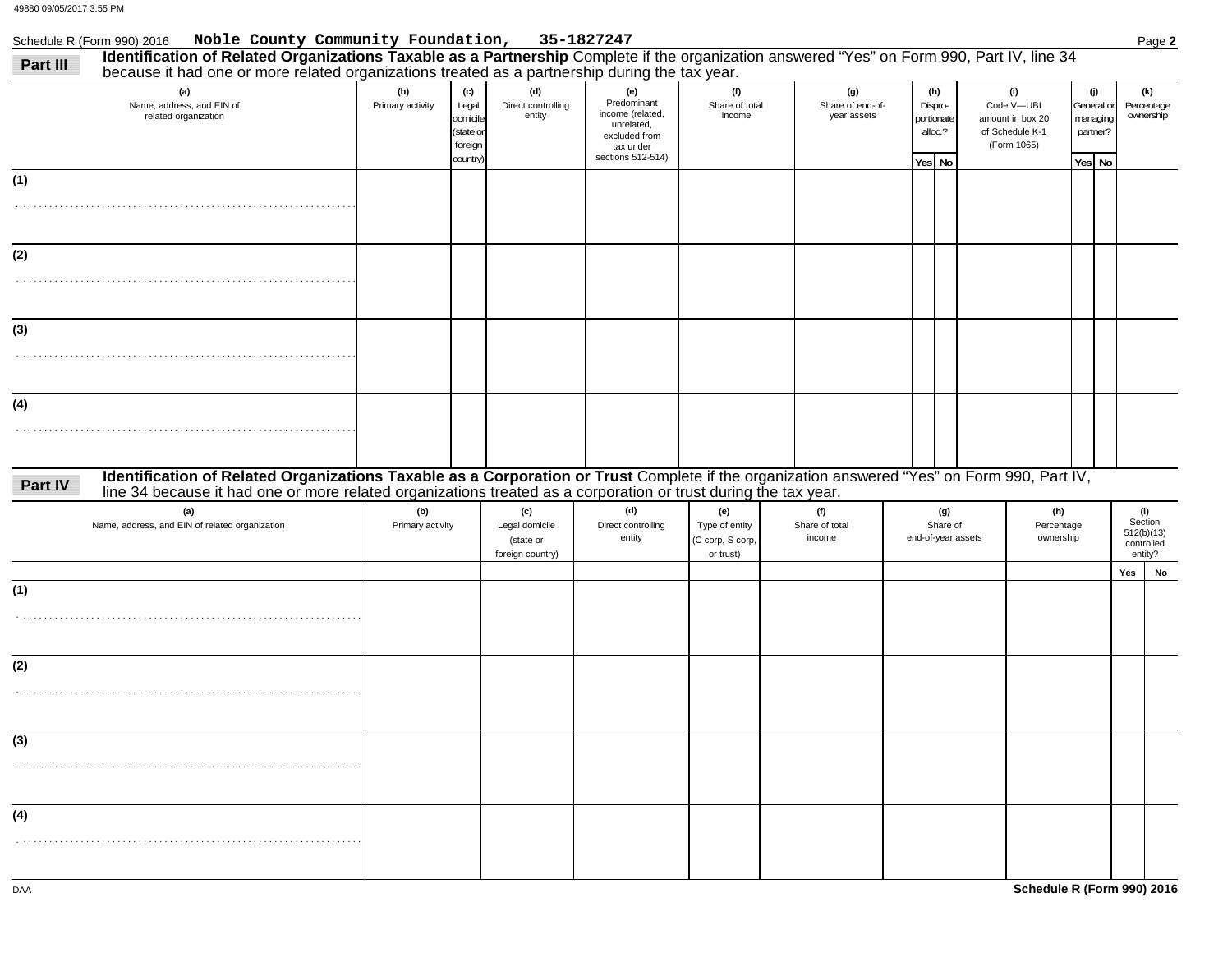#### **Part VTransactions With Related Organizations** Complete if the organization answered "Yes" on Form 990, Part IV, line 34, 35b, or 36.

| Note: Complete line 1 if any entity is listed in Parts II, III, or IV of this schedule.                                                                                                                                             |                 | Yes | No           |  |  |
|-------------------------------------------------------------------------------------------------------------------------------------------------------------------------------------------------------------------------------------|-----------------|-----|--------------|--|--|
| 1 During the tax year, did the organization engage in any of the following transactions with one or more related organizations listed in Parts II-IV?                                                                               |                 |     |              |  |  |
|                                                                                                                                                                                                                                     | 1a              |     | x            |  |  |
| <b>b</b> Gift, grant, or capital contribution to related organization(s) encourse contained and contained and contribution to related organization(s) encourse contained and contained and contained and contained and contained an | 1 <sub>b</sub>  |     | $\mathbf{x}$ |  |  |
| c Gift, grant, or capital contribution from related organization(s) encourance contains an experiment contains an experiment of Gift, grant, or capital contribution from related organization(s)                                   | 1c              | x   |              |  |  |
| d Loans or loan guarantees to or for related organization(s) encourance contained and contained a contained a contact the contact of the contact or for related organization(s) encourance contact the contact of loans or loa      | 1 <sub>d</sub>  |     | x            |  |  |
| e Loans or loan guarantees by related organization(s) with the contract contract contract contract contract contract contract contract contract contract contract contract contract contract contract contract contract contra      | 1e              |     |              |  |  |
|                                                                                                                                                                                                                                     |                 |     |              |  |  |
| f Dividends from related organization(s) encourance contains and contains a container container and container the contact or contact or contact or contact or contact or contact or contact or contact or contact or contact o      | 1f              |     | x            |  |  |
| $g$ Sale of assets to related organization(s) $\ldots$ $\ldots$ $\ldots$ $\ldots$ $\ldots$ $\ldots$ $\ldots$ $\ldots$ $\ldots$ $\ldots$ $\ldots$ $\ldots$ $\ldots$ $\ldots$ $\ldots$ $\ldots$ $\ldots$ $\ldots$ $\ldots$ $\ldots$   | 1g              |     | x            |  |  |
| h Purchase of assets from related organization(s) encourance contains and contains a container and container and container and container and container and container and container and container and container and container a      |                 |     | x            |  |  |
| i Exchange of assets with related organization(s) encountled as a controlled and contact the controlled and contact the controlled and contact the contact of assets with related organization(s) encounterance contact the co      | 1i              |     | x            |  |  |
| j Lease of facilities, equipment, or other assets to related organization(s) Masser Chromocommunity and the content of facilities, equipment, or other assets to related organization(s) Masser Chromocommunity and the conten      |                 |     | x            |  |  |
|                                                                                                                                                                                                                                     |                 |     |              |  |  |
|                                                                                                                                                                                                                                     | 1k              |     | x            |  |  |
|                                                                                                                                                                                                                                     | 11              |     | $\mathbf x$  |  |  |
|                                                                                                                                                                                                                                     | 1 <sub>m</sub>  |     | $\mathbf x$  |  |  |
|                                                                                                                                                                                                                                     | 1n              | x   |              |  |  |
| o Sharing of paid employees with related organization(s) Material Annual Community of Sharing of paid employees with related organization(s) Material Annual Community of Sharing of paid employees with related organization(      | 10 <sub>o</sub> | x   |              |  |  |
|                                                                                                                                                                                                                                     |                 |     |              |  |  |
| p Reimbursement paid to related organization(s) for expenses <b>construction</b> contains the construction of the construction of the construction of the construction of the construction of the construction of the construction  |                 |     |              |  |  |
| q Reimbursement paid by related organization(s) for expenses<br>and the expense process conserved conserved conserved conserved conserved conserved conserved conserved conserved conserved as a series of the conserved conser     | 1q              |     | x            |  |  |
|                                                                                                                                                                                                                                     |                 |     |              |  |  |
| r Other transfer of cash or property to related organization(s)                                                                                                                                                                     | 1r              |     | x            |  |  |
|                                                                                                                                                                                                                                     | 1s              | x   |              |  |  |

**2** If the answer to any of the above is "Yes," see the instructions for information on who must complete this line, including covered relationships and transaction thresholds.

|     | (a)<br>Name of related organization | (b)<br>Transaction<br>type (a-s) | (c)<br>Amount involved | (d)<br>Method of determining amount involved |
|-----|-------------------------------------|----------------------------------|------------------------|----------------------------------------------|
| (1) | Community Initiatives, Inc.         | s                                | 75,107                 | Cash Transaction                             |
| (2) | Community Initiatives, Inc.         | $\mathbf{C}$                     | 87,733                 | Cash Transaction                             |
| (3) |                                     |                                  |                        |                                              |
| (4) |                                     |                                  |                        |                                              |
| (5) |                                     |                                  |                        |                                              |
| (6) |                                     |                                  |                        |                                              |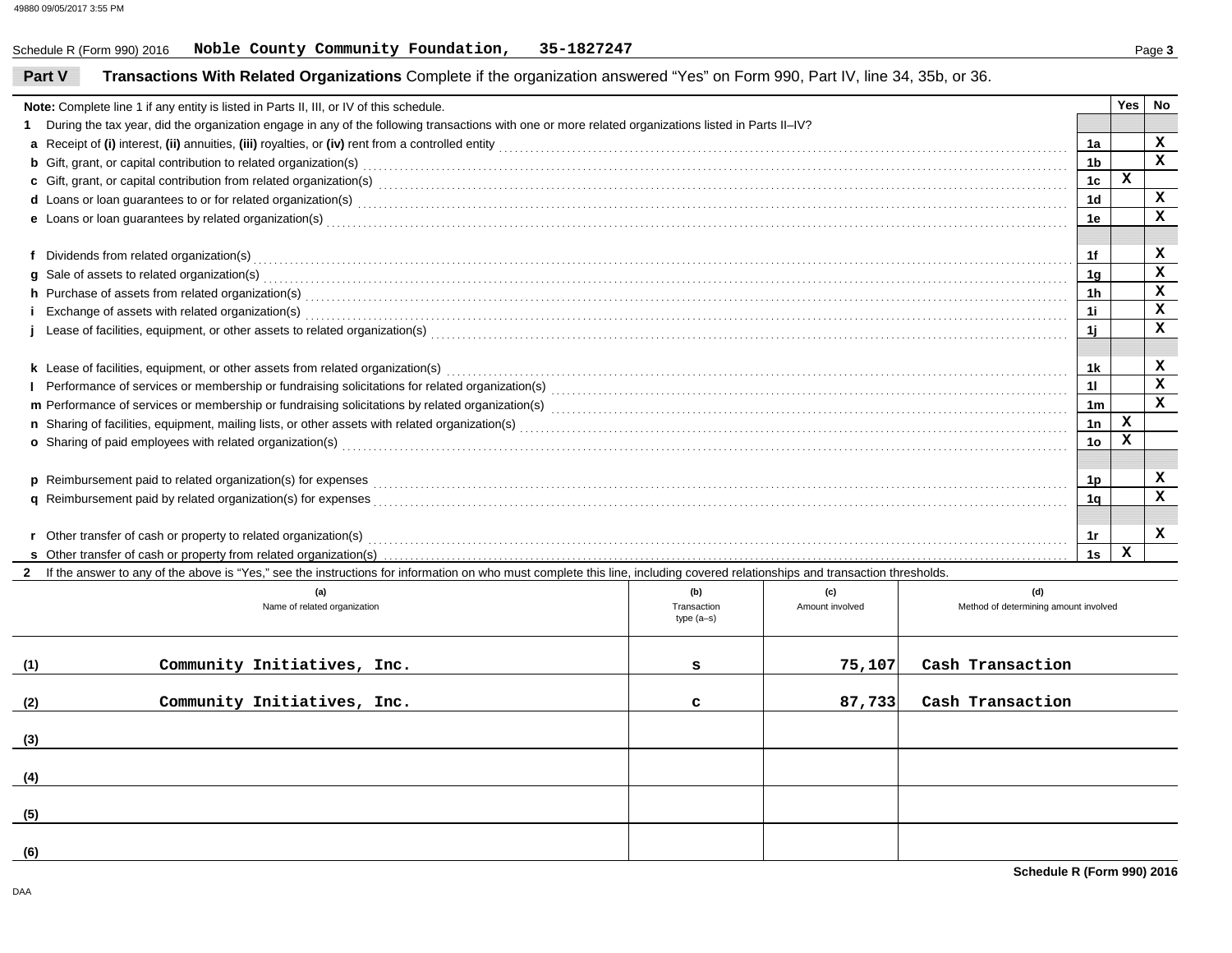## Schedule R (Form 990) 2016 Page **4 Noble County Community Foundation, 35-1827247**

## **Part VI Unrelated Organizations Taxable as a Partnership** Complete if the organization answered "Yes" on Form 990, Part IV, line 37.

Provide the following information for each entity taxed as a partnership through which the organization conducted more than five percent of its activities (measured by total assets or gross revenue) that was not a related organization. See instructions regarding exclusion for certain investment partnerships.

| (a)<br>Name, address, and EIN of entity | (b)<br>Primary activity | (c)<br>Legal<br>domicile<br>(state or<br>foreign | (d)<br>Predominant<br>income (related,<br>unrelated, excluded<br>from tax under | (e)<br>Are all partners<br>section<br>501(c)(3)<br>organizations? |  |  |  |     |           |  |            | (f)<br>Share of<br>total income | (g)<br>Share of<br>end-of-year<br>assets |  | (h)<br>Disproportionate<br>allocations? | (i)<br>Code V-UBI<br>amount in box 20<br>of Schedule K-1<br>(Form 1065) | managing | (j)<br>General or<br>partner? | (k)<br>Percentage<br>ownership |
|-----------------------------------------|-------------------------|--------------------------------------------------|---------------------------------------------------------------------------------|-------------------------------------------------------------------|--|--|--|-----|-----------|--|------------|---------------------------------|------------------------------------------|--|-----------------------------------------|-------------------------------------------------------------------------|----------|-------------------------------|--------------------------------|
|                                         |                         | country)                                         | sections 512-514)                                                               | Yes No                                                            |  |  |  | Yes | <b>No</b> |  | <b>Yes</b> | No                              |                                          |  |                                         |                                                                         |          |                               |                                |
| (1)                                     |                         |                                                  |                                                                                 |                                                                   |  |  |  |     |           |  |            |                                 |                                          |  |                                         |                                                                         |          |                               |                                |
|                                         |                         |                                                  |                                                                                 |                                                                   |  |  |  |     |           |  |            |                                 |                                          |  |                                         |                                                                         |          |                               |                                |
| (2)                                     |                         |                                                  |                                                                                 |                                                                   |  |  |  |     |           |  |            |                                 |                                          |  |                                         |                                                                         |          |                               |                                |
|                                         |                         |                                                  |                                                                                 |                                                                   |  |  |  |     |           |  |            |                                 |                                          |  |                                         |                                                                         |          |                               |                                |
| (3)                                     |                         |                                                  |                                                                                 |                                                                   |  |  |  |     |           |  |            |                                 |                                          |  |                                         |                                                                         |          |                               |                                |
|                                         |                         |                                                  |                                                                                 |                                                                   |  |  |  |     |           |  |            |                                 |                                          |  |                                         |                                                                         |          |                               |                                |
| (4)                                     |                         |                                                  |                                                                                 |                                                                   |  |  |  |     |           |  |            |                                 |                                          |  |                                         |                                                                         |          |                               |                                |
|                                         |                         |                                                  |                                                                                 |                                                                   |  |  |  |     |           |  |            |                                 |                                          |  |                                         |                                                                         |          |                               |                                |
| (5)                                     |                         |                                                  |                                                                                 |                                                                   |  |  |  |     |           |  |            |                                 |                                          |  |                                         |                                                                         |          |                               |                                |
|                                         |                         |                                                  |                                                                                 |                                                                   |  |  |  |     |           |  |            |                                 |                                          |  |                                         |                                                                         |          |                               |                                |
| (6)                                     |                         |                                                  |                                                                                 |                                                                   |  |  |  |     |           |  |            |                                 |                                          |  |                                         |                                                                         |          |                               |                                |
|                                         |                         |                                                  |                                                                                 |                                                                   |  |  |  |     |           |  |            |                                 |                                          |  |                                         |                                                                         |          |                               |                                |
| (7)                                     |                         |                                                  |                                                                                 |                                                                   |  |  |  |     |           |  |            |                                 |                                          |  |                                         |                                                                         |          |                               |                                |
|                                         |                         |                                                  |                                                                                 |                                                                   |  |  |  |     |           |  |            |                                 |                                          |  |                                         |                                                                         |          |                               |                                |
| (8)                                     |                         |                                                  |                                                                                 |                                                                   |  |  |  |     |           |  |            |                                 |                                          |  |                                         |                                                                         |          |                               |                                |
|                                         |                         |                                                  |                                                                                 |                                                                   |  |  |  |     |           |  |            |                                 |                                          |  |                                         |                                                                         |          |                               |                                |
| (9)                                     |                         |                                                  |                                                                                 |                                                                   |  |  |  |     |           |  |            |                                 |                                          |  |                                         |                                                                         |          |                               |                                |
|                                         |                         |                                                  |                                                                                 |                                                                   |  |  |  |     |           |  |            |                                 |                                          |  |                                         |                                                                         |          |                               |                                |
| (10)                                    |                         |                                                  |                                                                                 |                                                                   |  |  |  |     |           |  |            |                                 |                                          |  |                                         |                                                                         |          |                               |                                |
|                                         |                         |                                                  |                                                                                 |                                                                   |  |  |  |     |           |  |            |                                 |                                          |  |                                         |                                                                         |          |                               |                                |
| (11)                                    |                         |                                                  |                                                                                 |                                                                   |  |  |  |     |           |  |            |                                 |                                          |  |                                         |                                                                         |          |                               |                                |
|                                         |                         |                                                  |                                                                                 |                                                                   |  |  |  |     |           |  |            |                                 |                                          |  |                                         |                                                                         |          |                               |                                |

**Schedule R (Form 990) 2016**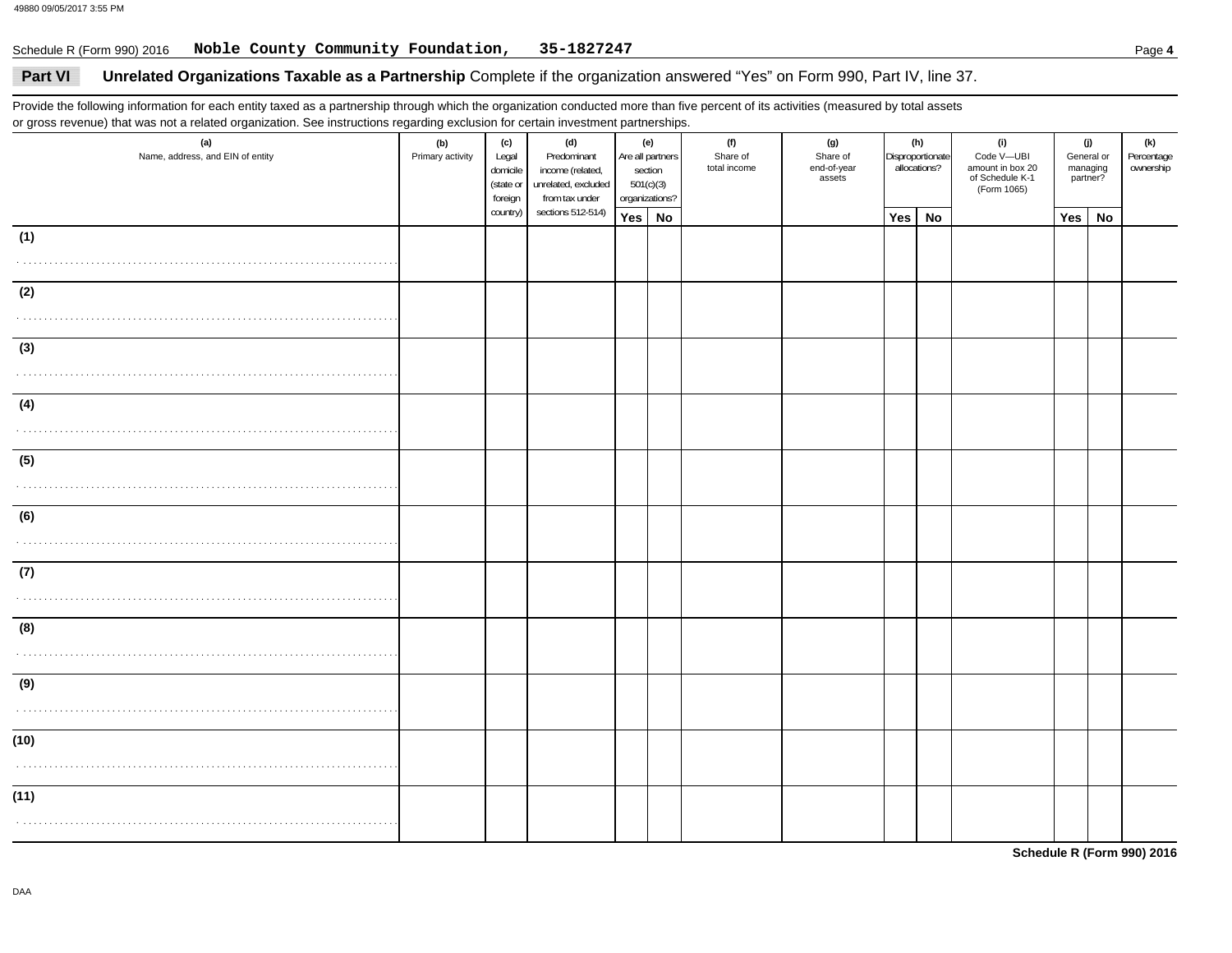Schedule R (Form 990) 2016

| Part VII | Supplemental Information<br>Provide additional information for responses to questions on Schedule R (See instructions). |
|----------|-------------------------------------------------------------------------------------------------------------------------|
|          |                                                                                                                         |
|          |                                                                                                                         |
|          |                                                                                                                         |
|          |                                                                                                                         |
|          |                                                                                                                         |
|          |                                                                                                                         |
|          |                                                                                                                         |
|          |                                                                                                                         |
|          |                                                                                                                         |
|          |                                                                                                                         |
|          |                                                                                                                         |
|          |                                                                                                                         |
|          |                                                                                                                         |
|          |                                                                                                                         |
|          |                                                                                                                         |
|          |                                                                                                                         |
|          |                                                                                                                         |
|          |                                                                                                                         |
|          |                                                                                                                         |
|          |                                                                                                                         |
|          |                                                                                                                         |
|          |                                                                                                                         |
|          |                                                                                                                         |
|          |                                                                                                                         |
|          |                                                                                                                         |
|          |                                                                                                                         |

Noble County Community Foundation, 35-1827247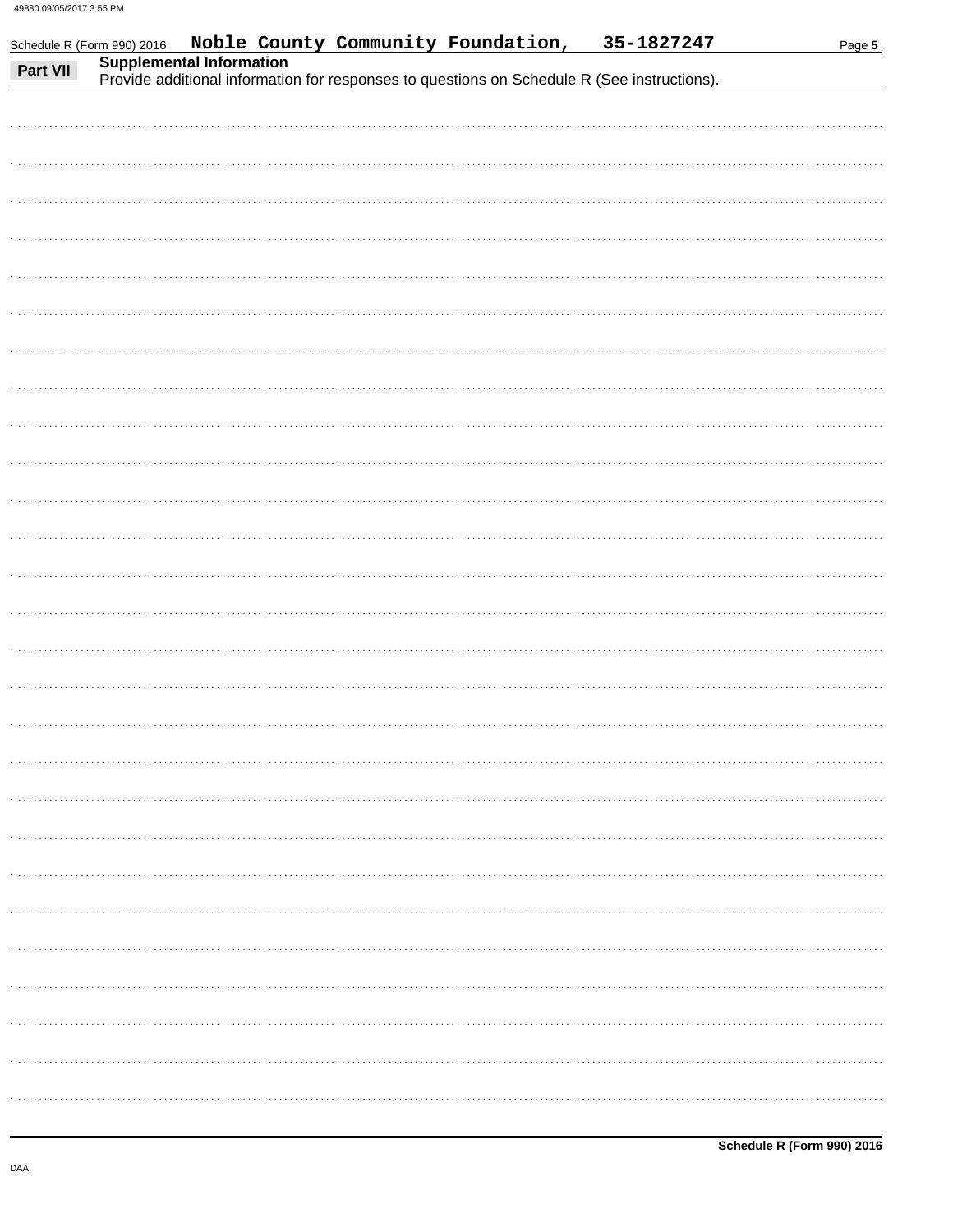|                                                |                                       | <b>Indiana Department of Revenue</b>                                                        |                                 | Check if:                            | Change of Address                      |  |
|------------------------------------------------|---------------------------------------|---------------------------------------------------------------------------------------------|---------------------------------|--------------------------------------|----------------------------------------|--|
| <b>NP-20</b>                                   |                                       | Indiana Nonprofit Organization's Annual Report                                              |                                 |                                      | Amended Report                         |  |
| State Form 51062<br>$(R7/8-13)$                | <b>Beginning</b><br><b>MM/DD/YYYY</b> | For the Calendar Year or Fiscal Year<br>01 01 2016 and Ending                               | 12 31 2016<br><b>MM/DD/YYYY</b> |                                      | Final Report: Indicate<br>Date Closed  |  |
|                                                |                                       | Due on the 15th day of the 5th month following the end of the tax year.<br>NO FEE REQUIRED. |                                 |                                      |                                        |  |
| Name of Organization                           |                                       |                                                                                             |                                 | <b>Telephone Number</b>              |                                        |  |
| COUNTY<br>COMMUNITY<br><b>NOBLE</b><br>Address | <b>FOUNDATION,</b>                    | INC.<br>County                                                                              |                                 | 260 894 3335                         | Indiana Taxpayer Identification Number |  |
| 1599 LINCOLNWAY SOUTH                          |                                       | <b>NOBLE</b>                                                                                |                                 | 0005158630 001                       |                                        |  |
| City                                           | State                                 | Zip Code                                                                                    |                                 | <b>Federal Identification Number</b> |                                        |  |
| LIGONIER<br>Printed Name of Person to Contact  | ΙN                                    | 46767                                                                                       | Contact's Telephone Number      | 35 1827247                           |                                        |  |
| <b>JENNA OTT</b>                               |                                       |                                                                                             | 260 894 3335                    |                                      |                                        |  |

If you are filing a federal return, attach a completed copy of Form 990, 990EZ, or 990PF.

**Note:** If your organization has unrelated business income of more than \$1,000 as defined under **Section 513** of the Internal Revenue Code, **you must also file Form IT-20NP.**

### **Current Information**

- 1. Have any changes not previously reported to the Department been made in your governing instruments, (e.g.) articles of incorporation, bylaws, or other instruments of similar importance? If yes, attach a detailed description of changes. on of changes. **SEE STATEMENT 1**<br>25
- 2. Indicate number of years your organization has been in continuous existence.
- 3. Attach a schedule, listing the names, titles and addresses of your current officers.
- 4. Briefly describe the purpose or mission of your organization below.

### **SEE STATEMENT 3**

#### Email Address: **JENNA@CFNOBLE.ORG**

I declare under the penalties of perjury that I have examined this return, including all attachments, and to the best of my knowledge and belief, it is true, complete, and correct.

Signature of Officer or Trustee

## **JARROD RAMER 260 894 3335**

Name of Person(s) to Contact and Daytime Telephone Number

**Important:** Please submit this completed form and/or extension to: Indiana Department of Revenue, Tax Administration P.O. Box 6481 Indianapolis, IN 46206-6481 Telephone: (317) 232-0129

#### **Extensions of Time to File**

The Department recognizes the Internal Revenue Service application for automatic extension of time to file, Form 8868. **Please forward a copy of your federal extension, identified with your Nonprofit Taxpayer Identification Number (TID), to the Indiana Department of Revenue, Tax Administration by the original due date to prevent cancellation of your sales tax exemption.** Always indicate your Indiana Taxpayer Identification number on your request for an extension of time to file.

Reports post marked within thirty (30) days after the federal extension due date, as requested on Federal Form 8868, will be considered as timely filed. A copy of the federal extension must also be attached to the Indiana report. In the event that a federal extension is not needed, a taxpayer may request in writing an Indiana extension of time to file from the: Indiana Department of Revenue, Tax Administration, P.O. Box 6481, Indianapolis, IN 46206-6481, (317) 232-0129.

within sixty (60) days after receiving such notice the taxpayer does not file Form NP-20, the taxpayer's exemption from sales tax will be canceled. If Form NP-20 or extension is not timely filed, the taxpayer will be notified by the Department pursuant to I.C. 6-2.5-5-21(d), to file Form NP-20. If



**SEE STATEMENT 2**

.

**PRESIDENT**

Title Date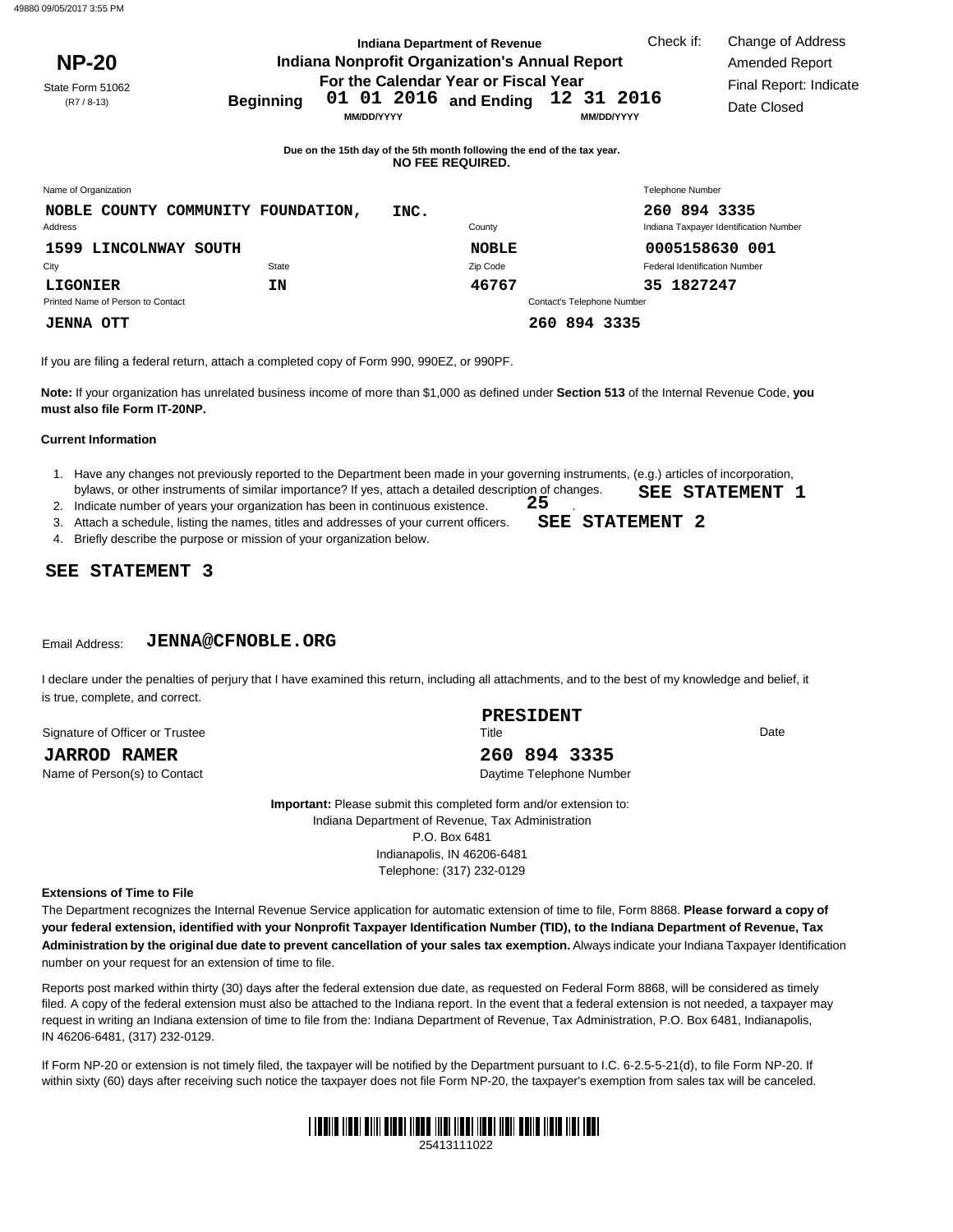## **Statement 1 - IN Form NP-20, Line 1 - Changes Not Previously Reported to the Department**

## **Description**

The Foundation amended its articles of incorporation and by-laws during the year. The articles of incorporation were updated to more specifically spell out the standards under which the Foundation will operate as a public charity. The articles of incorporation were also amended to update the Foundation's registered agent.

The Foundation also amended its by-laws to update and clarify several sections. The Foundation adopted a doing business as name of Community Foundation of Noble County. The purposes and powers section was updated to more specifically state the Foundation's charitable purpose and powers. The officers and corporate employees section was updated to specifically define the role of president/CEO/executive director and the position's appointment by the board of directors. The section relating to contracts, loans and checks was revised to allow the board of directors to authorize other agents of the Foundation to enter into contracts and sign checks on its behalf. A variance power, policies and procedures section was added to define the Foundation's variance power in accordance with Indiana law. A requirement for conflict of interest policies was also added to the section. Additional changes to the by-laws included spelling out powers specifically reserved to the board of directors and giving the board of directors the authority to enter into affiliations with other charitable organizations, should it choose to do so. Finally, an indemnification section was added to indemnify and defend the directors, officers, employees, and agents as the board of directors may authorize from time to time.

| <b>Officer Name</b>      | Title              |              |          |
|--------------------------|--------------------|--------------|----------|
| Address                  | City               | <b>State</b> | Zip Code |
| Jarrod Ramer             | President          |              |          |
| 1599 Lincolnway South    | Ligonier           | ΙN           | 46767    |
| Rebecca Schroeder        | Vice President     |              |          |
| 1599 Lincolnway South    | Ligonier           | ΙN           | 46767    |
| Mark Demske              | Treasurer          |              |          |
| 1599 Lincolnway South    | Ligonier           | ΙN           | 46767    |
| Jolene Durham            | Secretary          |              |          |
| 1599 Lincolnway South    | Ligonier           | ΙN           | 46767    |
| Linda L. Speakman-Yerick | Executive Director |              |          |
| 1599 Lincolnway South    | Ligonier           | ΙN           | 46767    |

## **Statement 2 - IN Form NP-20, Line 3 - Current Officers**

## **Statement 3 - IN Form NP-20, Line 4 - Purpose of Mission of Organization**

## **Description**

The Noble County Community Foundation was organized for the purpose of meeting the charitable needs of primarily Noble County Indiana. A philanthropic not-for-profit corporation who provides grants and scholarships to other  $501(c)(3)$  charitable organizations, charitable projects, community projects with charitable purposes, and to students attending colleges.